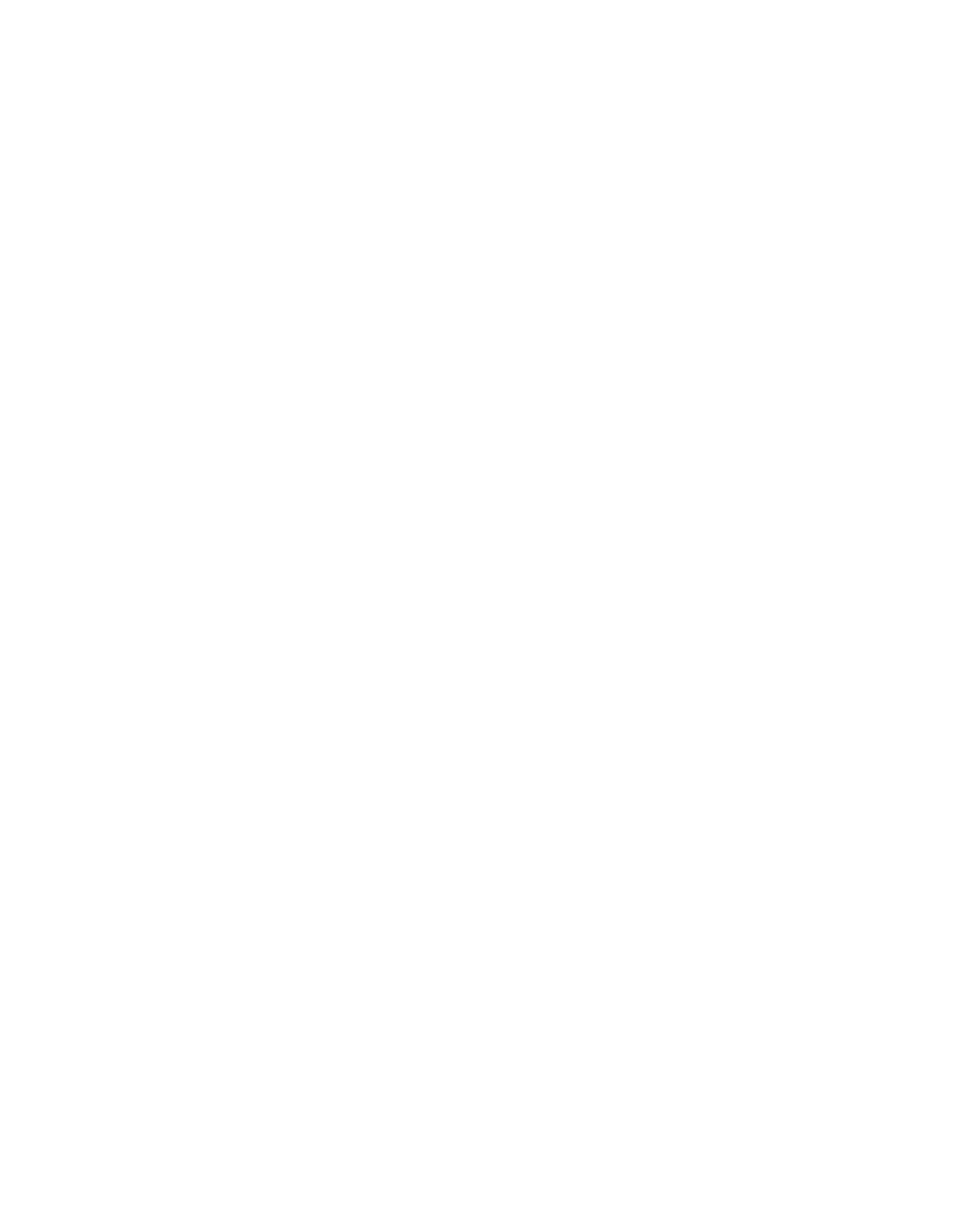

#### **U. S. DEPARTMENT OF HOUSING AND URBAN DEVELOPMENT WASHINGTON, D.C. 204 10-0001**

**THE SECRETARY** August 8,2006

I am pleased to present HUD's energy strategy for public and assisted housing. Promoting Energy Eficiency at HUD in a Time of Change, as required under Section 154 of the Energy Policy Act of 2005, describes a comprehensive, Departmentwide strategy that HUD is implementing to reduce energy costs in public and assisted housing as well as through HUD's formula and competitive grant programs.

HUD is committed to implementing the actions outlined in this report. With the continuing upward trend of oil prices, the Department is especially concerned with the impact of utility costs on affordable housing. Low- and moderate-income families, because they spend a disproportionately large share of their incomes on utilities, are especially vulnerable to spikes in energy costs.

The added cost of lighting, heating, and cooling our homes affects everyone: homeowners, renters, owners of assisted multifamily properties, public housing agencies (PHAs), and developers of new affordable housing. The containment of HUD's own estimated \$4 billion "energy bill" will generate savings for the taxpayers and leverage resources for PHAs and others to address pressing housing needs.

With the historic shift to asset management in public housing, the Department believes that new opportunities present themselves for PHAs to address their energy costs. Under asset management, PHAs will, for the first time, be tracking and reporting financial data on individual projects rather than on an agency-wide basis. These changes will help PHAs better manage utility consumption in individual properties and identify those projects that need priority attention.

The strategy outlined in this report builds on the work that the Department began 4 years ago through its Energy Action Plan to promote energy efficiency through all of HWD's programs. As a result of the work of HUD's Energy Task Force and under the guidance of Deputy Secretary Roy A. Bernardi, the Department has made great strides in increasing awareness of energy efficiency among HUD staff, as well as among HUD's customers and partners.

Almost 5 years ago when I testified before the House Financial Services Committee, the Department made a commitment to making energy efficiency a priority issue. The Department has followed the excellent road map laid out in the President's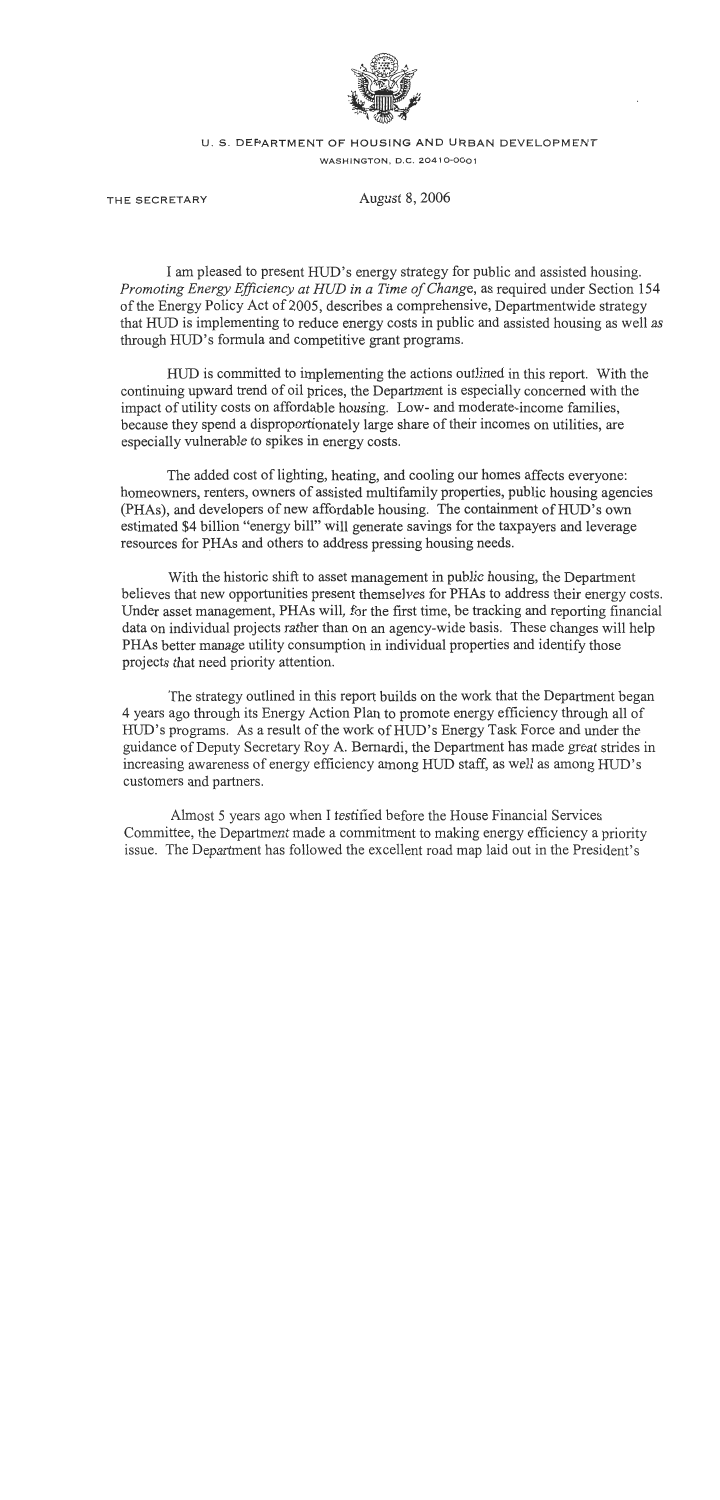National Energy Policy-a road map that called for increased energy efficiency and conservation in homes and especially for increasing the voluntary use of Energy Starlabeled products and homes in the residential sector.

I am pleased to report that HUD has worked closely with the Department of Energy and the Environmental Protection Agency in carrying out these activities. I look forward to working with these agencies, the Congress, and the Department's housing industry partners to implement the many actions described in this report.

*fif)* homes bet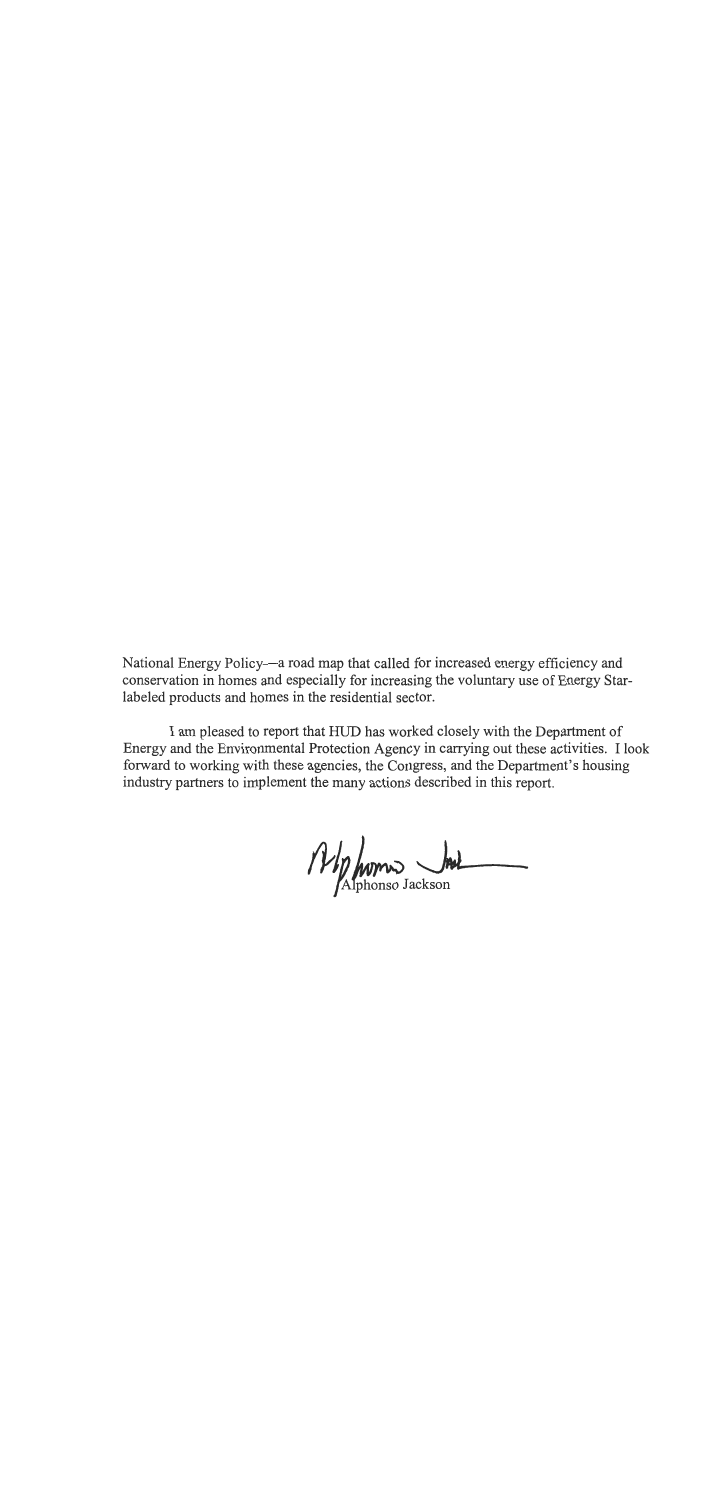# **CONTENTS**

| $\mathbf{I}$ . |                                                                                              |  |
|----------------|----------------------------------------------------------------------------------------------|--|
| II.            |                                                                                              |  |
| III.           | 2. COMMUNITY PLANNING AND DEVELOPMENT (CPD) 18<br>9. OFFICE OF HEALTHY HOMES AND LEAD HAZARD |  |
| IV.            |                                                                                              |  |
|                |                                                                                              |  |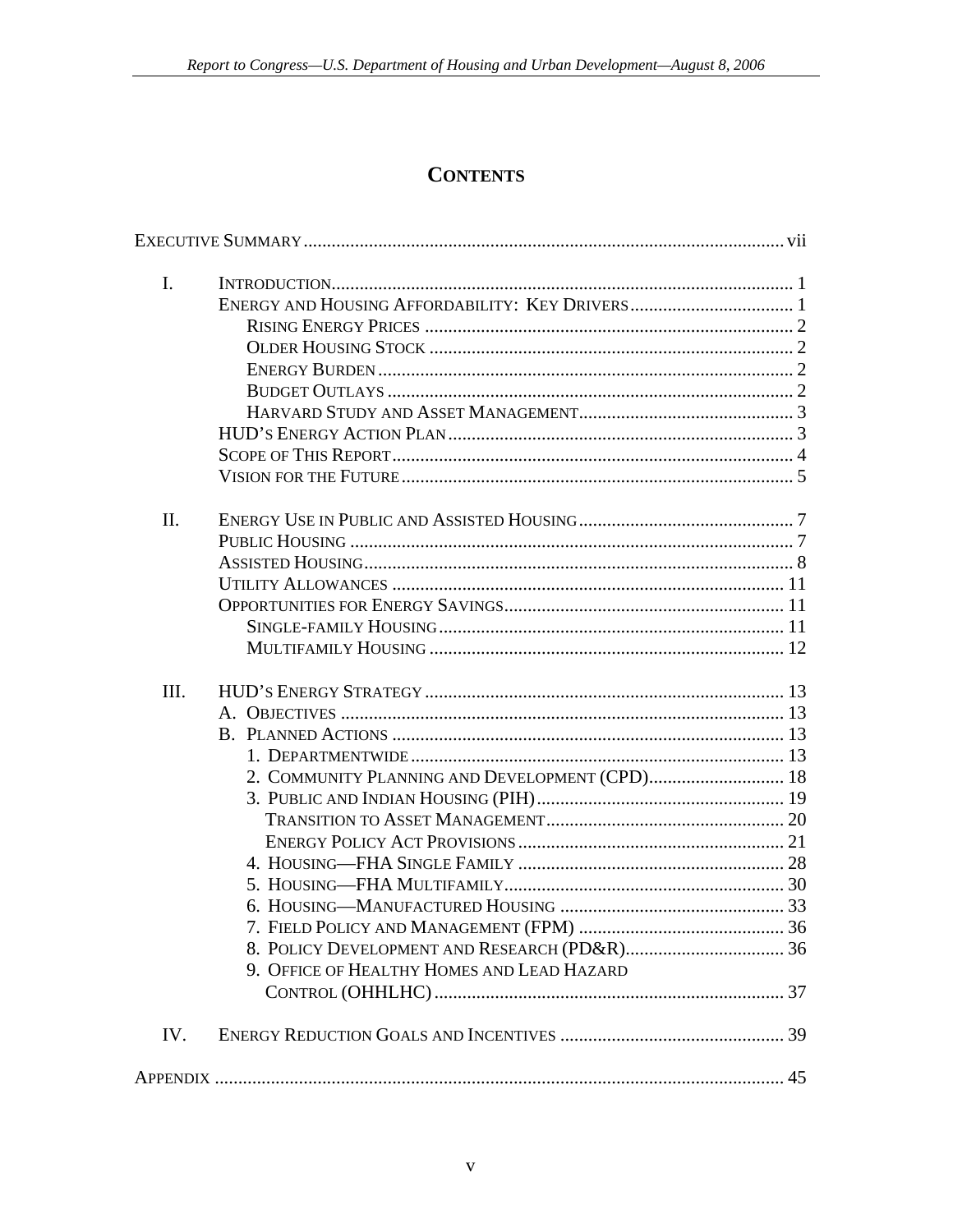### LIST OF FIGURES

[FIGURE 1. HUD'S RENTAL ASSISTANCE PROGRAMS \(2005\)](#page-14-0) 

[FIGURE 2. INCREASED ENERGY COSTS FOR TOTAL UTILITIES IN ASSISTED MULTIFAMILY](#page-17-0)  **HOUSING** 

[FIGURE 3. INCREASED ENERGY COSTS FOR GAS IN ASSISTED MULTIFAMILY HOUSING](#page-17-0)

LIST OF TABLES

[TABLE 1-A. PHA-PAID UTILITY EXPENDITURES 2000–04](#page-15-0) 

[TABLE 1-B. PHA-PAID ENERGY EXPENDITURES 2000–04](#page-15-0) 

[TABLE 2. UTILITY ALLOWANCE EXPENDITURES \(2005\)](#page-18-0) 

[TABLE 3. NUMBER OF PHAS WITH ENERGY PERFORMANCE CONTRACTS](#page-32-0)

[TABLE 4. INVESTMENT IN ENERGY PERFORMANCE CONTRACTS BY PHAS](#page-33-0)

[TABLE 5. SAVINGS THROUGH ENERGY PERFORMANCE CONTRACTS BY PHAS](#page-33-0)

[TABLE 6. PERFORMANCE MEASURES INCLUDED IN THE FY](#page-47-0) 2006 MANAGEMENT PLAN

[TABLE 7. ADDITIONAL PERFORMANCE MEASURES BEING TRACKED IN FY](#page-48-0) 2006

[TABLE 8. POSSIBLE PERFORMANCE MEASURES TO BE EVALUATED IN FY](#page-49-0) 2007 AND FY 2008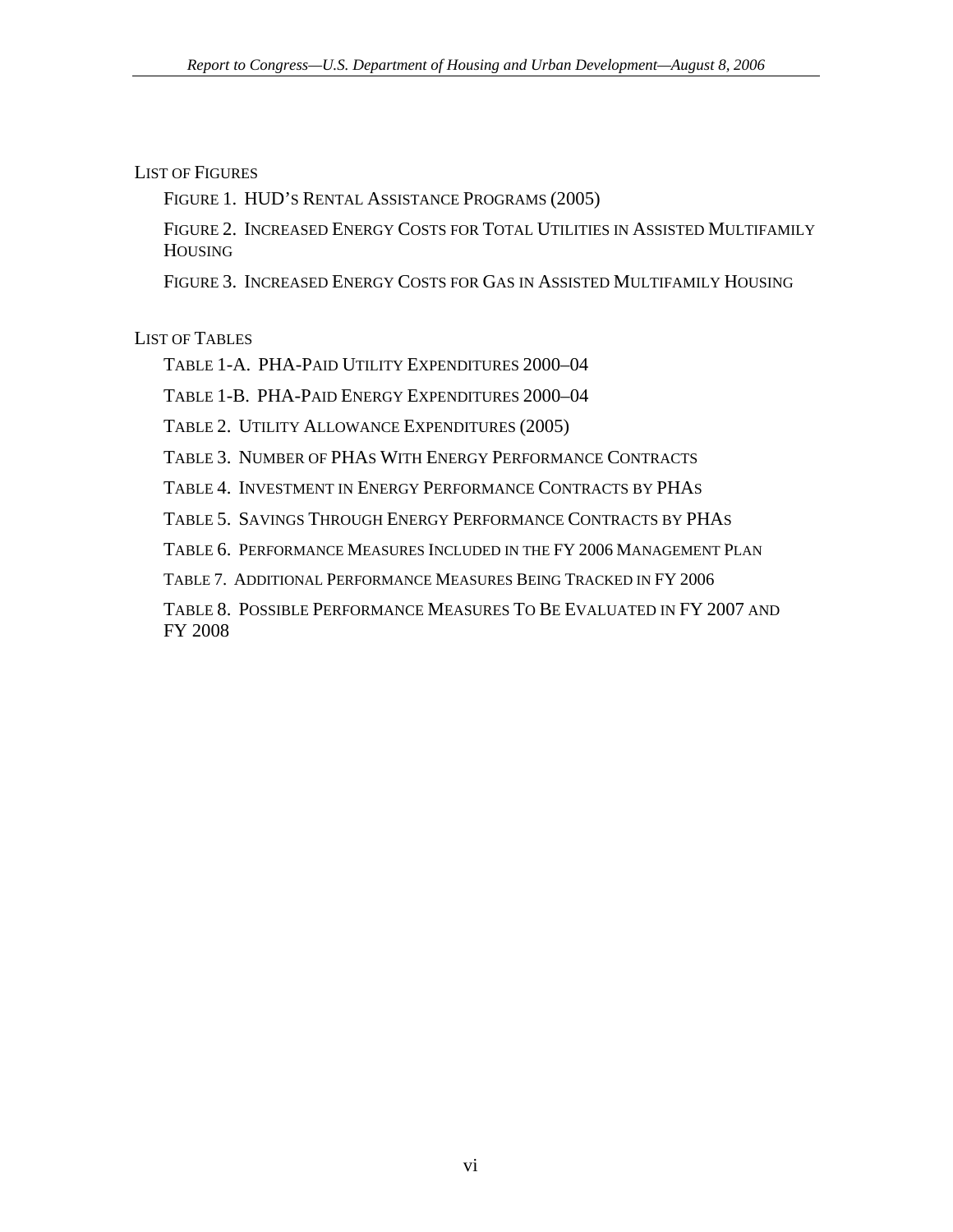# **EXECUTIVE SUMMARY**

<span id="page-6-0"></span>Americans spend some \$160 billion each year to light, cool, and heat their homes. Of that amount, the U.S. Department of Housing and Urban Development (HUD) spends approximately \$4 billion—more than 10 percent of its budget—in the form of utility allowances to renters, through Section 8 contracts in privately owned multifamily buildings or through operating grants to public housing agencies (PHAs).

HUD's Energy Strategy identifies actions HUD will take to promote energy efficiency in public and assisted housing and in housing financed through HUD's formula and competitive grant programs. The Department's Energy Action Plan, adopted in 2002, includes measures identified by each of the relevant program offices, as well as policy analysis and research activities. Its goal is to provide information, incentives, and technical assistance to HUD's customers and partners to make informed decisions to reduce energy costs in their buildings, either in the development or design of new housing or in the management, maintenance, or operation of existing housing stock.

As described in Section I, over the past 4 years, HUD has actively promoted energy efficiency through the Energy Action Plan. A Departmentwide Energy Task Force made up of representatives of program offices and regional energy coordinators in each of HUD's ten regional offices, is responsible for implementing the plan. HUD's field offices have also been active in promoting energy efficiency through workshops, homeownership fairs, and other events.

Section II of this report to Congress describes energy use in public and assisted housing and discusses opportunities for energy efficiency in each segment of this housing stock. PHAs spent more than \$1.2 billion on PHA-paid utilities in 2004. HUD spends another \$3 billion on utility allowances in public housing, and through the tenant- and project-based Section 8 programs.

Section III, besides outlining HUD's planned actions under its Energy Strategy, describes the Department's efforts to date. These have included providing priority rating points for energy efficiency in HUD's annual competitive grant awards; streamlining energy performance contracting in public housing; providing successful training for multifamily building managers on energy-efficient maintenance and operating practices; and strong regional efforts hosting conferences or workshops for customers and partners.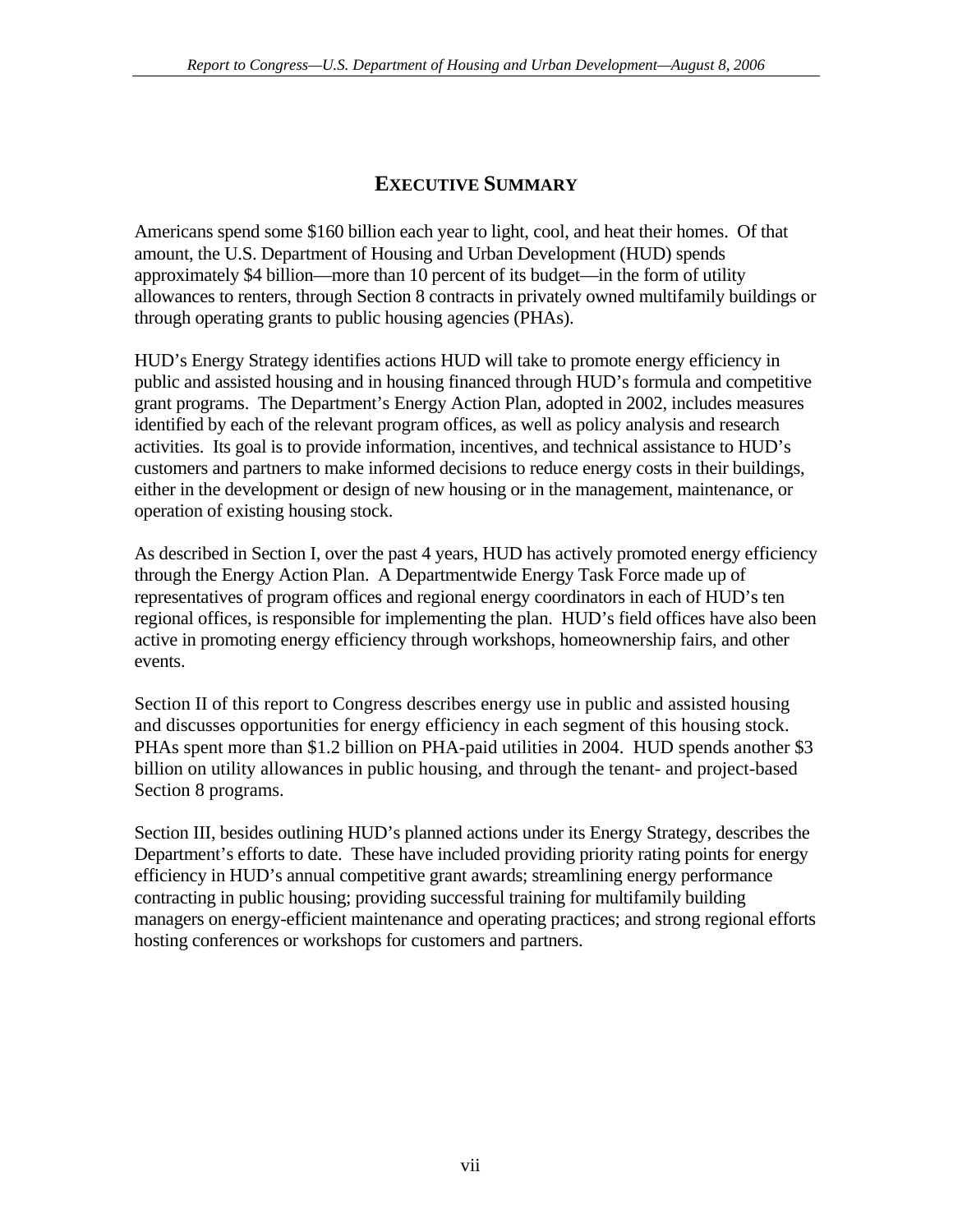The Energy Strategy has five primary objectives:

- 1. To strengthen partnerships with federal agencies and local communities to promote adoption of the Energy Star label for products, appliances, and new homes.
- 2. To strengthen incentives and implement statutory requirements for energy efficiency.
- 3. To provide training, technical assistance, and information to homeowners, renters, and property owners.
- 4. To establish measures to track progress in reducing energy consumption and to ensure accountability.
- 5. To support further policy analysis, research, and technology development.

In public housing, this report is being written at a time of change as housing authorities make the transition to project-based or asset management. This shift will significantly change the regulatory environment for utility management and reporting. HUD also will implement several provisions related to public housing in the Energy Policy Act of 2005. HUD has already issued a notice extending the maximum period for energy performance contracts to 20 years as required by the Act and a notice promoting adoption of Energy Star-labeled products and appliances by PHAs. In addition, among other actions, HUD will continue to provide points for energy efficiency in future HOPE VI grant awards, maintain a robust Public Housing Energy Conservation Clearinghouse, and continue to streamline the energy performance contracting process.

In assisted housing, the Energy Strategy includes providing incentives through competitive awards for new energy-efficient Section 202 and 811 projects, exploring possible incentives for energy efficiency in new mortgage insurance applications, training building managers and maintenance staff in energy-efficient maintenance and operating practices, and replicating successful state or local partnerships that have leveraged federal, state, or local resources for capital investments in energy efficiency.

Finally, Section IV of the report identifies performance measures for public and assisted housing that are included in HUD's current Management Plan. It also identifies additional performance measures that will be considered for future implementation.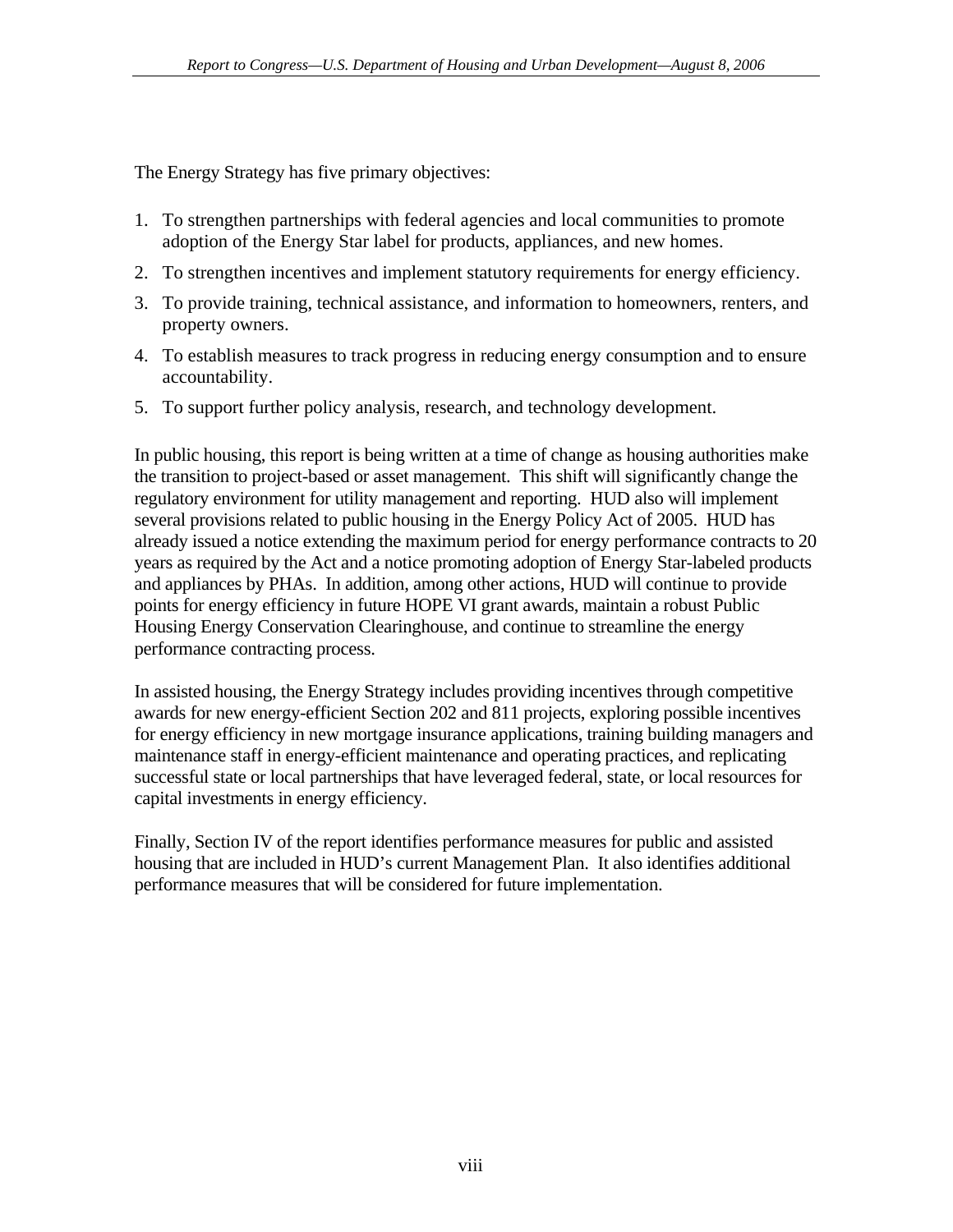# **I. INTRODUCTION**

<span id="page-8-0"></span>This report outlines an integrated Energy Strategy for public and assisted housing, as required under Section 154 of the Energy Policy Act of 2005. Section 154 of the Act requires that the U.S. Department of Housing and Urban Development (HUD) develop an "integrated Energy Strategy," as follows:

The Secretary of Housing and Urban Development shall develop and implement an integrated strategy to reduce utility expenses through cost-effective energy conservation and efficiency measures and energy-efficient design and construction of public and assisted housing. The Energy Strategy shall include the development of energy reduction goals and incentives for public housing agencies. The Secretary shall submit a report to Congress, not later than 1 year after the date of the enactment of this Act, on the Energy Strategy and the actions taken by the Department of Housing and Urban Development to monitor the energy usage of public housing agencies and shall submit an update every 2 years thereafter on progress in implementing the strategy.

The report outlines a number of steps that HUD is already taking and is proposing to take to address rising energy costs through increased energy efficiency in public and assisted housing (as well as in housing financed through its formula and competitive grant programs).

A key part of this effort is to increase the use of energy-efficient technologies in housing through increased procurement of Energy Star products and appliances and the adoption of the Energy Star label for Energy Star Qualified New Homes for new construction and substantial rehabilitation projects.<sup>[1](#page-8-1)</sup> These and other actions rely primarily on voluntary actions, sound business practices, incentives and requirements authorized by Congress, and market-based solutions that leverage private sector resources on the part of PHAs, assisted property owners, and HUD grantees.

# *Energy and Housing Affordability: Key Drivers*

Over the past 4 years, HUD has initiated a comprehensive, Departmentwide effort to address the key role that energy plays in housing affordability—and the potential for energy efficiency to lower the cost of homeownership and rental housing at a time of rapidly rising housing costs in some areas.

HUD's commitment to implementing the President's National Energy Policy in public and assisted housing has been driven by five key factors: (1) rising energy costs, especially in the aftermath of Hurricanes Katrina and Rita in 2005; (2) the age of the existing inventory of public and assisted housing; (3) the disproportionate burden of rising energy prices on low- and moderate-income families; (4) the impact of energy costs on HUD's own budget;

<span id="page-8-1"></span> $\overline{a}$ 1 Energy Star is a voluntary product and new home labeling program run by the Department of Energy and the Environmental Protection Agency.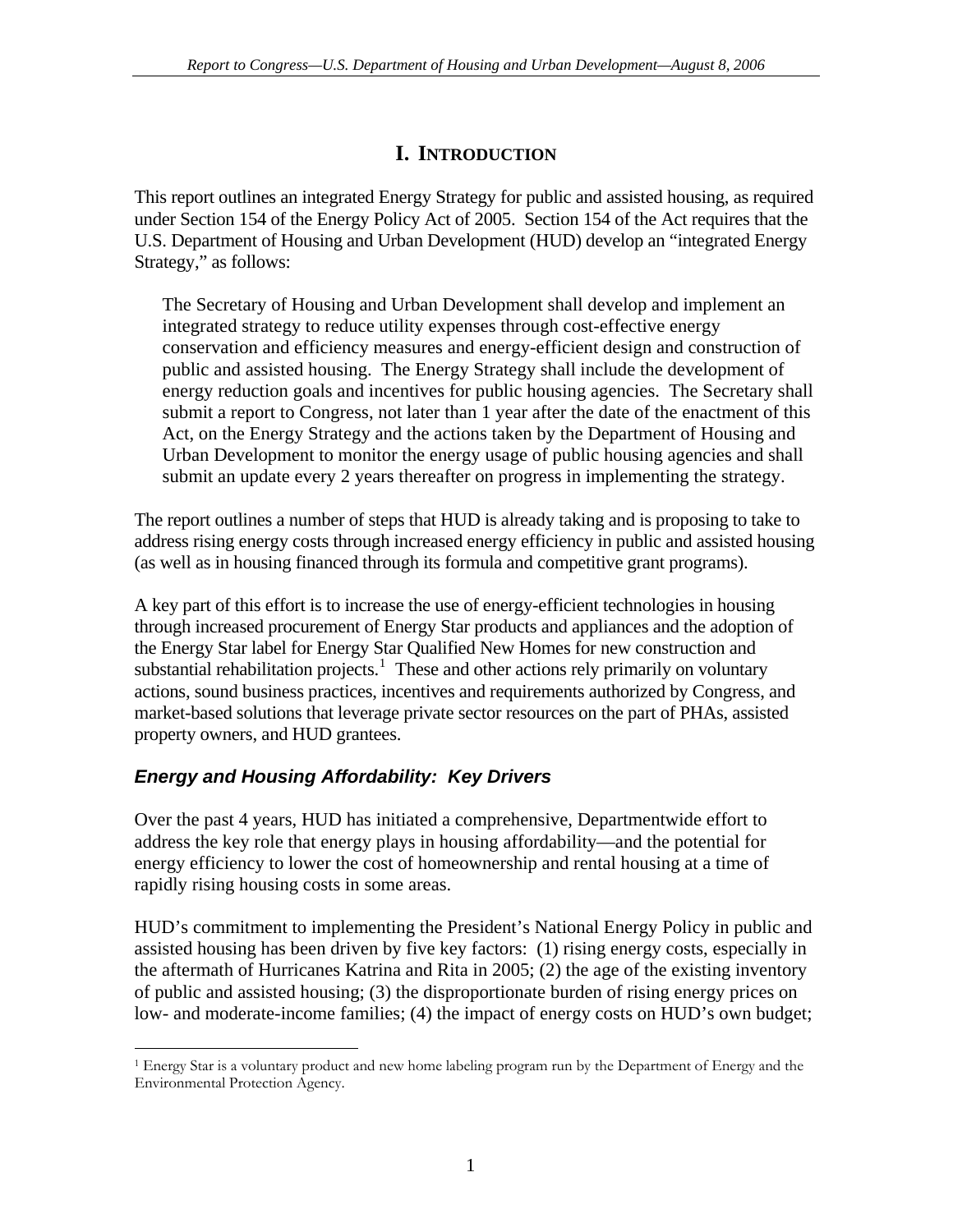<span id="page-9-0"></span>and (5) new opportunities for increasing energy efficiency in public housing through asset management.

**Rising Energy Prices.** Americans spend \$161 billion on heating, lighting, and cooling their homes. According to the Energy Information Administration, over the past 5 years the cost of home heating has more than doubled in some parts of the country; natural gas users spent 115 percent more in winter heating costs in 2005–06 than they did in 2001–02, and heating oil users spent 135 percent more. Post-Katrina energy costs were especially high this past winter; the cost of home heating increased by 41 percent over the previous year in the Midwest and by 24 percent in the Northeast. Nationally, the average household paid an average of \$[2](#page-9-1)57 more last winter for heating their homes than they did the year before.<sup>2</sup>

**Older Housing Stock.** Approximately 65 percent of public housing units were built before 1970. Almost half (47 percent) of these older units are located in climate zone 2, which, with 5,500 to 7,000 Heating Degree Days, is the second coldest climate zone in the country.<sup>[3](#page-9-2)</sup> The majority of all housing units are located in this climate zone or in zone 5, the warmest climate zone. The assisted housing stock is also older, built at a time with less attention on energy efficiency. According to the Harvard University Graduate School of Design's (GSD) *Public Housing Operating Cost Study*, more than 80 percent of HUD-assisted housing stock is 15 to 30 years old. $4$ 

**Energy Burden.** Low- and moderate-income families are especially vulnerable to rising energy prices. As noted in the President's National Energy Policy, "the energy burden on low-income households, as a proportion of income, is four times greater than for other American households. Many working households accommodate large increases in energy by cutting back on other needs. However, low-income households often have more difficult choices to make."[5](#page-9-4)

**Budget Outlays.** HUD's own budget is directly affected by utility costs. HUD spends an estimated \$4 billion on energy, more than 10 percent of its budget, either directly in the form of public housing operating subsidies or indirectly through utility allowances and Section 8 contracts in assisted multifamily housing. This area is where significant cost savings are possible; such savings would result in generating revenue for other important capital

 $\overline{a}$ Energy Information Administration, Energy Forecast, January 2006. 2

<span id="page-9-2"></span><span id="page-9-1"></span><sup>3</sup> U.S. Department of Housing and Urban Development, Energy Expenditures in Public Housing, Report to the Senate Committee on Appropriations, June 1999.

For climate zone map see [www.eia.doe.gov/emeu/cbecs/climate\\_zones.html](http://www.eia.doe.gov/emeu/cbecs/climate_zones.html), as defined by the National Oceanic and Atmospheric Administration (NOAA). Each NOAA climate division is placed into one of five zones based on its 30-year average heating degree-days (HDD) and cooling degree-days (CDD) for the period 1971 through 2000. An HDD is a measure of how cold a location was over a period of time, relative to a base temperature (in CBECS, 65 degrees Fahrenheit). Similarly, a CDD is a measure of how hot a location was over a period of time, relative to a base temperature (65 degrees Fahrenheit).

<span id="page-9-3"></span>Harvard University Graduate School of Design, *Public Housing Operating Cost Study*, June 2003. 4

<span id="page-9-4"></span><sup>&</sup>lt;sup>5</sup> President's National Energy Policy, May 2001.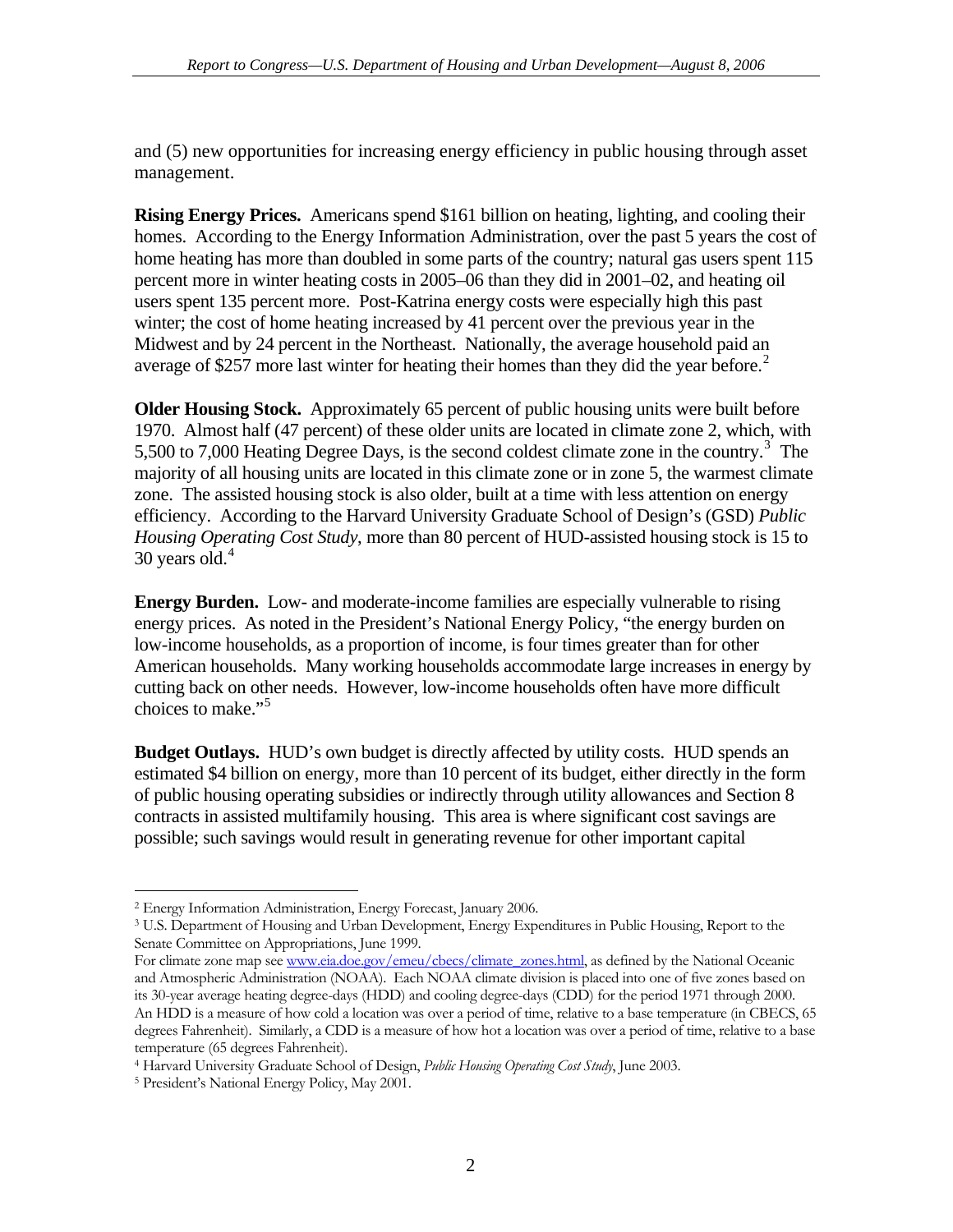<span id="page-10-0"></span>investments or rental assistance needs. A modest savings of just 5 percent per year, for example, could generate a savings of \$1 billion over the next 5 years.

**Harvard Study and Asset Management.** The shift to asset management in public housing provides an opportunity for housing authorities to more directly address and monitor energy costs. As documented in the Harvard University GSD's *Public Housing Operating Cost Study*, the Operating Fund system was not effective in encouraging energy conservation.<sup>[6](#page-10-1)</sup> The Harvard study observed that the shared savings approach (in which PHAs retained 75 percent of the energy savings for a period of 3 years) did not by itself "make a difference" in creating incentives for housing authorities to reduce utility use or costs.<sup>[7](#page-10-2)</sup> Under asset management, tracking and management of energy consumption will be enhanced since PHAs will report both energy consumption and expenditures for individual projects.

# **HUD's Energy Action Plan**

 $\overline{a}$ 

In response to these pressing concerns, in 2001 Secretary Alphonso Jackson committed HUD to supporting the energy efficiency elements of the President's National Energy Policy in four key areas:<sup>[8](#page-10-3)</sup>

- 1. Increasing energy efficiency in HUD-assisted or HUD-financed rental housing.
- 2. Expanding the use of Federal Housing Administration (FHA) Energy Efficient Mortgages, consistent with sound underwriting principles.
- 3. Providing technical assistance to nonprofit and faith-based organizations.
- 4. Continuing HUD's role in research and development of new technologies.

The President's National Energy Policy emphasized the central role of energy conservation and energy efficiency in addressing the nation's energy needs. The National Energy Policy report makes it clear that housing is an important part of this effort. The report noted "there are significant opportunities to improve the energy efficiency of buildings and homes through technologies and better practices."

Secretary Jackson established a Departmentwide Energy Task Force to prepare an Action Plan to implement these initiatives. The Energy Task Force identified a series of actions that HUD could undertake to address the need for energy conservation and energy efficiency in HUD's own programs. Some of these proposed actions were specific to individual programs,

<span id="page-10-2"></span>7 Harvard University GSD, *Public Housing Operating Cost Study*, Final Report (June 2003), p. 77. The effect of the 75/25 split is that over 4 years, a PHA that permanently reduced its consumption below the rolling base receives a 225 percent "payback" of the equivalent of retaining the consumption savings for 2-1/4 years. After 4-plus years, the lower consumption level became the new rolling base, and the PHA no longer benefits financially from the lower savings. The study observed that none of the PHAs it examined had a current or ongoing process to reduce utility use or costs and that as a result, the shared savings approach alone under the funding system was not an effective incentive and did not by itself make a difference in agency behavior.

<span id="page-10-1"></span><sup>&</sup>lt;sup>6</sup> Harvard University Graduate School of Design (GSD), *Public Housing Operating Cost Study*, Final Report (June 2003).

<span id="page-10-3"></span><sup>&</sup>lt;sup>8</sup> Testimony before the House Financial Services Committee in June 2001.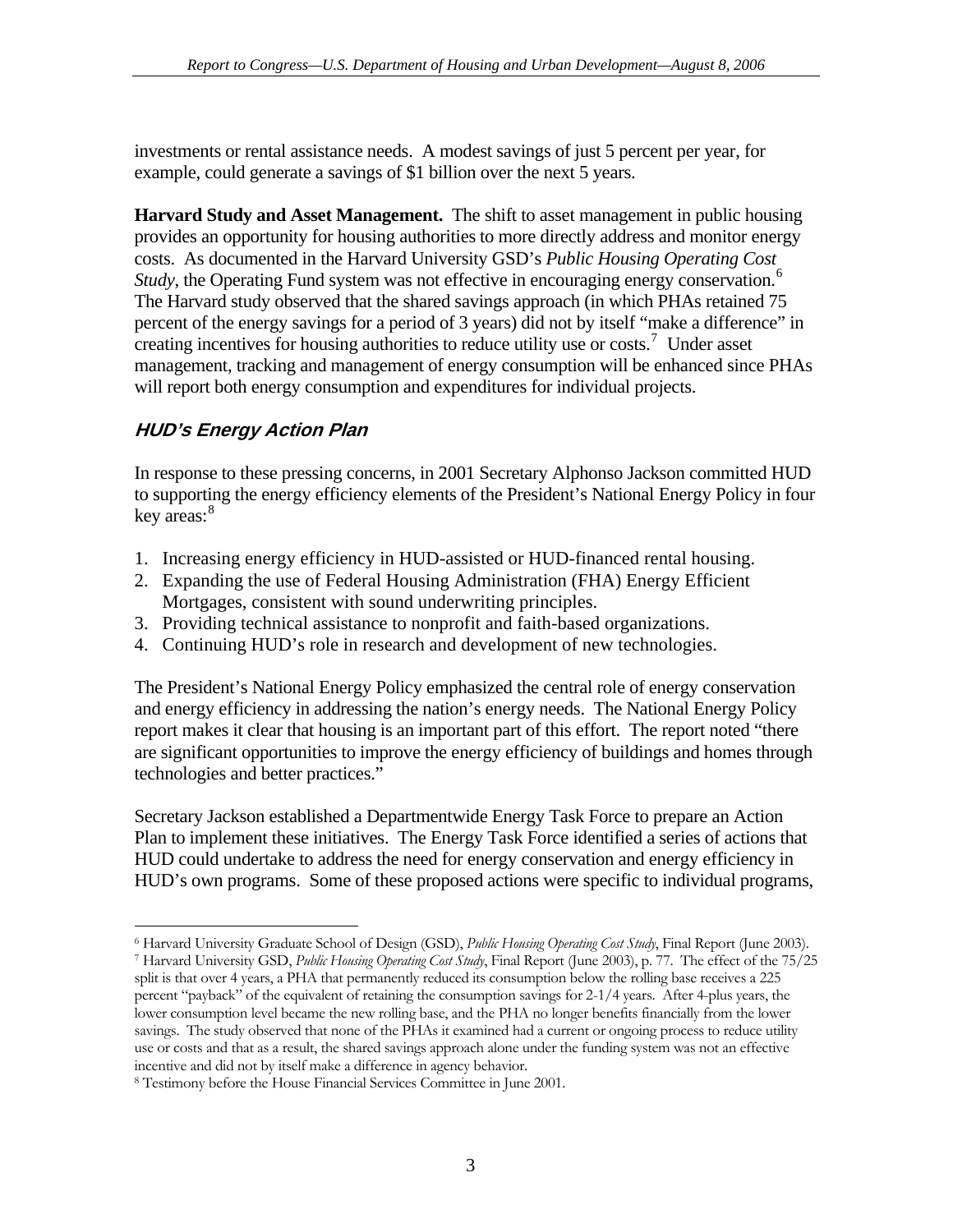<span id="page-11-0"></span>while others were Departmentwide or interagency in scope (in partnership with the Environmental Protection Agency and the Department of Energy).

The Department subsequently adopted an Energy Action Plan (in April 2002) that contained 21 actions aimed at promoting energy efficiency in public and assisted housing, and in housing financed through a range of competitive and formula grant programs. Many of these actions have been successfully implemented, including several Departmentwide actions aimed at institutionalizing energy efficiency in HUD's programs and program-specific measures for each program office. As a result of these activities, awareness of energy efficiency has steadily increased among HUD's customers and partners.<sup>[9](#page-11-1)</sup>

Key offices represented on the Energy Task Force have included the Office of Policy Development and Research (co-chair), the Office of Community Planning and Development (co-chair), the Office of Public and Indian Housing, the Office of Housing (Single Family and Multifamily), the Office of Healthy Homes and Lead Hazard Control, and the Office of Field Policy and Management. The Office of Departmental Operations and Coordination has provided valuable support. The Energy Task Force also includes regional energy coordinators located in, or who represent, each of HUD's ten regional offices.

# *Scope of This Report*

Because HUD is addressing energy efficiency comprehensively through a Departmentwide effort, this report to Congress addresses public and assisted housing as well as related HUD actions to integrate energy efficiency in its programs. For the purpose of this report, this includes approximately 1.2 million existing public housing units, HOPE VI new construction, Housing Choice Vouchers, FHA-insured or FHA-assisted multifamily housing, and Section 202 housing for the elderly. In addition, this report addresses the Office of Native American Programs' initiatives to promote energy conservation and housing built or rehabilitated through the HOME and Community Development Block Grant (CDBG) formula grant programs.

<span id="page-11-1"></span> $\overline{a}$ 9 These efforts are not the first to address energy efficiency at the U.S. Department of Housing and Urban Development (HUD). For example, in 1990 HUD worked with the Department of Energy (DOE) to undertake the DOE-HUD Initiative, a 5-year collaboration to demonstrate how energy improvements could be undertaken through all HUD programs. Some 27 projects were undertaken. The 1990 Affordable Housing Act, Sections 944 and 945, required HUD to prepare an assessment of its energy activities and a 5-year plan for energy efficiency. Three such plans were submitted. The plans addressed energy aspects of all HUD programs and activities. In June 1999, HUD submitted a Report to the Senate Committee on Appropriations, *Strategies for Reducing Energy Expenditures and Consumption in Public Housing.*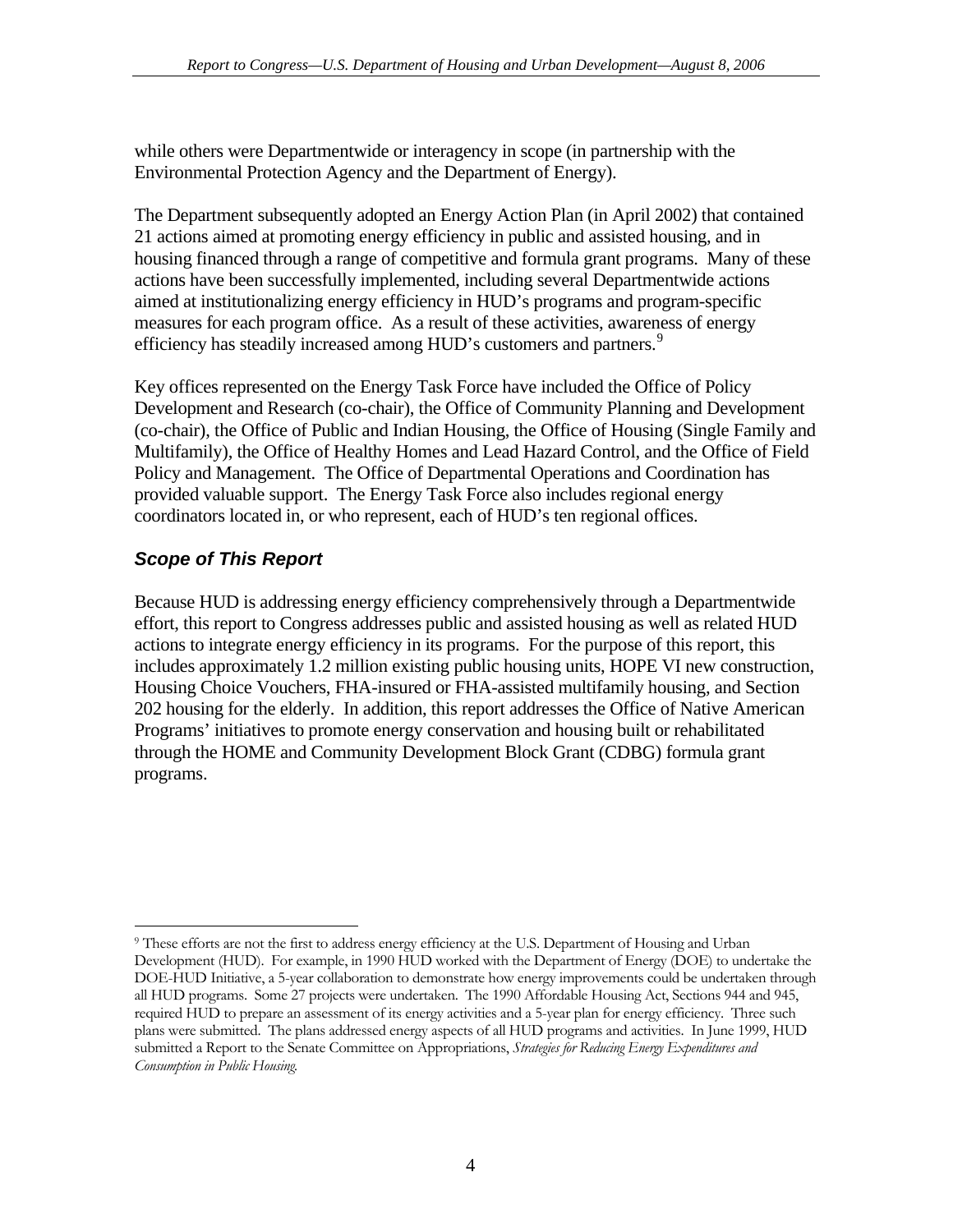# **Vision for the Future**

<span id="page-12-0"></span>*Overall Goal: Significantly reduce energy use in HUD's inventory of public and assisted housing and in HUD-financed housing.* 

### *Public Housing*

- PHAs adopt Energy Star as the standard for purchasing appliances and equipment.
- Newly built HOPE VI projects have an energy performance rating equivalent to the standards for Energy Star Qualified New Homes.
- Federally assisted housing on Indian lands promotes energy conservation.

### *Community Planning and Development*

- Community Development Block Grant (CDBG) grantees adopt energy efficiency guidelines for housing rehabilitation that incorporate Energy Star product and construction standards.
- HOME grantees adopt energy efficiency guidelines for new construction or substantial rehabilitation and incorporate Energy Star product and construction standards.

# *FHA Single Family*

- The Federal Housing Administration (FHA) takes steps to increase consumer awareness of Energy Efficient Mortgages and energy efficiency in the "Streamlined (k)" Limited Repair Program.
- FHA-approved housing counseling agencies provide counseling and information on opportunities for residential energy efficiency.

# *FHA Multifamily*

- Assisted multifamily properties are operated and maintained in an energy-efficient manner.
- Section 202 and 811 projects meet or exceed Energy Star building energy performance standards.
- Newly insured multifamily properties achieve energy efficiency performance levels equivalent to the 2003 International Energy Conservation Code or to Energy Star.

### *Other*

• New energy partnerships are formed with cities, states, counties, other federal agencies, and nonprofit and private-sector stakeholders.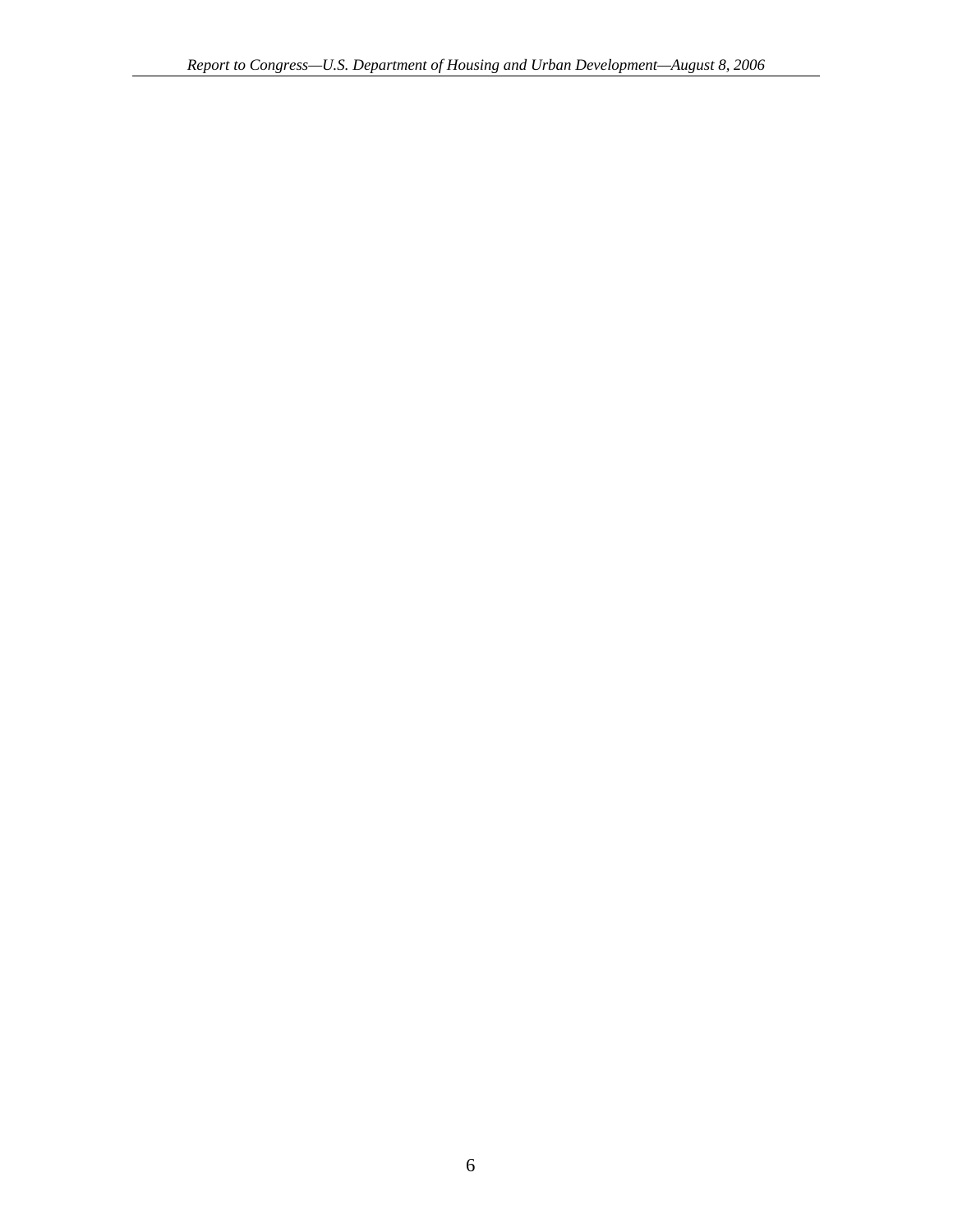# **II. ENERGY USE IN PUBLIC AND ASSISTED HOUSING**

<span id="page-14-0"></span>Each year, HUD spends an estimated \$4 billion on utilities in direct operating grants to PHAs and through Section 8 (both project- and tenant-based) utility allowances. In addition, assisted multifamily property owners report \$903 million in owner-paid utilities.

### *Public Housing*

Public housing consists of approximately 1.2 million units in 13,000 properties, managed by some 3,100 PHAs. Utility expenditures are tracked and reported by PHAs in the Financial Assessment Subsystem for public housing (FASS-PH).



#### **Figure 1. HUD's Rental Assistance Programs (2005) (Number of Units)**

The most recent period for which PHAs have submitted audited financial statements is for 2004, covering PHAs whose fiscal years ended between September 30, 2004, and June 30,  $2005^{10}$  $2005^{10}$  $2005^{10}$ 

As illustrated in Table 1-A, the overall cost of PHA-paid utilities in public housing (including water and sewer charges) for 2004 totaled \$1.277 billion. This cost represents approximately 22 percent of total operating expenses. When combined with the most recent available estimate of tenant-paid utilities (\$411.2 million, see Table 2), total estimated utility expenditures in public housing are \$1.69 billion.

Per-unit month utility expenditures in 2004 total \$97.78, a 14.9 percent increase since 2000.<sup>[11](#page-14-2)</sup> Preliminary, unaudited utility expenditures reported in 2005 for approximately 70 percent of public housing units (covering PHA fiscal years ending between September 30, 2005, and

<span id="page-14-1"></span> $\overline{a}$ <sup>10</sup> Audited financial statements for PHAs with fiscal years ending on June 30, 2005, were submitted in March 2006. PHAs submit unaudited financial statements including utility expenditures through the Financial Assessment Subsystem (FASS) within 60 days of the end of their fiscal year. They submit audited financial statements 9 months after the end of their fiscal year. The 2004 period covers PHAs with fiscal years ending September 30, 2004, December 31, 2004, March 31, 2005, and June 30, 2005. Utility expenses reflect expenses incurred 12 months prior to each PHA's fiscal year end. The first FASS reporting period was 1999 and is known as FASS Cycle 1; 2004 is FASS Cycle 6.

<span id="page-14-2"></span><sup>&</sup>lt;sup>11</sup> Note that these figures are not normalized for weather conditions.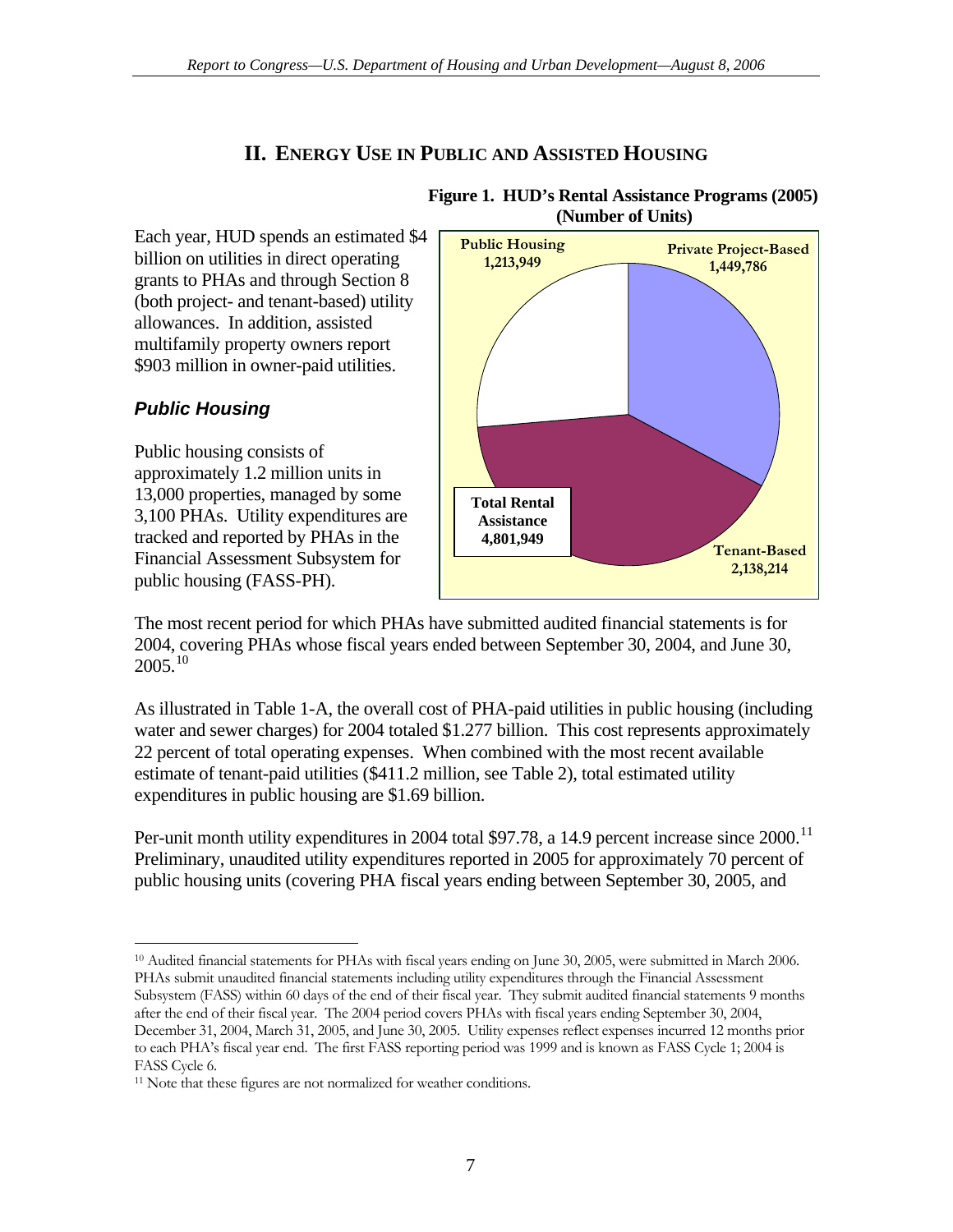<span id="page-15-0"></span>June 30, 2006) show a significant increase in utility costs. Monthly utility expenditures increased to \$119.21 per unit, or a 21.9 percent increase over the previous year.

| Line Item                                                     | 2000    | 2001    | 2002     | 2003    | 2004    |
|---------------------------------------------------------------|---------|---------|----------|---------|---------|
| Total Utilities (\$ in millions)                              | \$1,202 | \$1,219 | \$1,158  | \$1,252 | \$1,277 |
| Total Operating Expenses (\$ in<br>millions)                  | \$5.412 | \$5,657 | \$5.754  | \$5,891 | \$5,885 |
| Utilities as a Percentage of<br><b>Operating Expenditures</b> | 22%     | 22%     | 20%      | 21%     | 22%     |
| Total Utilities Per Unit/Month                                | \$85.09 | \$87.82 | \$84.09  | \$93.02 | \$97.78 |
| % Change                                                      |         | 3.21%   | $-4.25%$ | 10.63%  | 5.11%   |
| % Change since 2000                                           |         |         |          |         | 14.9%   |

### **Table 1-A. PHA-Paid Utility Expenditures 2000–04 (Including Water and Sewer Charges)**

Source: 2000–04 Financial Assessment Subsystem for public housing (FASS-PH) financial data (FASS Cycles 2-6). The following line items were used in totaling the data for utilities: water, electricity, gas, fuel, and other utility expenses.

Table 1-B provides more detailed information on energy-related utilities, excluding water and sewer charges. Total reported PHA-paid utility costs for electricity, gas, and fuel oil in 2004 were \$878.8 million, of which \$402.5 million (46 percent) was for electricity, \$311.5 million (35 percent) was for natural gas, and \$164.8 million (19 percent) was for fuel oil. Over the past 5 years, PHA-paid energy-related utilities have generally made up approximately 14 to 15 percent of total operating expenditures.

| Line Item                                              | Total<br>$$$ million) | Per Unit<br>Month $(\$)$ | % of Total |
|--------------------------------------------------------|-----------------------|--------------------------|------------|
| Electricity                                            | 402.5                 | 30.82                    | 46         |
| Natural Gas                                            | 311.5                 | 23.85                    | 35         |
| Fuel Oil                                               | 164.8                 | 12.61                    | 19         |
| <b>Total PHA-Paid Utilities Energy</b><br>Expenditures | 878.8                 | 67.28                    | 100        |

#### **Table 1-B. PHA-Paid Energy Expenditures 2000–04 (Electricity, Natural Gas, and Fuel Oil)**

Source: 2004–05 FASS-PH financial data (FASS Cycle 6).

### *Assisted Housing*

HUD's assisted housing stock consists of approximately 2.3 million units in 31,000 properties, of which approximately 1.4 million receive project-based Section 8 rental assistance. Each year, HUD insures a significant number of new mortgages or refinances existing mortgages. In fiscal year (FY) 2005, HUD provided \$5.9 billion in insurance for 1,041 multifamily loans with 122,800 units. HUD also provides capital grants and rental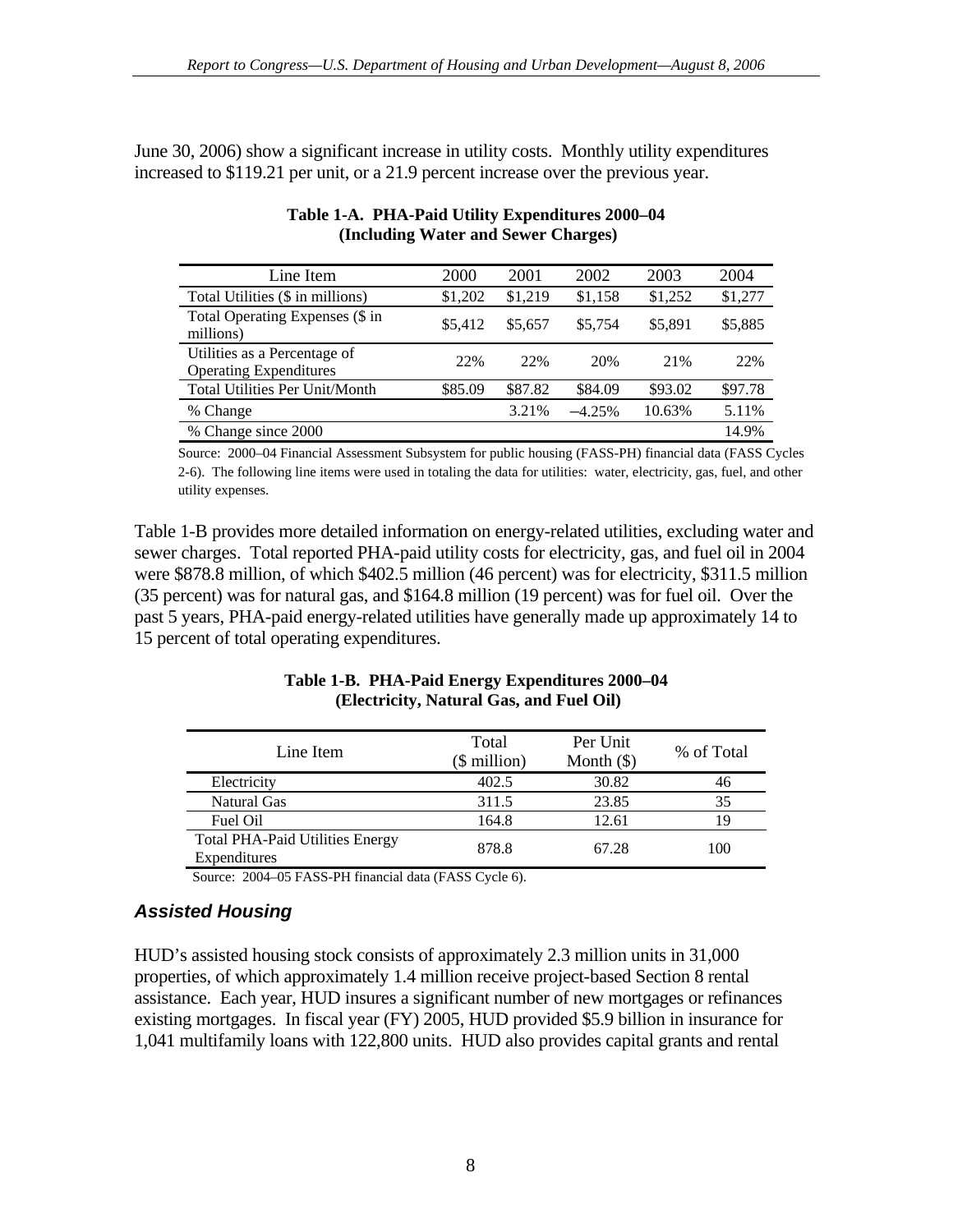assistance for Section 202 and 811 housing for seniors and disabled people, respectively, each year.

According to data compiled from HUD's Online Property Integrated Information Suite, average owner-paid, per-unit utility costs have increased by 28 percent between FY 2000 and FY 2005 (Figure 2). This increase varies from each region of the country from a high of 39 percent for properties served by the Seattle Multifamily Regional Office and 37 percent for Detroit to a low of 17 percent in Los Angeles and 12 percent in Fort Worth. As shown in Figure 3, natural gas costs have increased by an average of 56 percent over the past 5 years.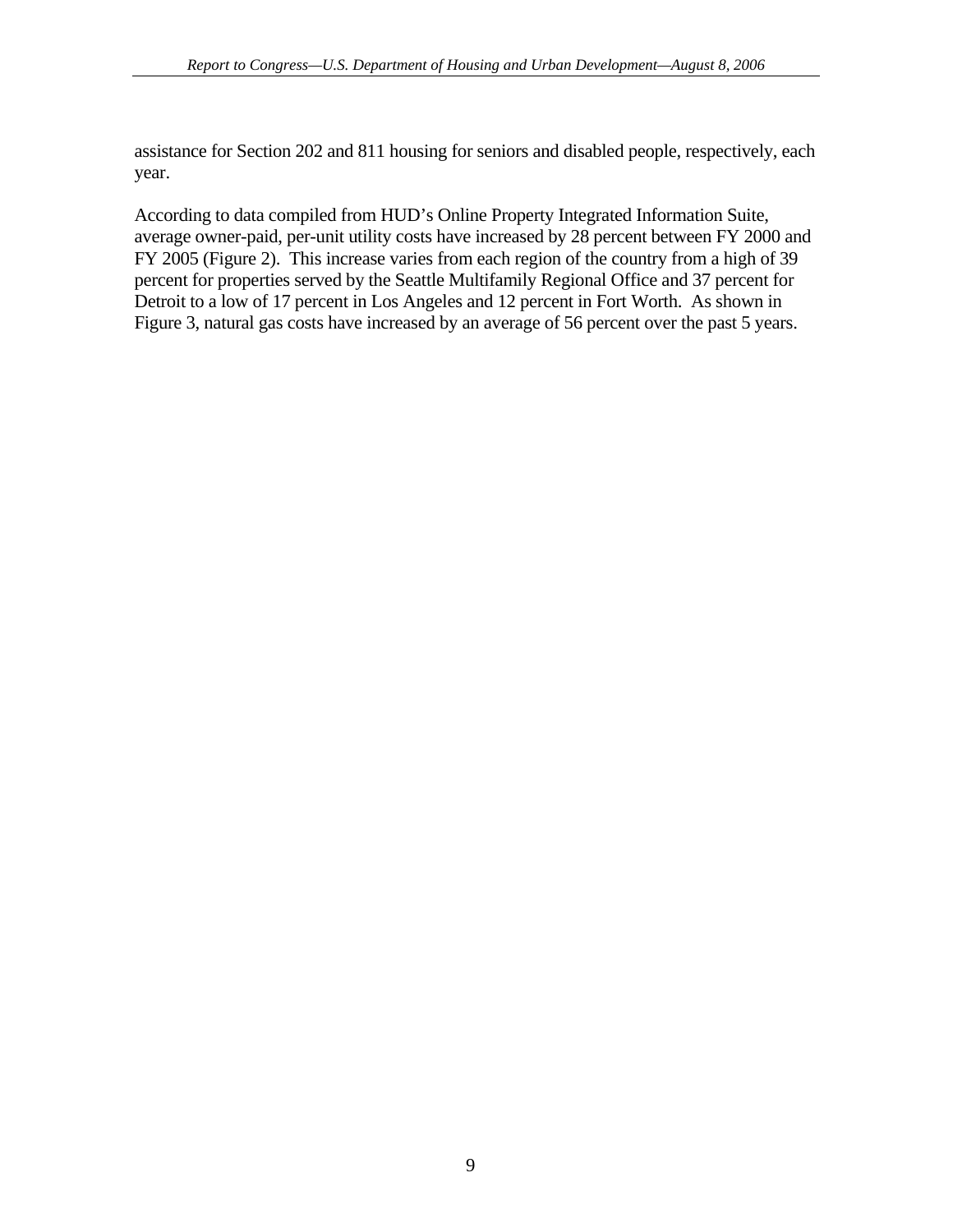



<span id="page-17-0"></span>**Figure 2. Increased Energy Costs for Total Utilities in Assisted Multifamily Housing**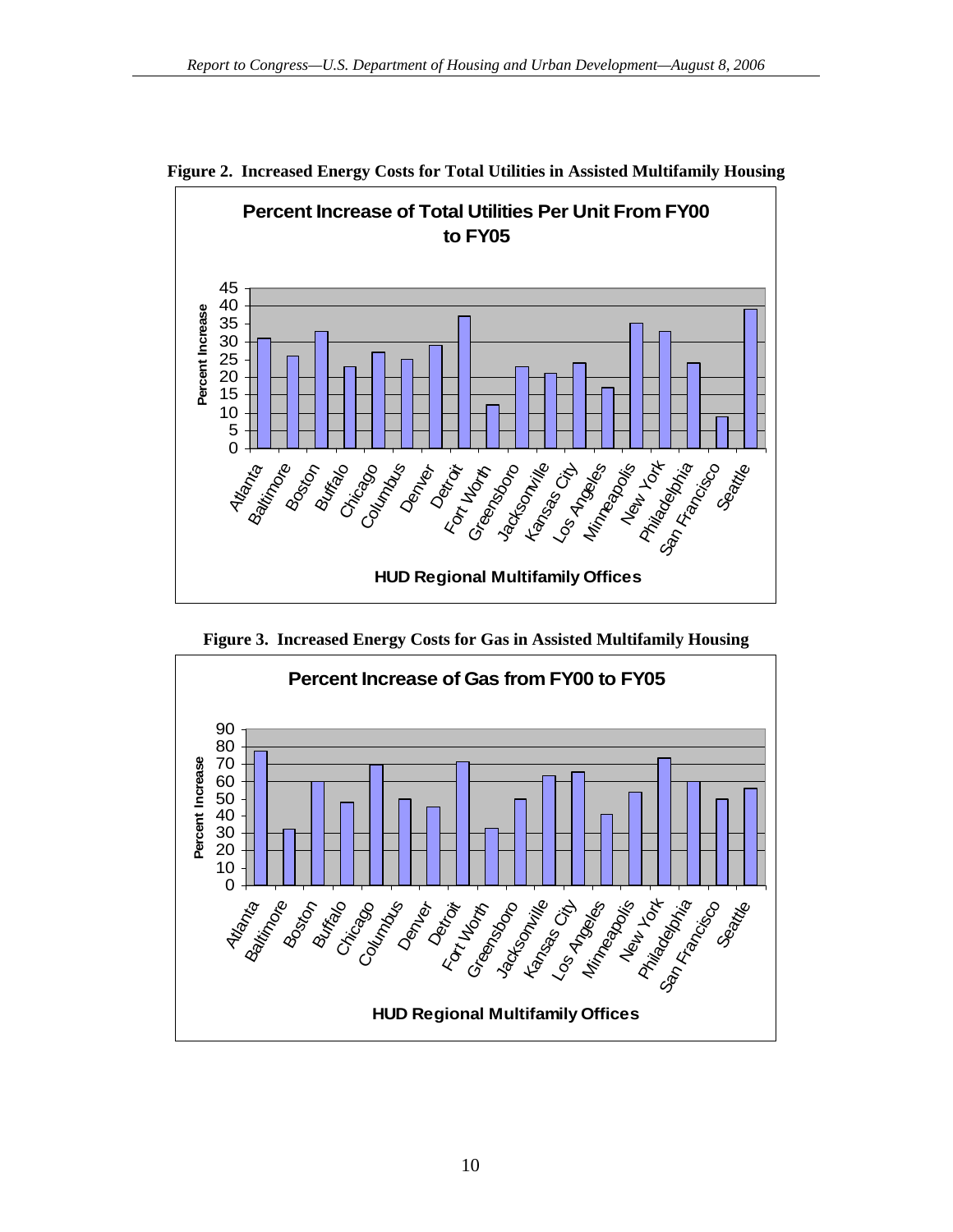### <span id="page-18-0"></span>*Utility Allowances*

As indicated in Table 2, HUD spent an estimated \$3.1 billion on project- and tenant-based utility allowances in 2005, including \$411 million in public housing, \$2.1 billion in tenantbased Section 8 vouchers, and \$586 million in project-based Section 8 assistance in assisted multifamily housing.

|                                                   | Subsidized Housing<br>Units | Occupied<br>Units | % Units<br>With Utility<br>Allowances | $#$ Units<br>With Utility<br>Allowances | <b>Annual Spent</b><br>(SM) |
|---------------------------------------------------|-----------------------------|-------------------|---------------------------------------|-----------------------------------------|-----------------------------|
| Public Housing                                    | 1.213.949                   | 1.090.579         | 46                                    | 501,666                                 | 411.2                       |
| Section 8 Housing Choice<br>Vouchers              | 2,138,214                   | 1,805,498         | 91                                    | 1,643,003                               | 2,122.0                     |
| Section 8 Moderate Rehabilitation                 | 39,337                      | 37.764            | 61                                    | 23,036                                  | 19.8                        |
| Section $8$ New $+$ Substantial<br>Rehabilitation | 845,832                     | 811.999           | 69                                    | 560,279                                 | 357.1                       |
| Section 236                                       | 174,175                     | 167,208           | 54                                    | 90,292                                  | 65.5                        |
| Other                                             | 390,442                     | 374,824           | 59                                    | 221,146                                 | 163.0                       |
| Total                                             | 4.801.949                   | 4.287.872         | 61                                    | 3.039.423                               | 3,139.0                     |

#### **Table 2. Utility Allowance Expenditures (2005)**

Sources: Office of Policy Development and Research, 2005 data from Tenant Rental Assistance System; Real Estate Management System; Public Housing Information Center—Resident Characteristics Report, HUD-50058 and HUD-50059. Occupied/Leased Section 8 Moderate, New, and Substantial Rehabilitation, Section 236 and Other assume 96 percent occupancy rate.

# *Opportunities for Energy Savings*

The opportunities for energy efficiency in public and assisted housing vary widely, depending on the climate zone where the property is located, the age of the building and the type of construction, and the requirements and incentives of the HUD program involved. Nevertheless, because much of HUD-financed housing is pre-1980 housing, there are greater opportunities for energy savings in HUD-assisted buildings than in the overall housing stock.

### *Single-family Housing*

A study of energy savings in single-family homes through the Department of Energy's (DOE's) Weatherization Assistance program from 1993 to 2005 found that the program achieved savings of 23 percent in gas-heated, single-family detached homes.<sup>[12](#page-18-1)</sup> DOE and

<span id="page-18-1"></span> $\overline{a}$ 12 Schweitzer, Martin, *Estimating the National Effects of U.S. DOE's Weatherization Assistance Program With State Level Data: A Meta Evaluation 1993–2005*, Oak Ridge National Laboratory, September 2005.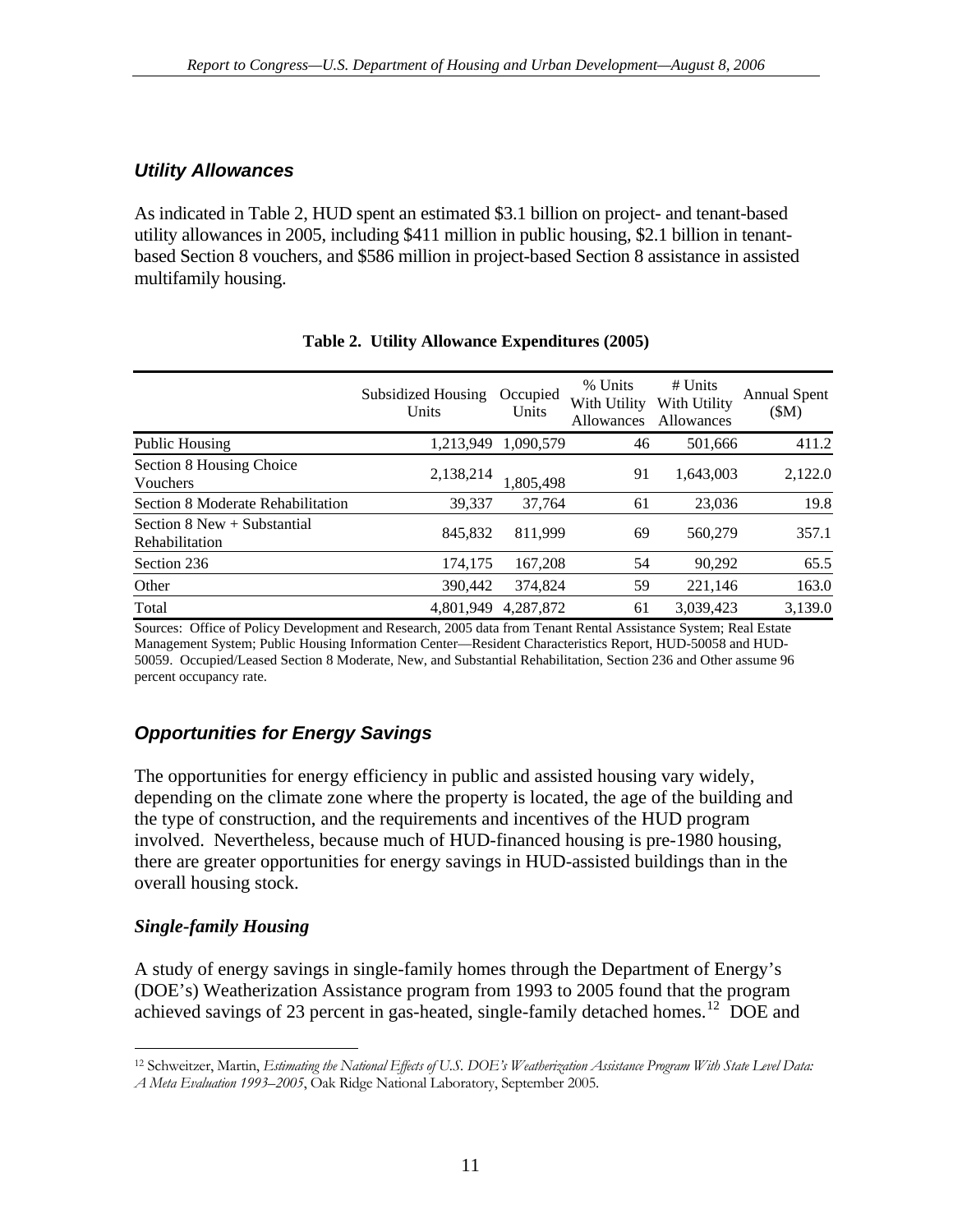<span id="page-19-0"></span>the EPA's Energy Star "Home Energy Saver" program showed a 16 percent savings as a result of installing 10 Energy Star upgrades in a single-family home. These levels of savings can be expected in single-family homes insured or assisted through HUD programs when similar products or construction techniques are used.

### *Multifamily Housing*

A study conducted by Lawrence Berkeley National Laboratory of energy retrofits in 25,000 units of multifamily housing showed that energy savings ranged from 10 to 22 percent of preretrofit consumption.<sup>[13](#page-19-1)</sup> The median energy savings was 15 percent, equating to 1,450 kilowatt-hours per unit in electrically heated buildings and 14 million British thermal units per unit in gas- or oil-heated buildings. Simple payback on energy conservation measures was 6 years in gas- or oil-heated buildings. Increasing the energy efficiency of public housing by a similar level would save PHAs as much as \$165 million per year.<sup>[14](#page-19-2)</sup> A significant portion of these savings could be achieved through relatively lowcost measures or through sound operating and management practices.

 $\overline{a}$ 

<span id="page-19-2"></span><span id="page-19-1"></span><sup>&</sup>lt;sup>13</sup> Goldman, et al., Retrofit Experience in U.S. Multifamily Buildings: Energy Savings, Costs and Economics, 1988.<br><sup>14</sup> U.S. Department of Housing and Urban Development, Energy Expenditures in Public Housing: Current Cons *Opportunities for Savings*, Report to the U.S. Senate Committee on Appropriations, June 1999.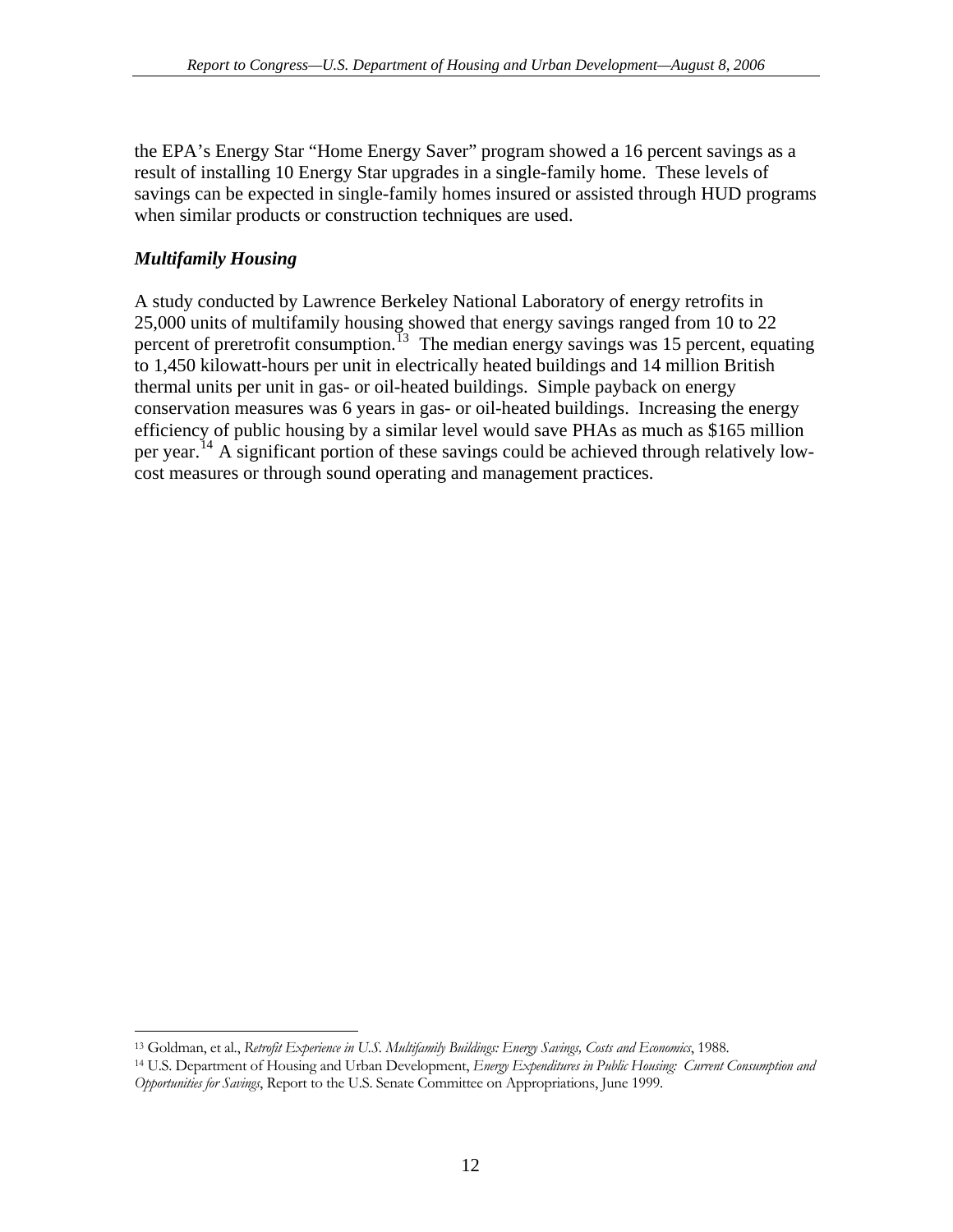# **III. HUD'S ENERGY STRATEGY**

# <span id="page-20-0"></span>**A. Objectives**

The U.S. Department of Housing and Urban Development's (HUD's) Energy Strategy contains 25 actions designed to accomplish the following five objectives:

| <b>4 Actions</b> | <b>OBJECTIVE 1:</b><br>Strengthen partnerships with federal agencies and local communities to<br>promote Energy Star and energy efficiency in the residential sector. |
|------------------|-----------------------------------------------------------------------------------------------------------------------------------------------------------------------|
| <b>6 Actions</b> | <b>OBJECTIVE 2:</b><br>Strengthen incentives and implement new statutory requirements<br>for energy efficiency through HUD programs.                                  |
| <b>9 Actions</b> | <b>OBJECTIVE 3:</b><br>Provide training and technical assistance on energy efficiency to<br>homeowners, renters, and property owners.                                 |
| <b>3 Actions</b> | <b>OBJECTIVE 4:</b><br>Establish measures to track progress in reducing energy<br>consumption and ensure accountability.                                              |
| <b>3 Actions</b> | <b>OBJECTIVE 5:</b><br>Support further research and technology development.                                                                                           |

# **B. Planned Actions**

# **1. Departmentwide**



*Progress to Date*: Each year, HUD awards more than \$2 billion in competitive grant awards for a wide range of housing and community development initiatives. HUD creates incentives for energy efficiency in its annual Super Notice of Funding Availability (SuperNOFA), which announces the availability of these funds. For the past 3 years, HUD has included Energy Star and energy efficiency as one of seven policy priorities eligible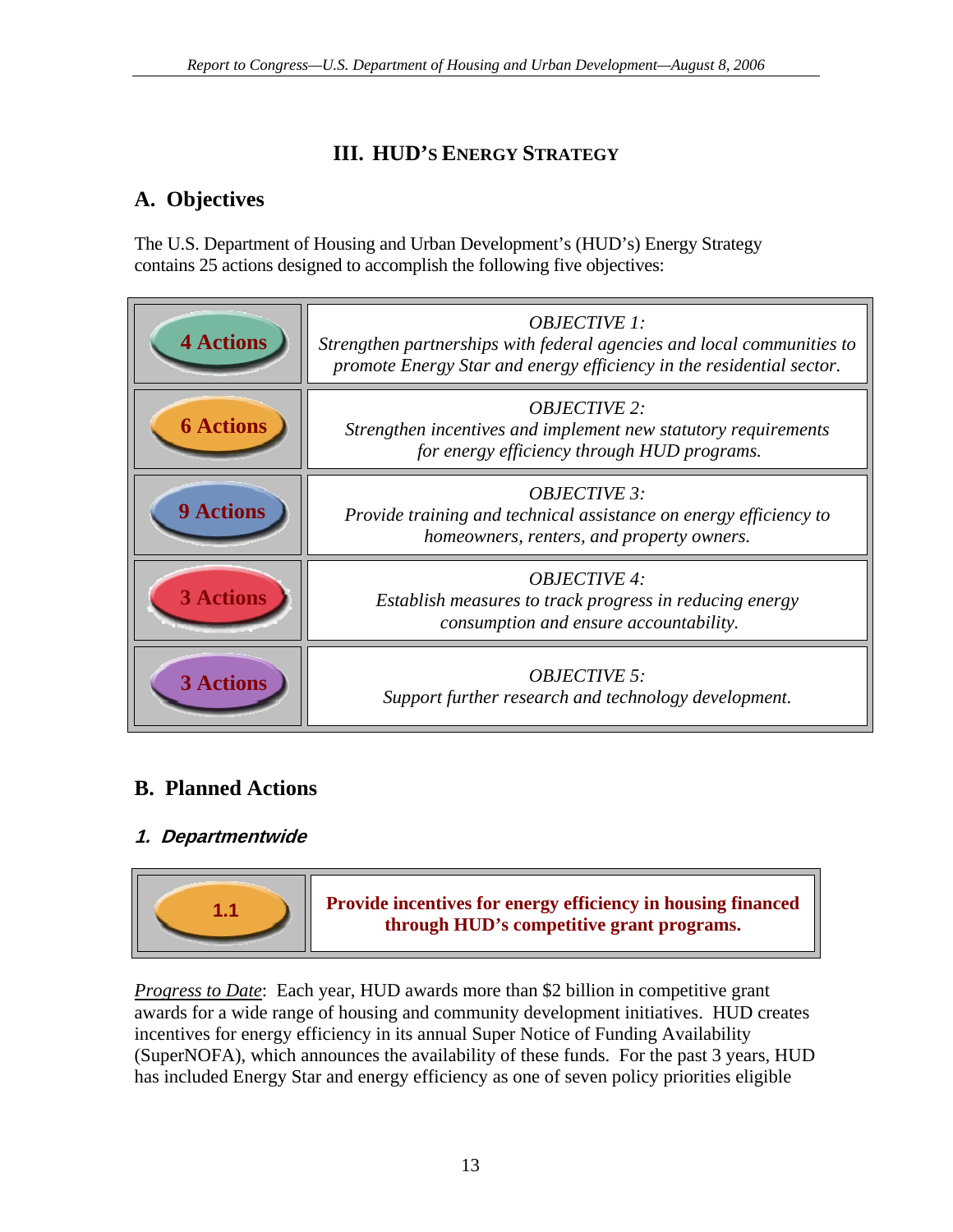# **HUD'S ENERGY STRATEGY—SUMMARY OF ACTIONS**

#### **Departmentwide**

- 1.1 Provide incentives for energy efficiency in housing financed through HUD's competitive grant programs.
- 1.2 Include energy efficiency performance measures in HUD's Annual Performance Plan (APP) and Management Plan. 1.3 Promote the use of Energy Star products and standards through HUD's new Partnership for Home Energy Efficiency
- with DOE and EPA. 1.4 Provide residents or organizations with training or information on energy efficiency for building or rehabilitating affordable housing.
- 1.5 Establish residential energy partnerships with cities, counties, states, and other local partners.

#### **Community Planning and Development**

- 2.1 Encourage energy efficiency in HOME- and CDBG-funded new construction and housing rehabilitation projects.
- 2.2 Identify opportunities and assist with feasibility analysis for Combined Heat and Power in public or assisted housing.

#### **Public and Indian Housing**

- 3.1 Base appliance and product purchases in public housing on Energy Star standards, unless the purchases are not cost effective.
- 3.2 Build HOPE VI developments to a high level of energy efficiency.
- 3.3 Improve tracking and monitoring of energy efficiency in public housing.
- 3.4 Streamline energy performance contracting in public housing.
- 3.5 Promote energy conservation in federally assisted housing on Indian tribal lands.

#### **Housing—Single Family**

- 4.1 Feature the Energy Efficient Mortgage as a priority loan product.
- 4.2 Provide training on how FHA single-family programs can be effectively used to promote energy efficiency.
- 4.3 Continue improved tracking and evaluate performance of Energy Efficient Mortgages.

#### **Housing—Multifamily**

- 5.1 Promote energy efficiency in multifamily-assisted housing and multifamily programs.
- 5.2 Continue HUD-DOE multifamily weatherization partnerships.
- 5.3 Encourage use of Energy Star new home standards in the design, construction and refinancing of Section 202 and 811 projects.
- 5.4 Develop incentives for energy efficiency through FHA multifamily insurance programs.
- 5.5 Explore asset management strategies and guidance for energy efficiency in HUD-subsidized multifamily properties.
- 5.6 Support energy efficiency training for multifamily managers and maintenance staff.

#### **Housing—Manufactured Homes**

6.1 Implement energy efficiency recommendations of the Consensus Committee in HUD-code homes.

#### **Field Policy and Management**

7.1 Partner with local energy efficiency groups, HUD program offices, and other agencies to educate HUD customers about ways to reduce energy costs.

#### **Policy Development and Research**

8.1 Conduct energy-related policy analysis and research to support Departmental energy efficiency actions.

#### **Office of Healthy Homes and Lead Hazard Control**

9.1 Develop computerized assessment tool for integrated energy and environmental retrofits.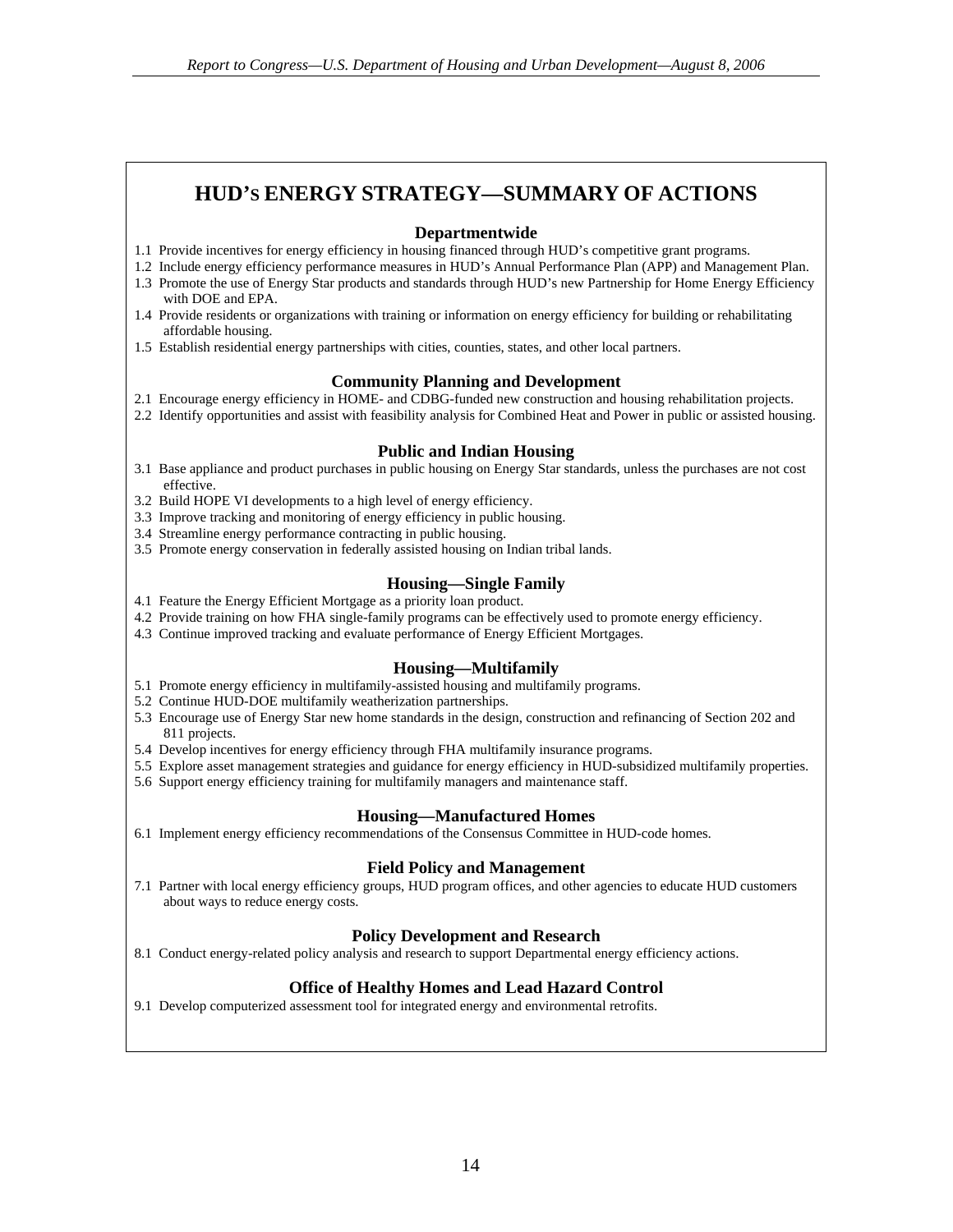for additional rating points in the SuperNOFA. Nine programs have provided incentives for applicants who agreed to make use of the Energy Star label for homes or products in designing or operating their projects. These included the Section 202 housing program for seniors, the Section 811 program for people with disabilities, the Brownfields Economic Development Initiative, the Rural Housing Economic Development Program, Housing Opportunities for Persons with AIDS, Youthbuild, and University Partnerships. Separately, HOPE VI provided a point for energy efficiency in its FY 2005 and FY 2006 Notices of Funding Availability (NOFAs). Especially important, from the point of view of assisted housing, was the rating point for energy efficiency included in the FY 2005 and FY 2006 Section 202/811 NOFAs.

*Planned Action:* Energy efficiency will continue to be a policy priority in the FY 2007 and FY 2008 SuperNOFAs. Individual competitive grant programs will continue to award rating points for proposals that adopt energy-efficient products and practices in planned housing projects. To improve the process, HUD's Energy Task Force will explore with program offices the feasibility of identifying suggested energy measures in awarding competitive points for energy efficiency activities and assist applicants in addressing energy efficiency. In addition, during FY 2007 the Energy Task Force will review its experience with the previous year's incentives. The Office of Community Planning and Development's NOFA for its technical assistance programs may address energy efficiency technical assistance activities supportive of HUD's HOME and Community Development Block Grant (CDBG) programs.



**Include energy efficiency performance measures in HUD's Annual Performance Plan and Management Plan. 1.2** 

*Progress to Date:* In FY 2005 and FY 2006, energy efficiency was included in HUD's Annual Performance Plans (APPs) and the supporting Management Plans. Also, most of HUD's field offices included energy efficiency measures in their Management Plans, resulting in more than 250 energy-related events or activities being reported through the HUD Integrated Performance Reporting System.

*Planned Action:* As will be discussed in Section IV of this report to Congress, performance measures that set energy reduction outcomes or goals and gauge improvements in energy efficiency will be considered for inclusion in HUD's future APPs and, where feasible, in future Management Plans. Performance measures that involve a change to Indian Housing Plans must be submitted for tribal consultation before adoption.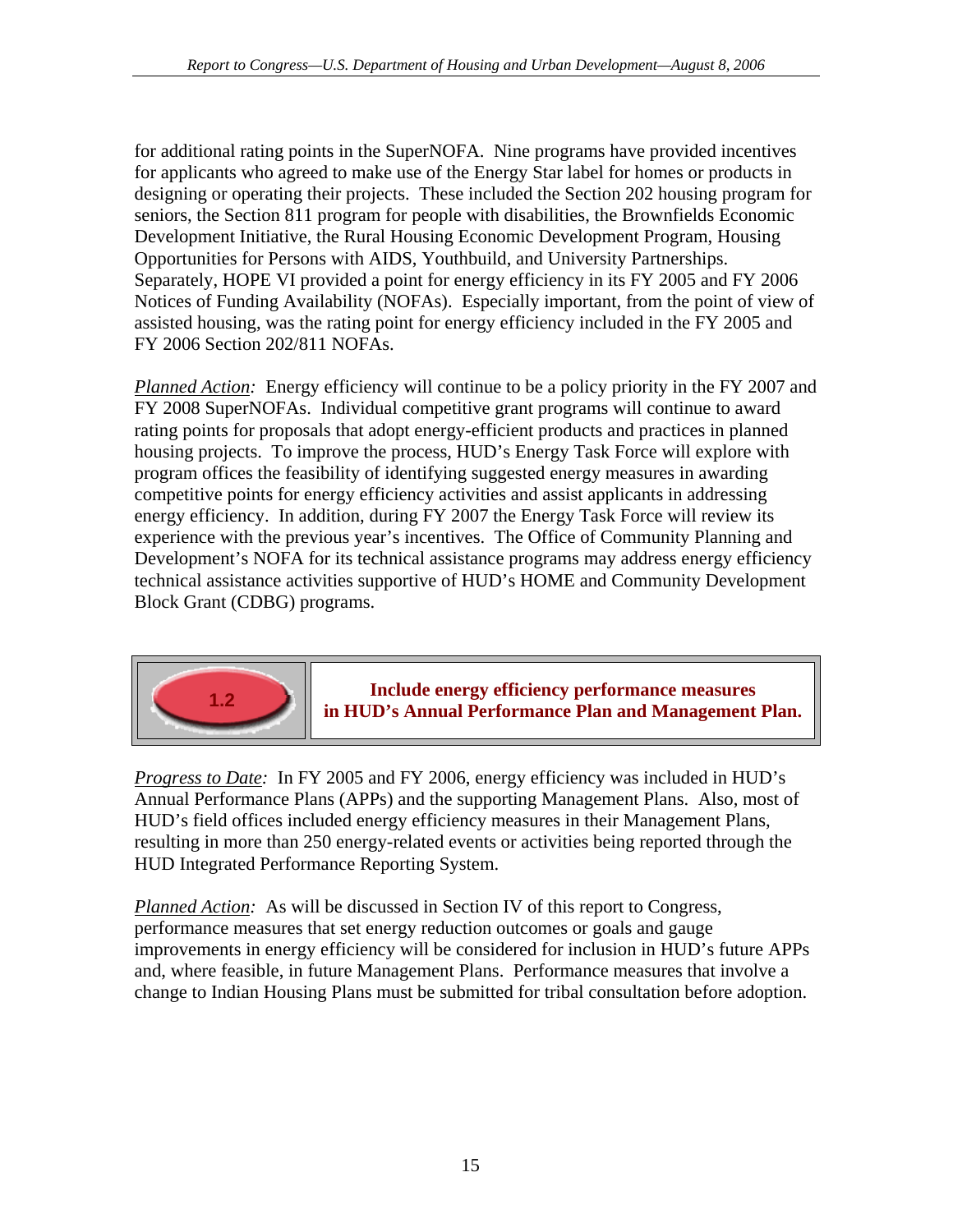

**Promote the use of Energy Star products and standards through HUD's new Partnership for Home Energy Efficiency with DOE and EPA.**

Energy Star is a voluntary labeling program that identifies and promotes energy-efficient products in the marketplace. The 31 types of Energy Star-labeled products together can improve the energy efficiency of an average home by as much as 30 to 40 percent.<sup>[15](#page-23-0)</sup> Energy Star-labeled products include washers and dryers, refrigerators, windows, heating and cooling equipment, and lighting fixtures and bulbs.

*Progress to Date:* Information on Energy Star products and standards for new homes has been placed on HUD's website at [www.hud.gov/energy](http://www.hud.gov/energy), and Energy Star brochures were distributed to HUD field offices for dissemination at homeownership fairs and other events. In addition, the Office of Public and Indian Housing (PIH) created a Public Housing Energy Conservation Clearinghouse for PHAs that included information on Energy Star. Then-HUD Secretary Mel Martinez signed a memorandum of understanding on Energy Star with the EPA and DOE in September 2002 that resulted in a website that could be used by public and assisted housing for bulk purchasing of Energy Star products and other joint activities. In July 2005, HUD Secretary Alphonso Jackson announced a new Partnership for Home Energy Efficiency with DOE and EPA to promote the use of Energy Star products in existing housing by homeowners, renters, PHAs, and others.

*Planned Action:* HUD will work with EPA and DOE to ensure that information on Energy Star products and appliances, Energy Star Qualified New Homes, and "Home Performance with Energy Star" (for existing homes) is available for distribution to field staff, PHAs, formula and competitive grant recipients, property managers, and, where feasible, new Federal Housing Administration (FHA) homebuyers.<sup>[16](#page-23-1)</sup>

<span id="page-23-0"></span>15 U.S. Environmental Protection Agency and U.S. Department of Energy, *Saving With Energy Star*, EPA 430-F97-037, February 1997. For savings for individual Energy Star-labeled products, see [www.energystar.gov.](http://www.energystar.gov)<br><sup>16</sup> Home Performance with Energy Star is a whole-house Energy Star retrofit initiative aimed at existing homes in

 $\overline{a}$ 

<span id="page-23-1"></span>selected U.S. markets.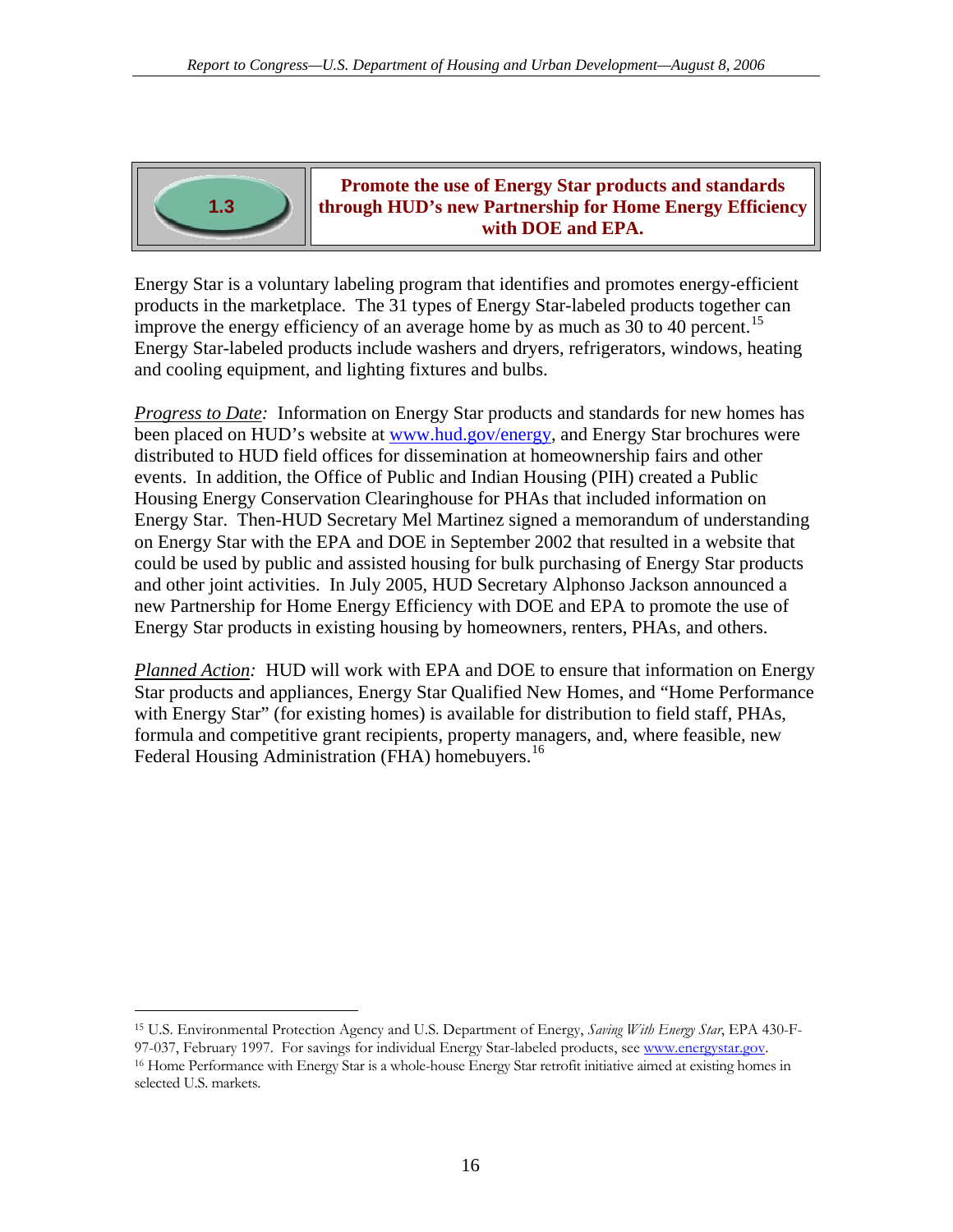

**Provide training or information on energy efficiency to residents or organizations building or rehabilitating affordable housing.**

*Progress to Date:* A significant effort has been undertaken to coordinate outreach and information to educate HUD customers and partners on opportunities for energy efficiency. Actions included: distributing 100,000 *Owning Is Just the Beginning* booklets to housing counseling agencies to assist them in counseling homebuyers and homeowners on proper budgeting for, and management of, utilities as a key cost of homeownership; developing an Internet-based training curriculum for HOME grantees; developing a new web tool, the *Energy Rehab Adviso*r, to provide homeowners, multifamily property owners, and PHAs with guidelines for incorporating energy efficiency in their housing rehabilitation projects; creating a new website for HUD customers and grantees at [www.hud.gov/energy;](www.hud.gov/energy) and issuing a quarterly e-newsletter to provide information on events and resources of interest to HUD staff and partners.

Over the past 2 years, regional or statewide energy conferences were held in Birmingham; Los Angeles; Pittsburgh; Indianapolis; Charlotte; Richmond; Wilmington, Delaware; and several other locations. In addition, several specialized training workshops were conducted on energy efficiency operations and energy performance contracting. A national training workshop and satellite broadcast to HUD field offices was held at HUD Headquarters, during which Deputy Secretary Roy A. Bernardi delivered the keynote speech.

*Planned Action*: HUD's Energy Task Force will develop standard training program modules to promote energy efficiency in both new and existing HUD-assisted and financed housing. The training program and plan will be developed in conjunction with national intermediaries, including the Local Initiatives Support Corporation, Habitat for Humanity, Enterprise Community Partners, and the Neighborhood Reinvestment Corporation. The training will address no-cost or low-cost energy efficiency strategies, best practices in energy-efficient asset management, energy efficiency financing strategies, HUD program options for promoting energy efficiency, resource leveraging opportunities, energy efficiency strategies and techniques for nonprofit and faith-based organizations, and green building practices. PIH will develop materials for PHAs to disseminate to residents on ways to improve household energy efficiency.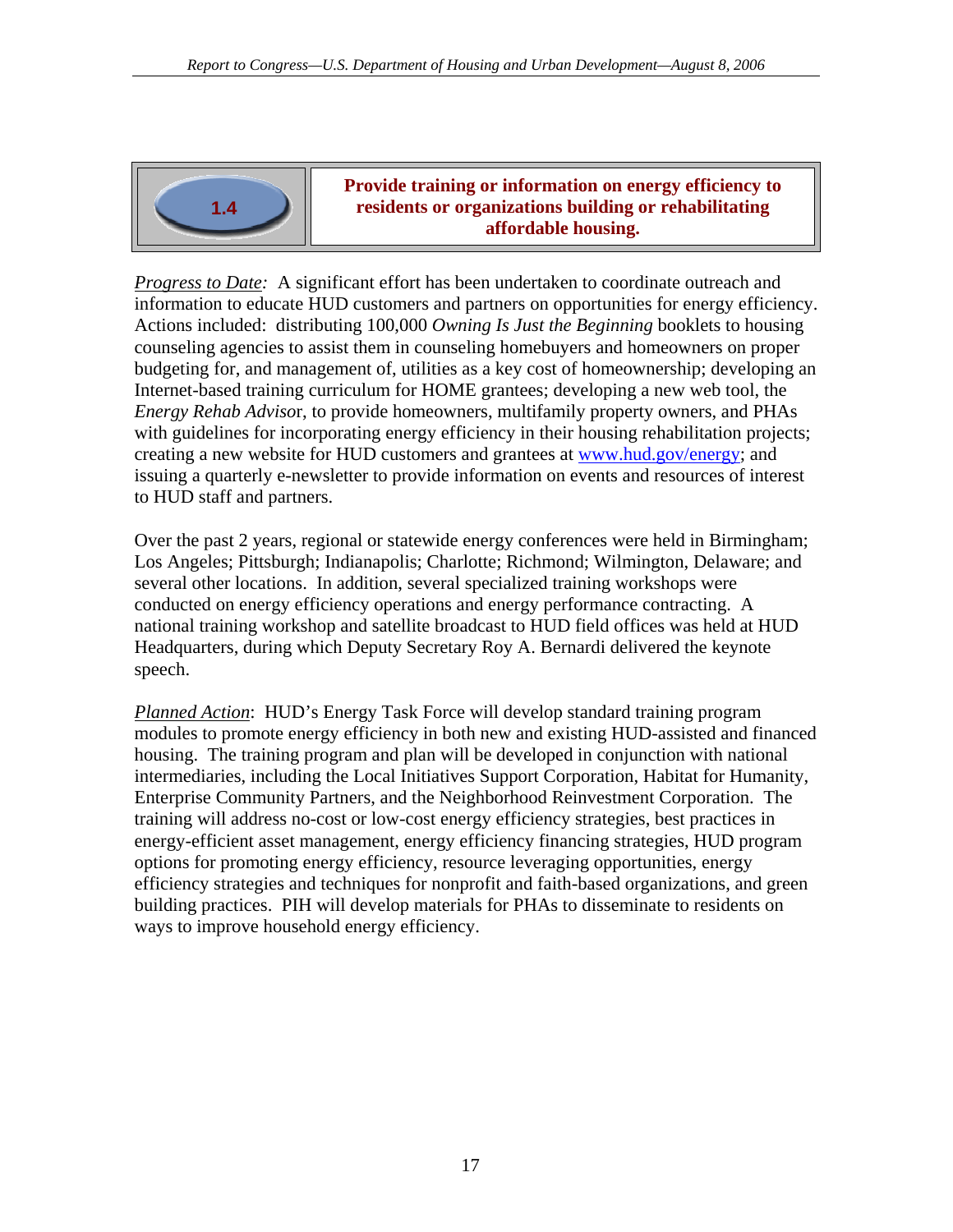<span id="page-25-0"></span>

**Establish residential energy partnerships with cities, counties, states, and other local partners.** 

*Planned Action*: The Energy Task Force will identify opportunities to implement energy partnerships with local communities (cities, counties, states, the private sector, and nonprofit partners) as part of the HUD-DOE-EPA Partnership for Home Energy Efficiency. These partnerships will facilitate the implementation of HUD activities to reduce energy consumption in residential buildings. The task force will work with federal and state agencies to develop regional strategies for providing technical and program resources and services to external partners (industry, local governments, and nonprofit agencies) and to promote more extensive use of Energy Star-labeled products and construction practices. Energy partnerships will be developed by program offices with their customers and partners or with the Office of Field Policy and Management playing a facilitating role. Specific partnership goals will be considered for inclusion in the FY 2007 and FY 2008 Management Plans.

### **2. Community Planning and Development (CPD)**



**Encourage energy efficiency in HOME- and CDBG-funded new construction and housing rehabilitation projects.**

High energy costs significantly affect the affordability of housing and may contribute to housing defaults and homelessness. High energy costs also can have an adverse affect on local government programs and service and—since a large share of every dollar spent on energy leaves the communities—can dampen local economic conditions. Conversely, energy efficiency programs create opportunities for increasing housing affordability, improving local fiscal conditions, and promoting economic growth.

*Progress to Date:* The HOME program has developed an Internet-based training module on energy efficiency. Each Community Planning and Development (CPD) field office distributed Energy Star information to CDBG and HOME grantees in their areas. One field office, Boston, followed up with a training workshop and telephone consultations, resulting in the adoption of Energy Star by 39 grantees and a reported 2,700 affordable housing units in the region that met the Energy Star Qualified New Home label. In North Carolina, HOME funds have been used to finance energy-efficient, high-performance new construction in more than 800 new homes.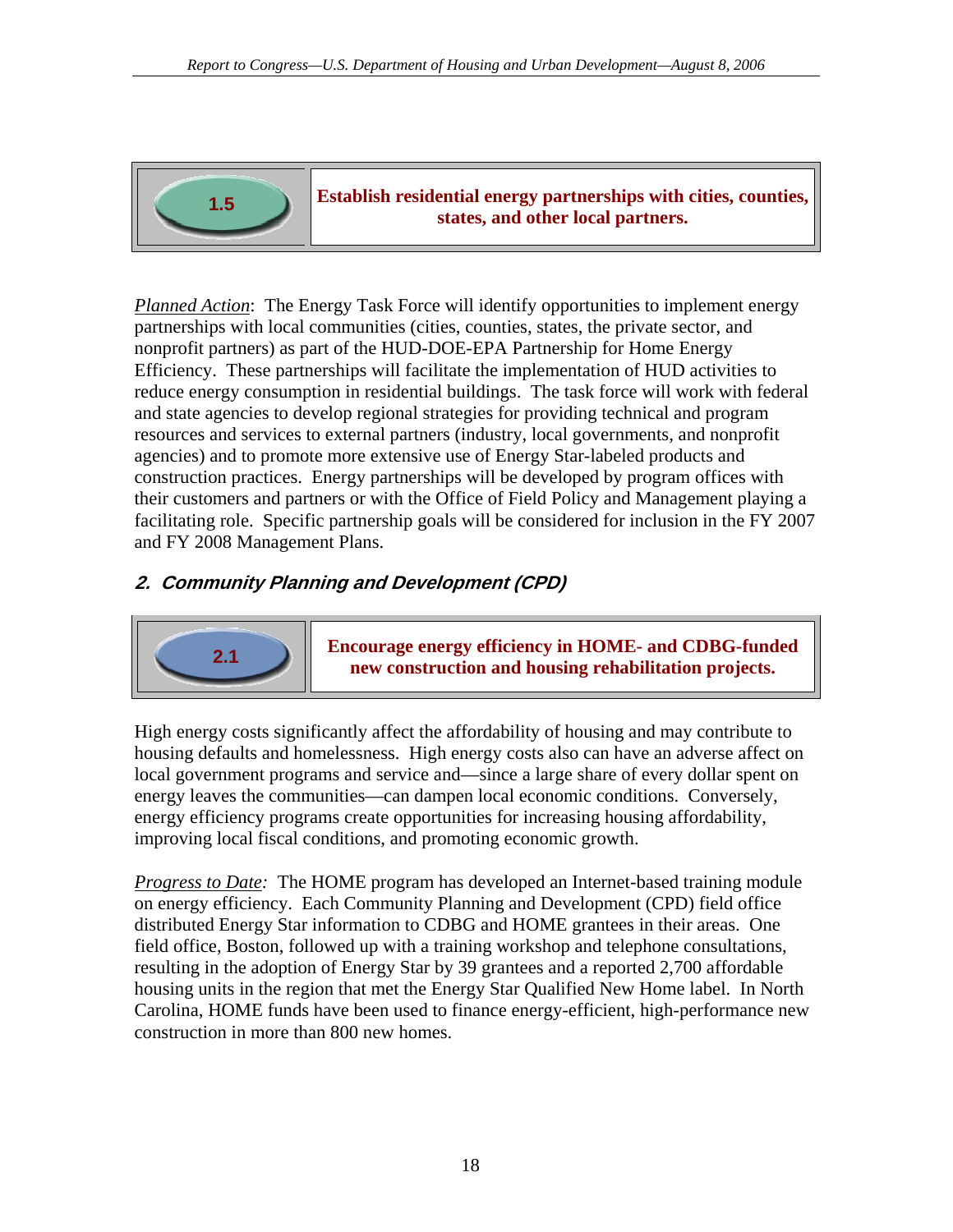<span id="page-26-0"></span>*Planned Action*: Beginning in FY 2007, CPD will track the number of units built with HOME and CDBG funds to Energy Star standards through the Integrated Disbursement and Information System (IDIS). A final rule on the IDIS performance measures that was published in February 2006 will implement the new reporting requirements in FY 2007. Actions that CPD will take to promote Energy Star will include holding workshop sessions that present an "Energy Star for Grantees" presentation<sup>[17](#page-26-1)</sup> using knowledge from Energy Star experts and grantees who have adopted Energy Star for new homes (or its equivalent for multifamily buildings) as the guideline for construction or major rehabilitation; revising the basic HOME training course to strengthen Energy Star coverage; and providing Energy Star guidance in the 15 workshops to be held in rollout sessions on the new IDIS performance measurement system.



**Identify opportunities and assist with feasibility analysis for Combined Heat and Power in public or assisted housing.**<br>**Combined Heat and Power in public or assisted housing.** 

Combined heat and power (CHP), also known as cogeneration, is a highly efficient form of electric generation that recycles and uses heat that is normally lost by conventional power generation methods. The President's National Energy Policy recommends expanding the use of this form of energy.

*Progress to Date:* CPD signed an interagency agreement with the Oak Ridge National Laboratory (Oak Ridge) to promote CHP in public and assisted housing. Two guides were developed that answered questions regarding CHP in multifamily housing and included worksheets to conduct feasibility screening and determine estimated paybacks. Oak Ridge developed the software for the feasibility analysis worksheets for use by multifamily owners. DOE's Regional Application Centers participated in a variety of workshops and other educational activities, including a congressional briefing on CHP in multifamily housing in September 2005.

*Planned Action:* CPD will extend the interagency agreement with Oak Ridge and continue to work with DOE and EPA to support the use of CHP in public and assisted multifamily housing.

# **3. Public and Indian Housing (PIH)**

In addition to funding incentives related to conservation, there are four major regulations on utility conservation in public housing. HUD requires PHAs to conduct energy audits at least every 5 years (24 CFR 965.302) and to undertake all identified cost-savings measures

<span id="page-26-1"></span> $\overline{a}$ 17 See<http://www.hud.gov/offices/cpd/library/energy/energystargrantees.ppt>.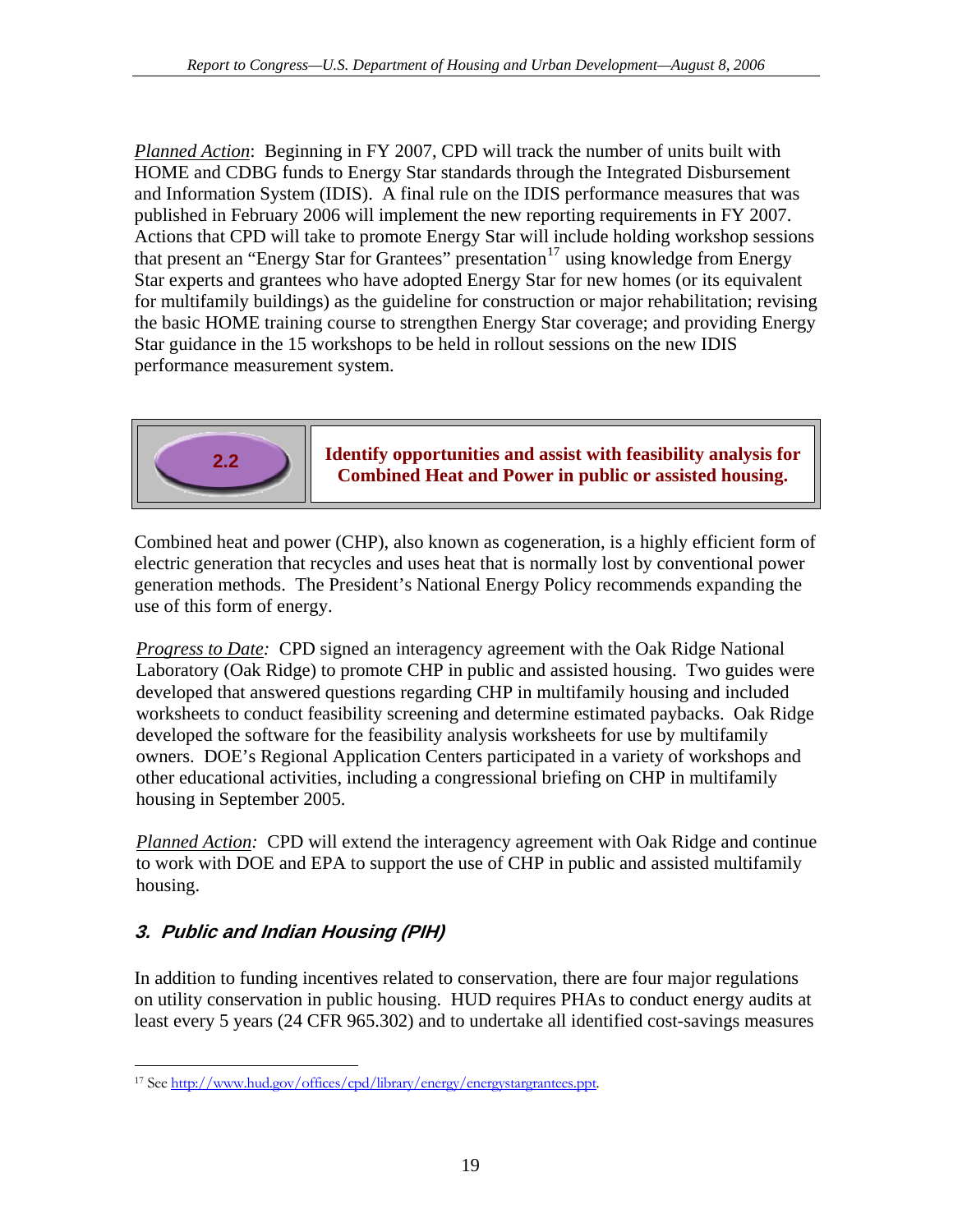<span id="page-27-0"></span>as funds become available (965.307). PHAs must also purchase equipment that meets DOE standards for energy efficiency (965.306) and individually meter household utilities where feasible (965.402).

### *Transition to Asset Management*

 $\overline{a}$ 

HUD's revised Operating Fund rule at 24 CFR 990 establishes a new formula for determining operating subsidies for PHAs and introduces asset management as a new business model for public housing.[18](#page-27-1) Implementing asset management will lead to better management and oversight of public housing by providing improved information about the operating costs and performance levels of each public housing project.<sup>19</sup>

The move to asset management represents a significant change, and is designed to bring public housing more in line with building operation and management models commonly found in private housing to increase accountability and reduce expenditures. According to the new Operating Fund rule, HUD will calculate and obligate operating subsidies on a property-by-property basis. PHAs will submit annual financial statements for each property and charge properties for services actually performed.

The revised rule affects all PHAs. PHAs with fewer than 250 units that do not choose to adopt asset management will still be subject to the new funding formula. One of the rule's primary goals is to give greater attention to the financial, physical, and management performance of each public housing project or property. Under the Operating Fund system, housing authorities are funded on the basis of agency-wide costs and expenses. Beginning in FY 2008, they will be funded on a project-by-project basis.

The shift to asset management will take place over the next several years, while the new funding formula for determining operating subsidies will be implemented in calendar year 2007. In that first year, to assist with the transition, the new formula will be applied at the agency level, using a weighted-average project expense level. In calendar year 2008, the new formula will be applied at the project level. The new project-based accounting budgeting and management requirements will take effect beginning July 1, 2007, and "cost reasonableness" provisions will take effect beginning July 1, 2008. The new project-based performance assessment system will be implemented no later than the second year of project-based accounting.

<span id="page-27-1"></span>18 "Revisions to the Public Housing Operating Fund Program, Final Rule," published in the Federal Register on September 19, 2005 (79 FR 54983), and "Revisions to the Public Housing Operating Fund Program; Correction to Formula Implementation Date," published in the Federal Register on October 24, 2005 (70 FR 61366). 19 U.S. Department of Housing and Urban Development, *Preparing for Asset Management Under the New Public Housing* 

<span id="page-27-2"></span>*Operating Fund Rule,* p. 1, June 1, 2006.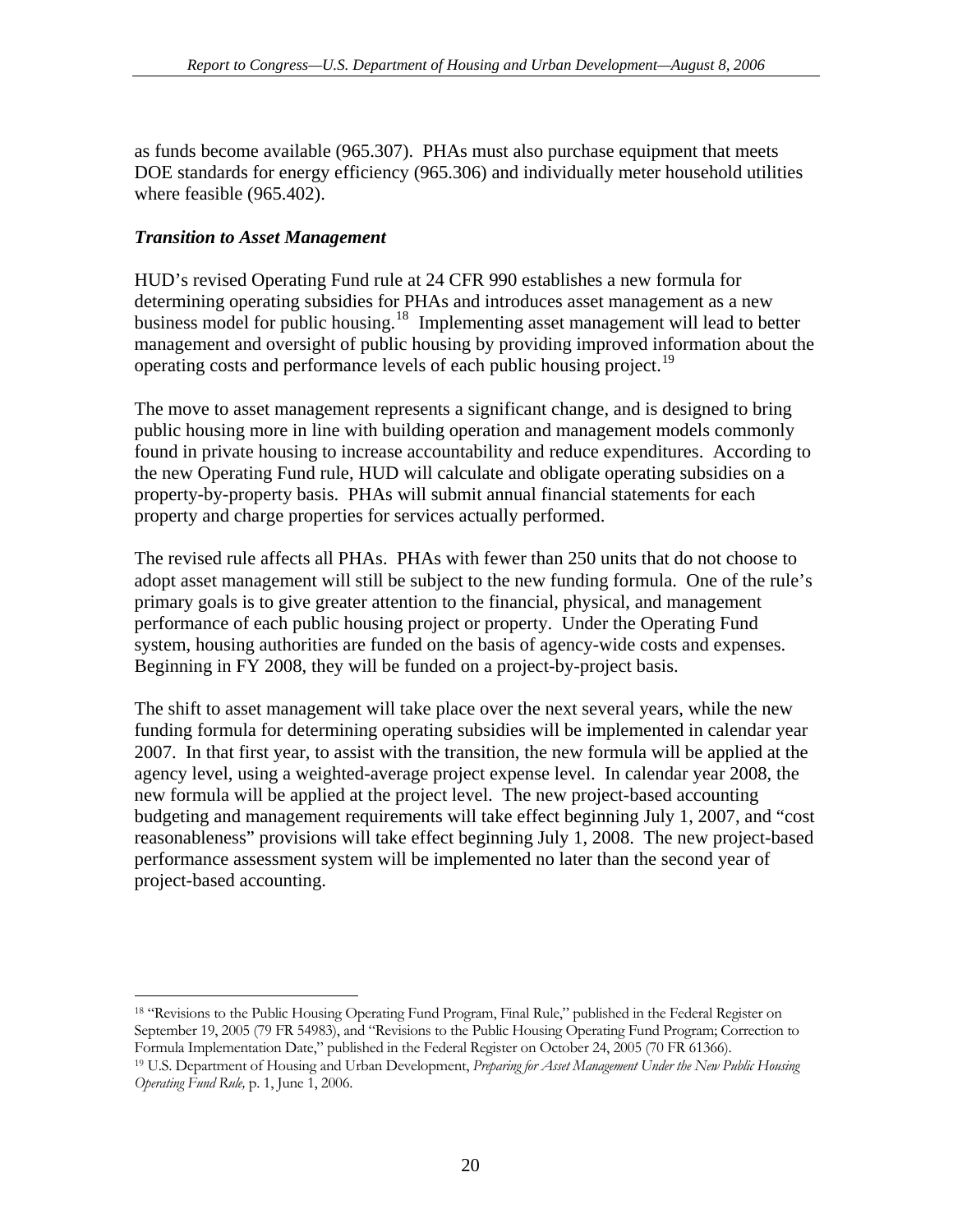### <span id="page-28-0"></span>*Implications for energy management*

The change to property-level reporting will fill an information gap for utility data. Reporting utility consumption by property will enable PHAs and HUD to gather data to more correctly determine utility costs, prove cause and effect in cost and energy reduction, and apportion funds fairly. The move to asset management will encourage additional PHAs to take advantage of financial incentives and strategies for reducing utility consumption, such as energy performance contracts.

### *Energy Policy Act Provisions*

The Energy Policy Act of 2005 (the Act) enacted by Congress in 2005 contains several provisions that affect public housing. HUD has issued a notice implementing Section 151 of the Act, which increases the allowable term for energy performance contracts to 20 years, to "allow longer payback periods for retrofits, including windows, heating system replacements, wall insulation, site-based generation, advanced energy savings technologies, including renewable energy generation, and other such retrofits."

HUD expects to implement additional provisions of the Act through regulation. In FY 2007, Section 152 of the Act requires that "in purchasing appliances, a public housing agency shall purchase energy-efficient appliances that are Energy Star products or FEMP-designated...unless the purchase of energy-efficient appliances is not cost-effective."<sup>[20](#page-28-1)</sup> Section 153 of the Act requires HUD to establish the 2003 International Energy Conservation Code (IECC), a higher standard than the current 1992 Model Energy Code (MEC), as the standard for new HOPE VI projects.



 $\overline{a}$ 

**Base appliance and product purchases in public housing on Energy Star standards, unless the purchases are not cost effective.**

As noted above, the Act requires PHAs to adopt Energy Star or Federal Energy Management Program-designated products as the standard for procuring products and appliances (unless it is not cost effective to do so). Products purchased by PHAs likely to be impacted by this provision will include lighting, refrigerators, washers and dryers, windows, furnaces, and other products receiving the Energy Star label.<sup>[21](#page-28-2)</sup>

*Progress to Date*: In July 2005, PIH issued a notice that encourages PHAs to purchase Energy Star products. PIH did so after determining that, absent formal rulemaking or statutory authority, a more prescriptive requirement was not feasible. The notice (PIH 2005-

<span id="page-28-1"></span><sup>20</sup> FEMP—Federal Energy Management Program.

<span id="page-28-2"></span> $^{21}$  For a full list of Energy Star-labeled products and appliances, see <www.energystar.gov>.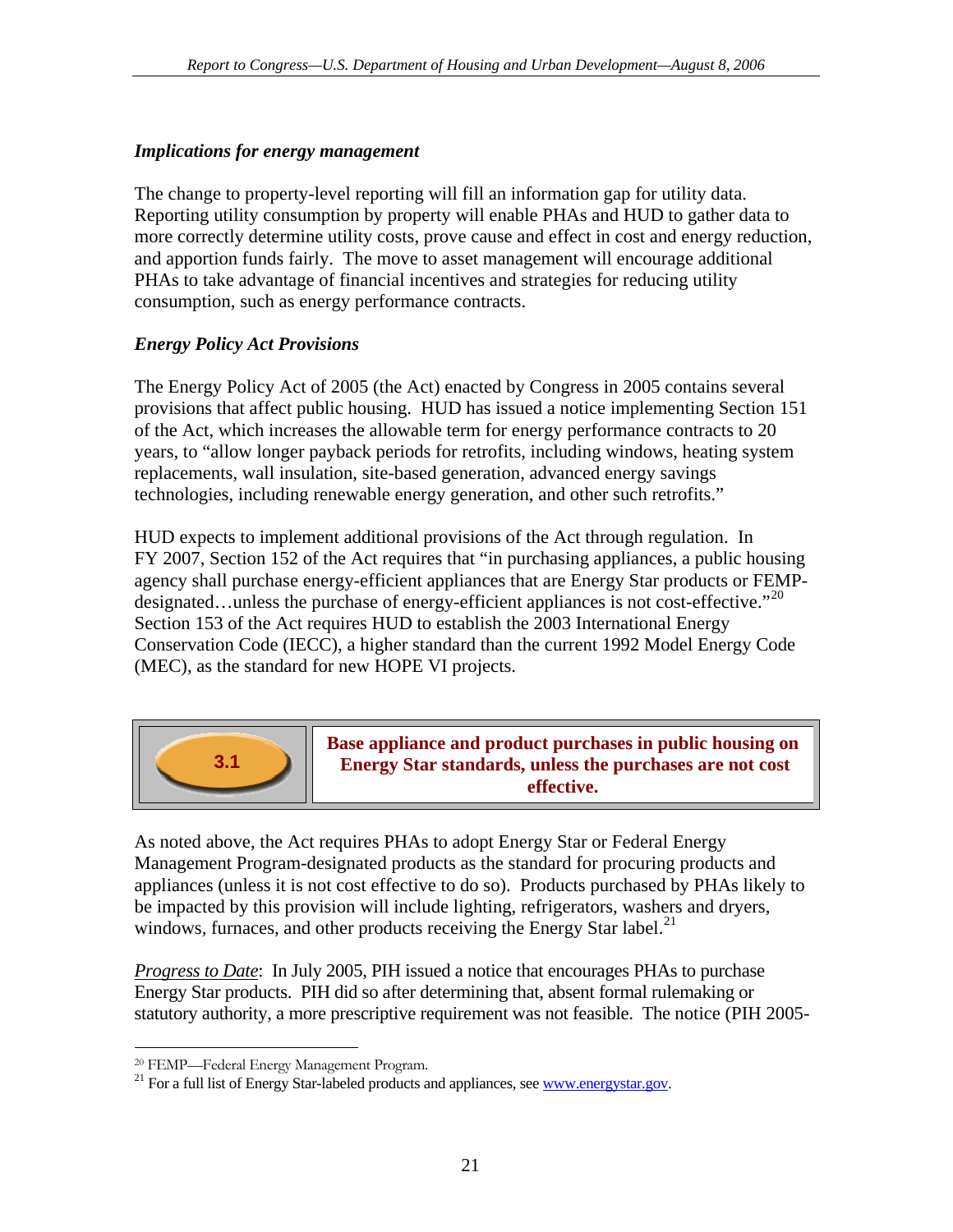25) encouraged PHAs to buy Energy Star appliances when it is cost effective to do so, stating that "PHAs should purchase Energy Star equipment (e.g., refrigerators and air conditioners) unless this results in energy savings to the authority that are insufficient to repay the initial higher costs over the expected life of the equipment."<sup>[22](#page-29-0)</sup> The notice also states that PHAs "should purchase Energy Star-labeled products (e.g., windows), and ensure that any new buildings are constructed to Energy Star standards (unless the PHA determines that the incremental cost results in a negative life cycle cost)." In addition, PIH promoted the use of Energy Star through PHECC.

*Planned Action*: In FY 2007, PIH will publish a regulation to implement the provision of the Act establishing Energy Star as the standard for PHA procurements, unless it is not cost effective. The regulation will establish Energy Star as the standard for purchasing refrigerators, lighting, furnaces, washers and dryers, and other equipment when such purchases result in energy savings that, over the expected life of the equipment, meet or exceed any incremental cost increase of purchasing and maintaining Energy Star products. Field offices will host events promoting Energy Star and other energy efficiency opportunities. In addition, PIH will continue to provide information to PHAs through PHECC, and HUD Headquarters will contract to conduct an analysis of the impact of Energy Star on PHAs.



### **Build HOPE VI developments to a high level of energy efficiency.**

The 2005 Energy Policy Act requires that all HOPE VI projects be built to an energy standard that meets or exceeds the standards set by the 2003 International Energy Conservation Code (IECC). This requirement represents a significant increase in energy efficiency over the existing standard for construction of new housing built with HUD funds, the 1992 Model Energy Code.

*Progress to Date:* For the past 3 years, HUD has included language in its NOFAs encouraging the adoption of Energy Star in new HOPE VI projects, and for the past 2 years (FY 2005 and FY 2006) has provided a rating point incentive in its NOFA for energy efficiency. During FY 2005, 10 percent of HOPE VI construction projects were surveyed to determine implementation of Energy Star initiatives, and best practices were compiled for distribution to all PHAs. PIH staff provided information on EPA's Builder Option Packages and additional Energy Star information during initial site visits for new grantees. One project, Maverick Gardens in Boston, with support from the State of Massachusetts, is an outstanding example of energy efficiency and includes a renewable energy component (photovoltaics), as well as cogeneration. In addition, several HOPE VI projects in

<span id="page-29-0"></span> $\overline{a}$ 22 PIH Notice 2005-25, *Using Energy Star to Promote Energy Efficiency in Public Housing*, July 13, 2005.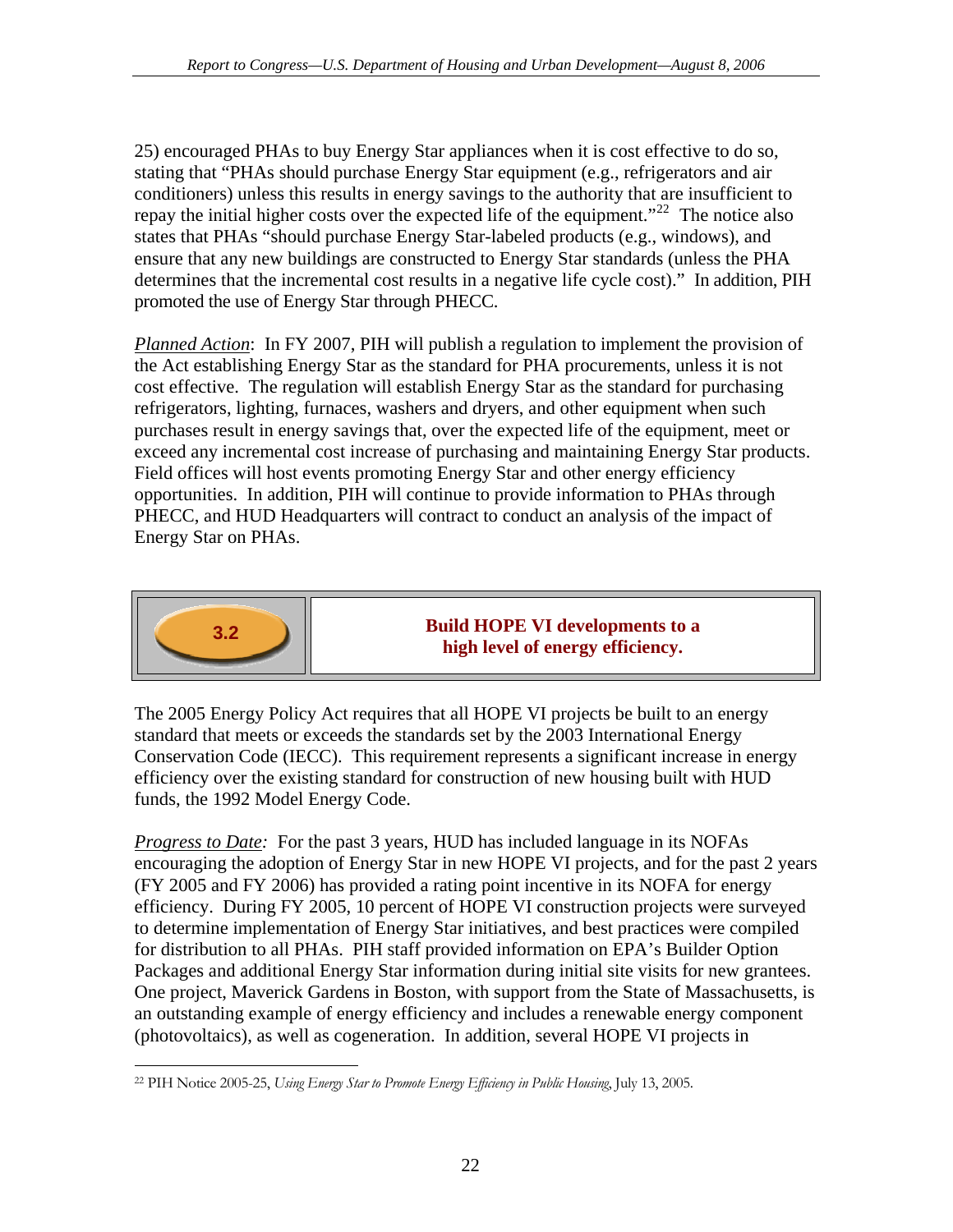New Jersey have adopted the standard for Energy Star Qualified New Homes (using state rebates) as have additional projects in Milwaukee, Louisville, and other locations.

*Planned Action*: Pursuant to the Act, PIH will publish a proposed regulation establishing the 2003 IECC as the minimum standard for HOPE VI housing. At the same time, PIH will continue to provide a rating point incentive for new HOPE VI grant awards, for projects meeting the higher standard for Energy Star Qualified New Homes. PIH will also encourage Energy Star as the standard for previously awarded HOPE VI projects that are still in the planning stages. PIH will also monitor 15 current HOPE VI construction projects to assess implementation of energy conservation measures as part of the construction phase and encourage the use of Energy Star appliances and equipment where it is cost effective to do so. Best practices compiled in FY 2005 and FY 2006 will be distributed to PHAs and project sponsors, who will be encouraged to emphasize implementation of energy conservation in all aspects of HOPE VI construction and operation.



**Improve tracking and monitoring of example 12.3 energy efficiency in public housing.** 

PIH regulations require PHAs to conduct an energy audit every 5 years and incorporate the most cost-effective energy efficiency measures into their capital plans. PHAs report agency-wide utility expenditures to HUD in their annual financial reports. The absence of project level data in the PHA-wide reports on utility expenditures has made it difficult to set benchmarks for energy efficiency outcomes or goals, to identify top or poor performers, or to track performance over time.

*Progress to Date:* PIH has initiated a long-term project to benchmark energy use in public housing. PIH contracted with a firm to initially benchmark energy use in the Northeast and, subsequently, in all regions. This long-term project is being developed as part of the shift to asset management in public housing and will enable PHAs to focus their resources on those projects and buildings that are high energy users.

In addition, under asset management, PHAs will report project-based utility consumption and expenditures in an automated system. This system will provide PHAs with data that, when adjusted for weather conditions, will provide an indicator of the relative efficiency of individual properties, and their potential for energy savings. It will also provide a baseline to enable PHAs to measure savings in the future.

*Planned Action:* PIH will provide guidance through notices on energy auditing standards, through approaches for leveraging PHA operating and capital resources to implement energy efficiency programs, and through information on Public Housing Energy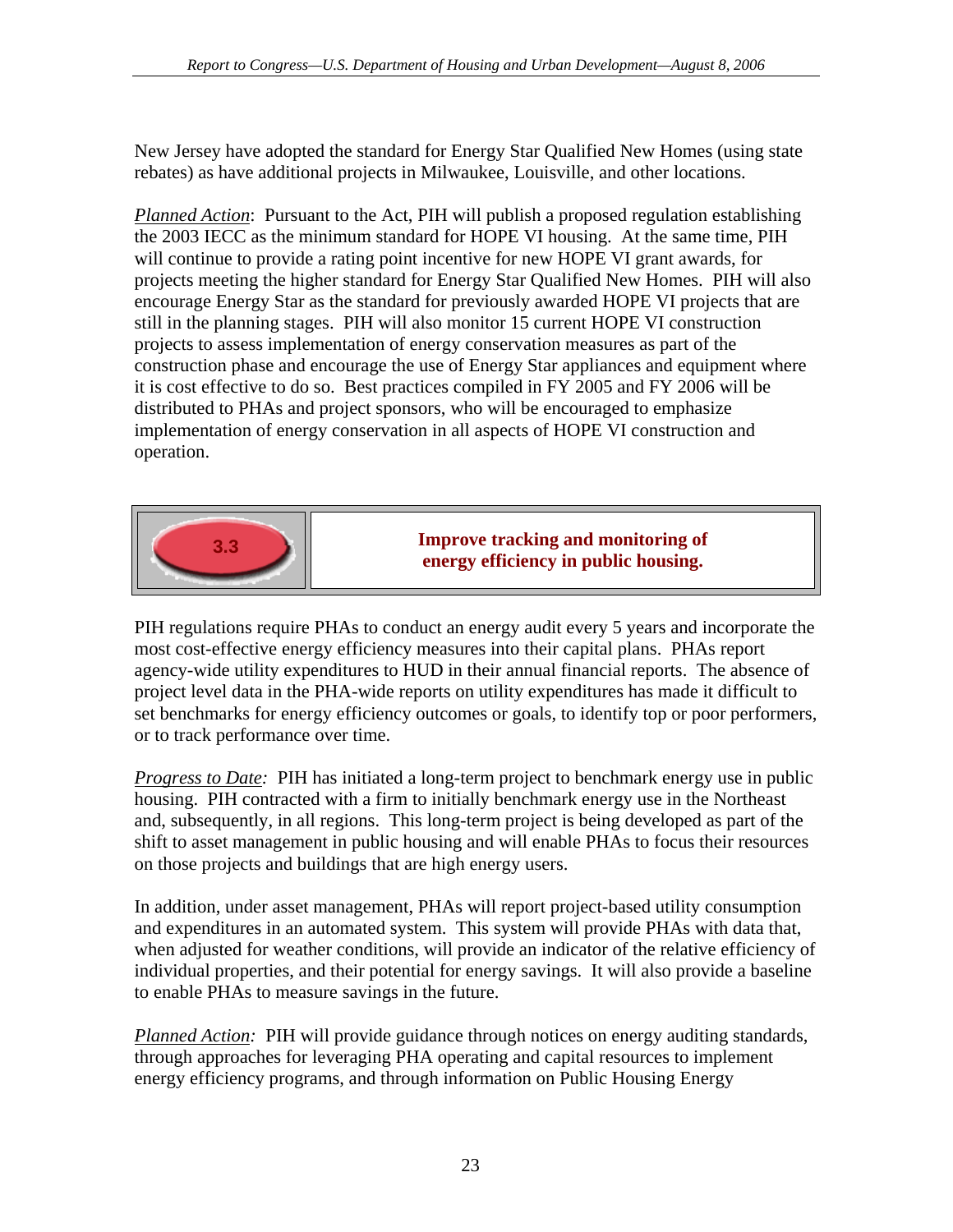Conservation Clearinghouse. PIH will continue its benchmarking initiative as part of the overall shift to asset management.



Authorized by Congress in 1987, energy performance contracting is an important vehicle for carrying out energy efficiency in public housing. An energy performance contract is an agreement with a private energy services company that, after performing an energy audit, provides financing for energy efficiency measures, oversees the installation of these measures, and provides long-term services, such as monitoring of energy use, training of maintenance staff, and energy education of residents. Typically, the company guarantees a certain level of savings and "shares" the savings with the PHA.

*Progress to Date:* In response to the call in HUD's Energy Action Plan for streamlining the approval process for energy performance contracts, PIH has developed new protocols and instituted a streamlined review process for energy performance contracts. The new protocols require field offices to review contract proposals within 45 days of receipt, and waivers are no longer required for tenant-paid utilities. In addition, PHA and PIH staff have participated in numerous workshops, providing training on energy performance contracting for interested PHAs. As a result, the number of requests for proposals from PHAs for energy performance contracts has increased significantly. Rather than consolidating the review of performance contracts into one or more field offices, PIH took steps through training workshops, technical support, and new protocols to strengthen field office capacity to review proposals.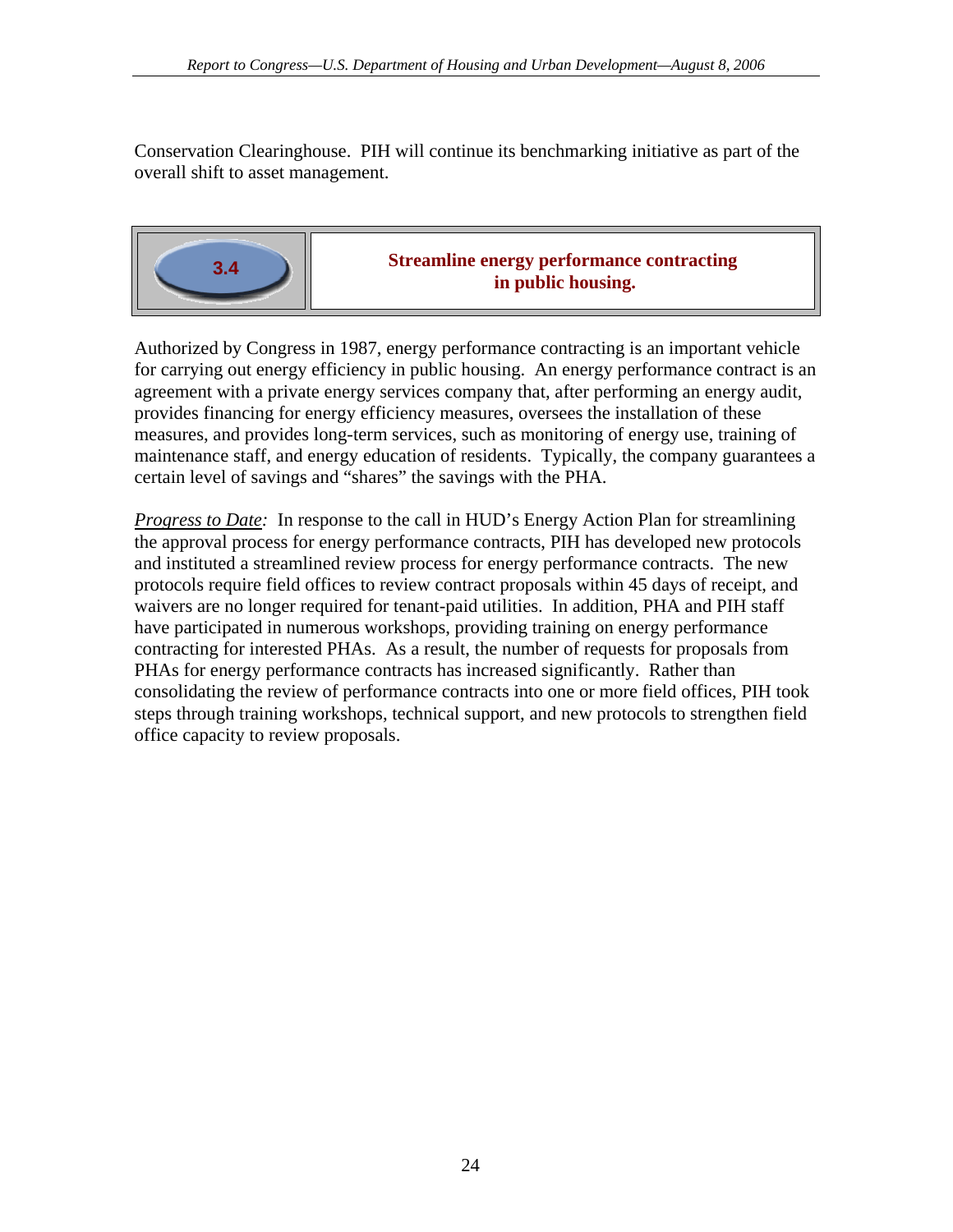<span id="page-32-0"></span>A recent survey of energy performance contracts of HUD field offices showed the following gains between FY 2000 and FY 2006: $^{23}$  $^{23}$  $^{23}$ 

- The number of PHAs with energy performance contracts has increased by an average of 20.4 percent per year.
- The number of energy performance contracts has increased by an average of 22.7 percent per year.
- Total energy performance contract investment has increased by an average of 24.2 percent per year.

The number of PHAs with such contracts has doubled since 2002. Table 3 illustrates the distribution of these contracts. As of 2006, 117 PHAs have undertaken or are implementing 132 performance contracts. Note that only 10 of these, less than 10 percent of all contracts, are with smaller PHAs of fewer than 250 units, which make up almost two-thirds of all PHAs. Of the 151 larger PHAs (those with more than 1,250 units), approximately one-third has initiated energy performance contracts.

| <b>PHAs</b> | 2000 | 2002 | 2004 |     | 2006 Percent |
|-------------|------|------|------|-----|--------------|
| 2,341       |      |      |      | 10  | 0.4          |
| 433         | 14   | 18   | 20   | 29  | 6.7          |
| 249         | 6    | 13   | 27   | 35  | 14.0         |
| 133         | 16   | 21   | 28   | 37  | 28.0         |
| 18          | 4    | 4    | 6    | 6   | 33.0         |
| 3.174       | 42   | 58   | 86   | 117 | 3.7          |
|             |      |      |      |     |              |

#### **Table 3. Number of PHAs With Energy Performance Contracts**

Note: Includes all PHAs with multiphase projects.

PHAs = public housing agencies.

The dollar investment (and accompanying energy savings) has also dramatically increased since 2002. As shown in Table 4, total investment increased from \$170.6 million in 2002 to \$350.7 million in 2006, with a projected guaranteed annual energy savings of \$37.6 million, up from \$13.4 million in 2000, as shown in Table 5.

<span id="page-32-1"></span> $\overline{a}$ 23 Survey conducted in 2006 by Office of Public and Indian Housing.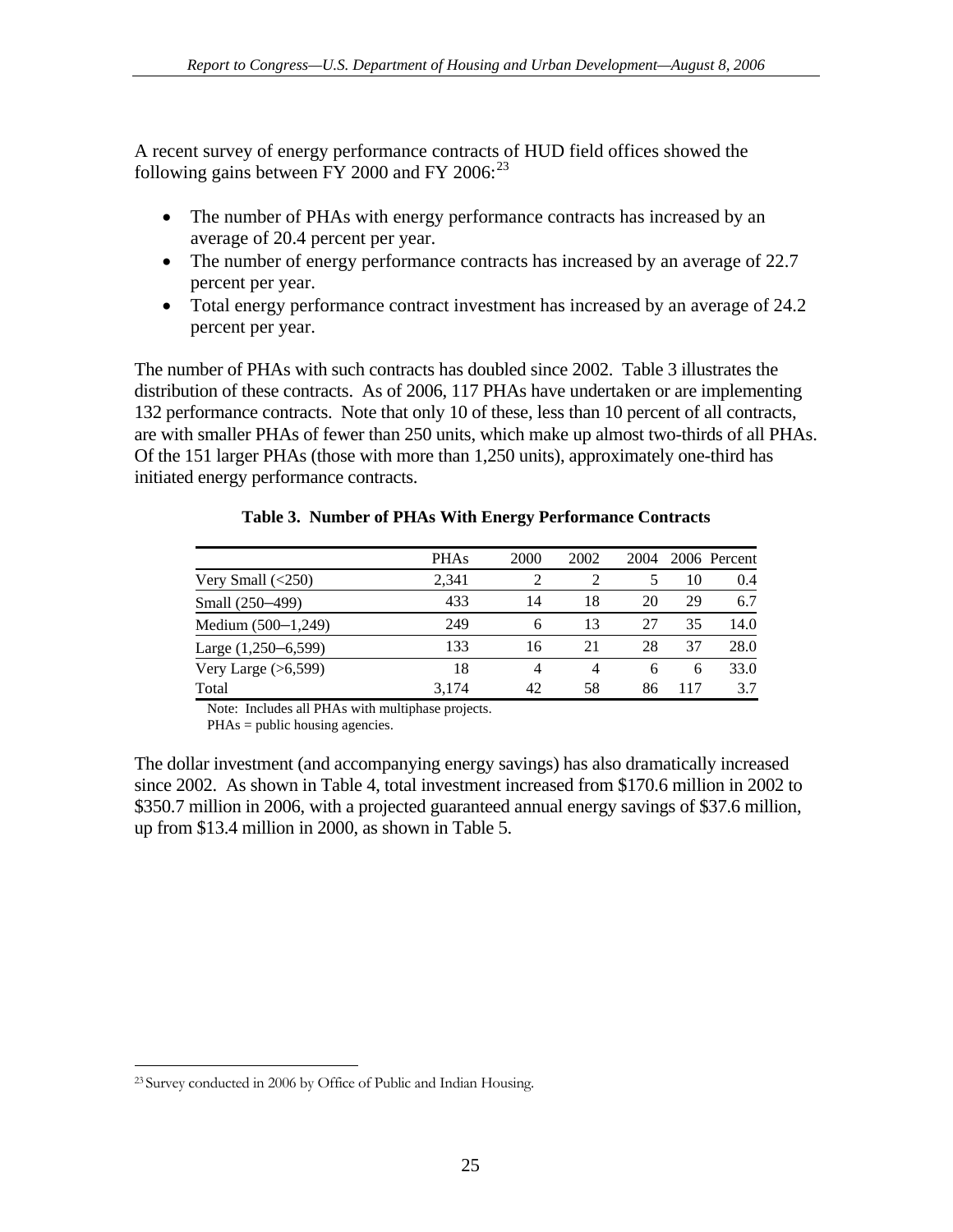|                         | 2000  | 2002    | 2004   | 2006   |
|-------------------------|-------|---------|--------|--------|
|                         | (\$)  | $($ \$) | $(\$)$ | $(\$)$ |
| Very Small $(\leq 250)$ | 2.0   | 2.0     | 3.0    | 6.1    |
| Small (250–499)         | 6.2   | 8.9     | 9.9    | 20.5   |
| Medium $(500-1,249)$    | 10.7  | 21.7    | 45.2   | 65.0   |
| Large $(1,250-6,599)$   | 53.7  | 87.8    | 119.5  | 191.2  |
| Very Large $(>6,599)$   | 35.2  | 50.2    | 68.0   | 68.0   |
| Total                   | 107.8 | 170.6   | 245.6  | 350.7  |

#### <span id="page-33-0"></span>**Table 4. Investment in Energy Performance Contracts by PHAs (\$M)**

Note: Includes energy financing and other known sources.

PHAs = public housing agencies.

|  |  | Table 5. Savings Through Energy Performance Contracts by PHAs (\$M) |  |  |
|--|--|---------------------------------------------------------------------|--|--|
|  |  |                                                                     |  |  |

|                         | 2000 | 2002   | 2004   | 2006   |
|-------------------------|------|--------|--------|--------|
|                         | (\$) | $(\$)$ | $(\$)$ | $(\$)$ |
| Very Small $(\leq 250)$ | 0.2  | 0.2    | 0.3    | 0.6    |
| Small (250-499)         | 0.9  | 1.5    | 1.6    | 2.7    |
| Medium $(500-1,249)$    | 0.8  | 2.1    | 4.5    | 6.5    |
| Large (1,250–6,599)     | 7.2  | 10.2   | 13.6   | 20.7   |
| Very Large $(>6,599)$   | 4.3  | 5.7    | 7.1    | 7.1    |
| Total                   | 13.4 | 19.7   | 27.1   | 37.6   |

Note: Includes energy financing and other known sources.

PHAs = public housing agencies.

*Planned Action*: PIH will continue to support energy performance contracting as a vehicle for implementing energy efficiency. Field offices will continue to streamline the procedures for reviewing energy performance contracts so that they are reviewed in a timely manner. Actions to be taken will include revising regulations at 24 CFR 965 to address the provisions of the Act, implementing the provisions of the notice extending performance contracts from 12 to 20 years as required by the Act, implementing new quality assurance initiatives that will track energy performance contract activity, and updating regulations to ensure consistency with other regulatory changes. PIH also will support extending energy performance contracts to smaller PHAs through "aggregated" contracts involving multiple smaller PHAs.

To further encourage energy and utilities conservation, HUD is working with PHAs wishing to act as their own agent and serve as their own performance contractor. The PHA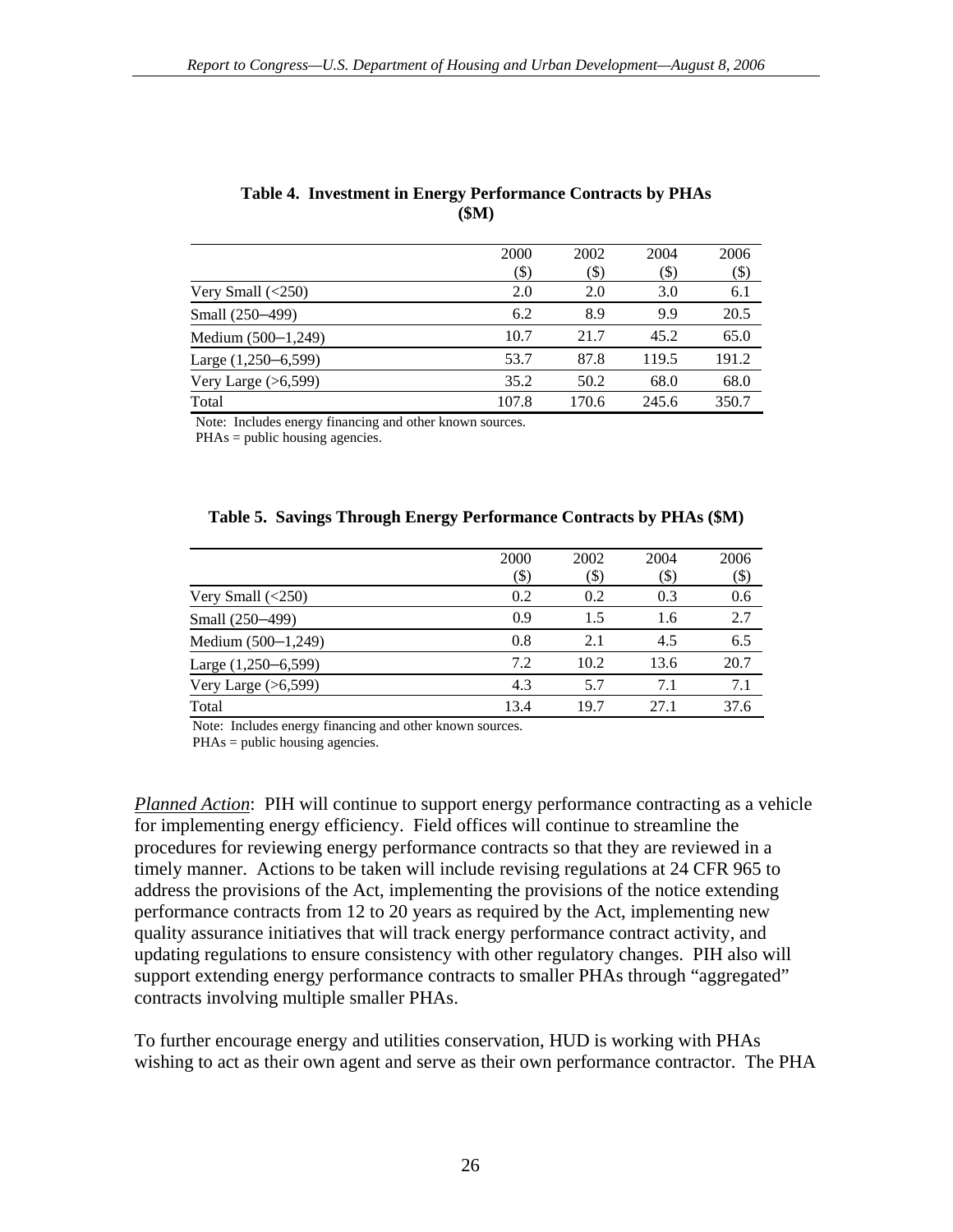is required to use independent professional engineering support before entering into a performance contract or incurring its own debt for an energy project. PHAs normally accomplish the work handled by performance contractors, such as conducting energy audits installing insulation and more efficient heating equipment. The Harvard University Graduate School of Design's *Public Housing Operating Cost Study* recommended that PHAs be allowed to use the same incentives available under performance contracting. Expanding opportunities for energy performance contracts have the benefits of serving a larger number of PHAs, particularly small- to medium-sized PHAs, thereby increasing competition in the marketplace and job creation in the local economy.



**Promote energy conservation in federally assisted housing on Indian tribal lands.** 

Title V, "Indian Energy," of the Act contains Section 506, "Energy Efficiency in Federally Assisted Housing." This section directs the HUD Secretary to promote energy conservation for federally assisted housing on Indian lands through, among other things, the use of energy-efficient appliances, technologies, innovations, and the promotion of shared energy savings contracts.

*Progress to Date:* HUD's Office of Native American Programs (ONAP) has undertaken a wide range of activities, as detailed below, that promote energy efficiency in Indian housing.

*Planned Action*: ONAP will continue its ongoing energy-related activities and accomplish these objectives through a wide range of actions. ONAP will offer a one-point incentive in its competitive grant programs for applications that address Energy Star goals. In the FY 2006 Indian Community Development Block Grant NOFA, Rating Factor 3 (Soundness of Approach) will offer a one-point incentive for applications that address HUD's Energy Star goal.

The Northern Plains ONAP will work with EPA's Office of Pollution Prevention and Toxics on a Green Team training collaboration. The Northwest Plains ONAP will provide technical assistance to emphasize green/energy-efficient design and construction with a focus on assessing existing "green housing," developing a training program, providing technical assistance, and conducting workshops to share information on innovative projects that are occurring in the Pacific Northwest. A training manual will be developed for use in all other ONAP regions.

ONAP's current Mold Prevention Initiative includes onsite technical assistance and the physical inspection of housing units. This process includes the use of blower door tests to monitor the airflow through housing units. Blower door tests help identify air leaks and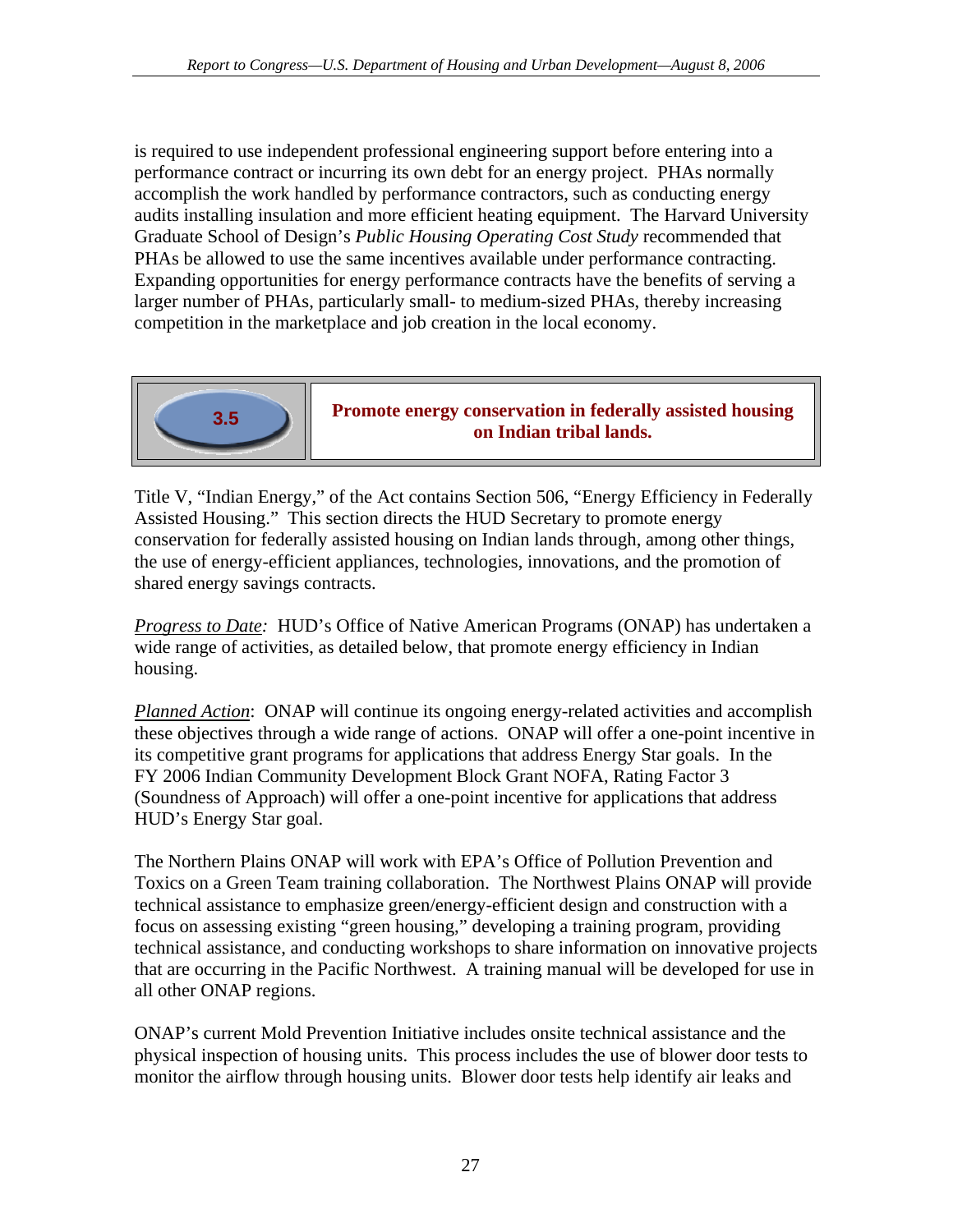<span id="page-35-0"></span>the need for additional weatherization. In addition, training sessions conducted under the Mold Prevention Initiative include a thorough discussion of recommendations for tribes and Tribally Designated Housing Entities (TDHEs) to become more energy efficient without compromising indoor environmental quality.

To support energy efficiency, the Northern Plains ONAP is establishing relationships with the DOE Tribal Energy Program, the Department of the Interior's (DOI) Division of Energy and Mineral Development, the University of Colorado, the National Renewable Energy Laboratory, and others.

ONAP has retained a contractor to perform energy surveys at housing entities. As an adjunct to its study of Indian housing costs, ONAP will expand its onsite work to conduct a more complete review of housing-related utility costs. The study will include an analysis of utility costs and recommendations for reducing those costs. The contractor will provide onsite expertise and submit a written report to the housing entity. On completion of the surveys, the contractor will provide a more comprehensive report to HUD addressing common problem areas and recommended solutions. ONAP will forward the report to all tribes and TDHEs.

ONAP's Section 184 Indian Housing Loan Guarantee program will explore marketing Energy Efficient Mortgages (EEMs) as a priority loan product. ONAP will also continue discussing collaboration and potential partnerships on renewable energy resources and geothermal energy with DOI's Office of Indian Energy Resource Development and the Bureau of Indian Affairs' Office of Policy and Economic Development.

ONAP's 2005 National Indian Housing Summit featured a parallel 3-day track on "Designing and Building Healthy Communities." It emphasized intertribal and interagency collaboration and networking on these subjects. The participants could form the core for future discussions on those topics.

# **4. Housing—FHA Single Family**



**Feature the Energy Efficient Mortgage (EEM) as a priority loan product.**<br>**as a priority loan product.** 

FHA's Energy Efficient Mortgage helps homeowners reduce energy costs by providing a means to finance energy improvements during time-of-sale, refinancing, and rehabilitation transactions. An EEM enables homebuyers to borrow a minimum of \$4,000 and a maximum of 5 percent (up to \$8,000) of the home's appraised value to finance energy efficiency improvements. Cost-effective energy improvements result in lower utility bills, thereby freeing up additional household income for mortgage payments.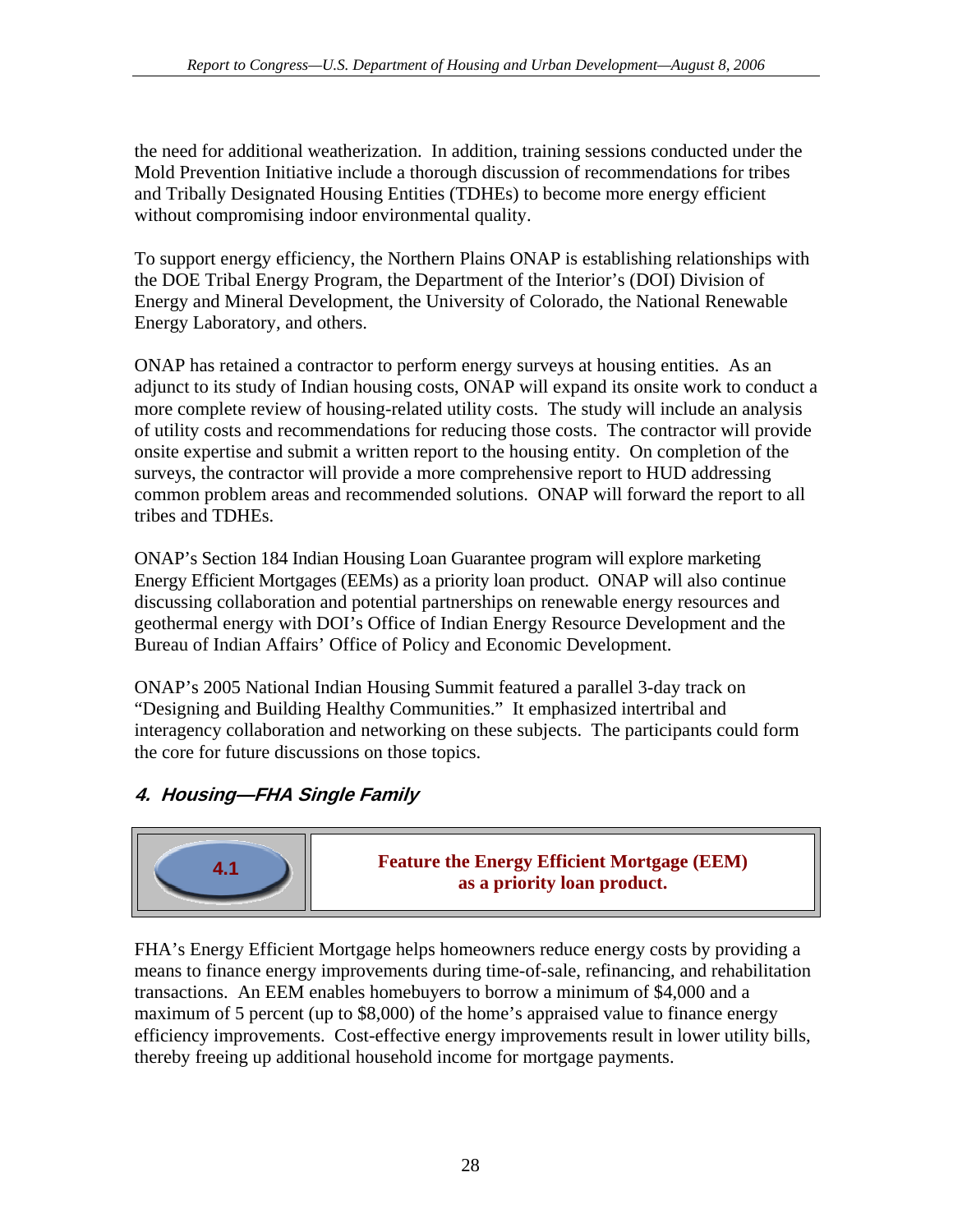*Progress to Date*: During 2005, FHA issued Mortgagee Letter 2005-21, which consolidated existing policies and established the 2000 IECC as the standard for energyefficient residential construction. In addition, Mortgagee Letter 2005-50 was issued, enhancing the "Streamlined (k)" Limited Repair Program. The program encourages homebuyers and owners to undertake weatherization measures that may help conserve energy and reduce utility expenses. FHA also provided training to lenders as part of their regular lender training programs and developed a brochure (HUD 2005–07-FHA) titled "HUD's Energy Efficient Mortgage Program." FHA also improved its reporting procedures, providing a more accurate count of FHA-insured EEMs. (See Action 4.3 below).

*Planned Action*: Through HUD's four Homeownership Centers, FHA will take steps to increase consumer awareness of EEMs, including promoting the use of the EEM with the 203(k) rehabilitation program, as well as other single-family loan products. FHA will continue EEM marketing efforts, providing information to industry partners, such as lenders, housing counseling agencies, and real estate agents.



**Provide training on how FHA single-family programs can be effectively used to promote energy efficiency.** 

*Planned Action*: FHA will conduct outreach and provide guidance and training for housing professionals (for example, underwriters, realtors, appraisers, home inspectors, and program support staff) on FHA's programs promoting energy efficiency. HUD's Office of Single Family Housing has developed an effective and comprehensive presentation on the Energy Efficient Mortgage program that is available for use in promoting the program at industry events. FHA guidance and training will provide recommendations for facilitating energy efficiency as part of time-of-sale, rehabilitation, and refinance transactions.



*Progress to Date*: FHA implemented revised tracking procedures for EEMs and, as a result, generated much more accurate counts of EEM activity in the Computerized Homes Underwriting Management System (CHUMS). The new reporting procedures indicate that 441 EEMs were insured in FY 2005 and 470 have been insured in FY 2006 (through June 2006).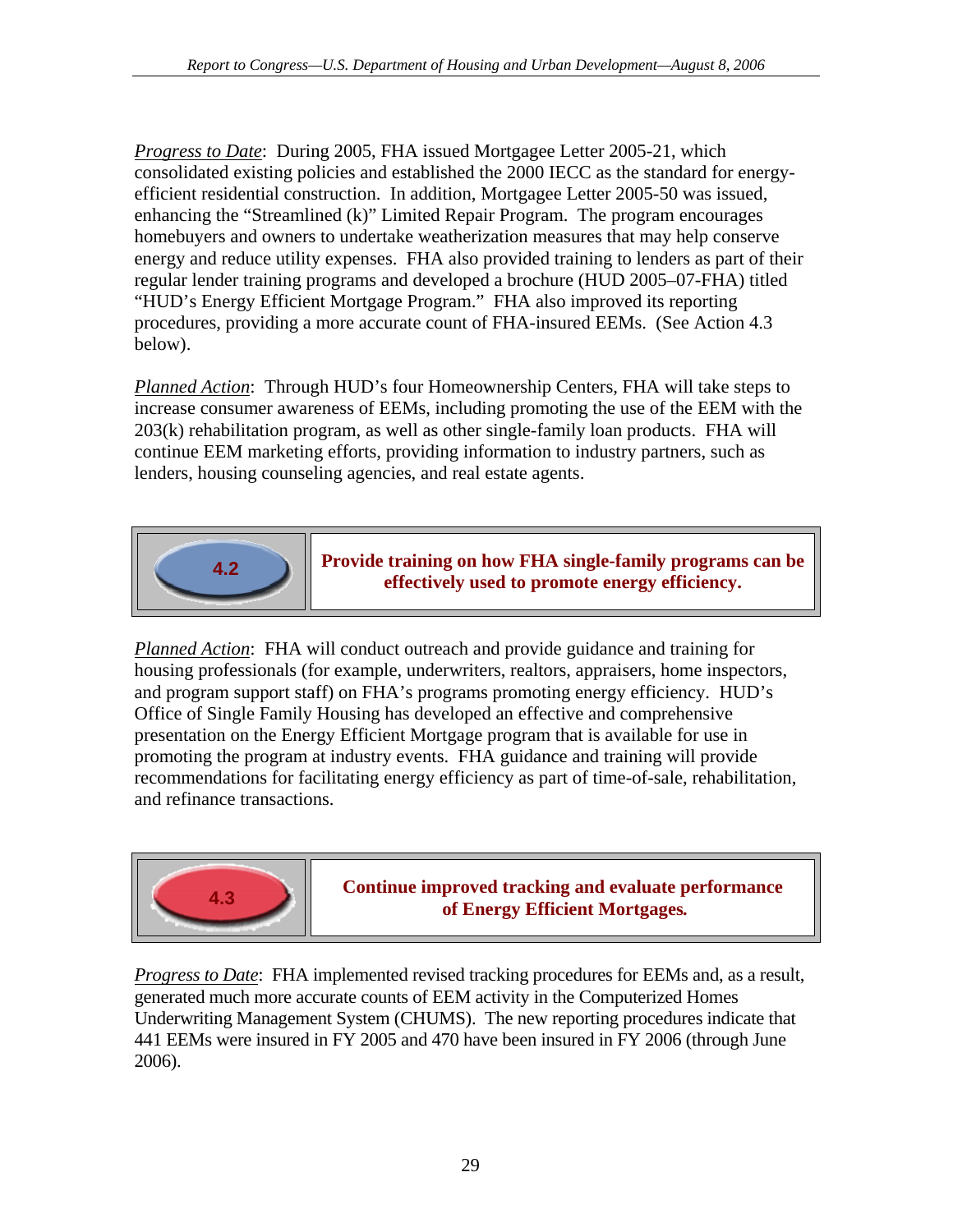<span id="page-37-0"></span>*Planned Action*: FHA will continue to implement the improved method for tracking EEMs through CHUMS that was developed in 2004. FHA will generate quarterly reports documenting the number of EEMs insured each quarter, broken down by region and state. Subject to funding availability, the Office of Policy Development and Research (PD&R) and FHA will also assess FHA's experience with EEMs to determine the relative risk of default and claims for this mortgage product compared to other types of FHA mortgages.

# **5. Housing—FHA Multifamily**



*Progress to Date:* The Office of Multifamily Housing helped organize a number of energy training workshops for managers and operators of multifamily buildings.

*Planned Action:* To promote energy efficiency in multifamily housing, the Office of Multifamily Housing will incorporate the Energy Action Plan in meetings with industry partners to promote energy efficiency in HUD-assisted properties and encourage FHA mortgage insurance applicants to utilize Energy Star products and new construction standards.



**Continue HUD-DOE multifamily weatherization partnerships.**

Many low- to moderate-income recipients of HUD assistance also qualify for DOE's Low-Income Weatherization Assistance program. Accordingly, HUD has initiated partnerships with the overall DOE weatherization program to improve the energy efficiency of HUD properties. The partnerships are modeled on those that successfully leveraged millions of DOE funds for assisted properties in New York.

*Progress to Date:* HUD continues to partner with the New York State Energy Research and Development Authority on retrofits of assisted multifamily buildings in the State of New York through the Assisted Multifamily Program. In addition, new multifamily pilot projects were initiated, including one in St. Louis, Missouri. The other was initiated in Fresno, California, where a local weatherization program funded through utility public benefit charges was tapped for this purpose.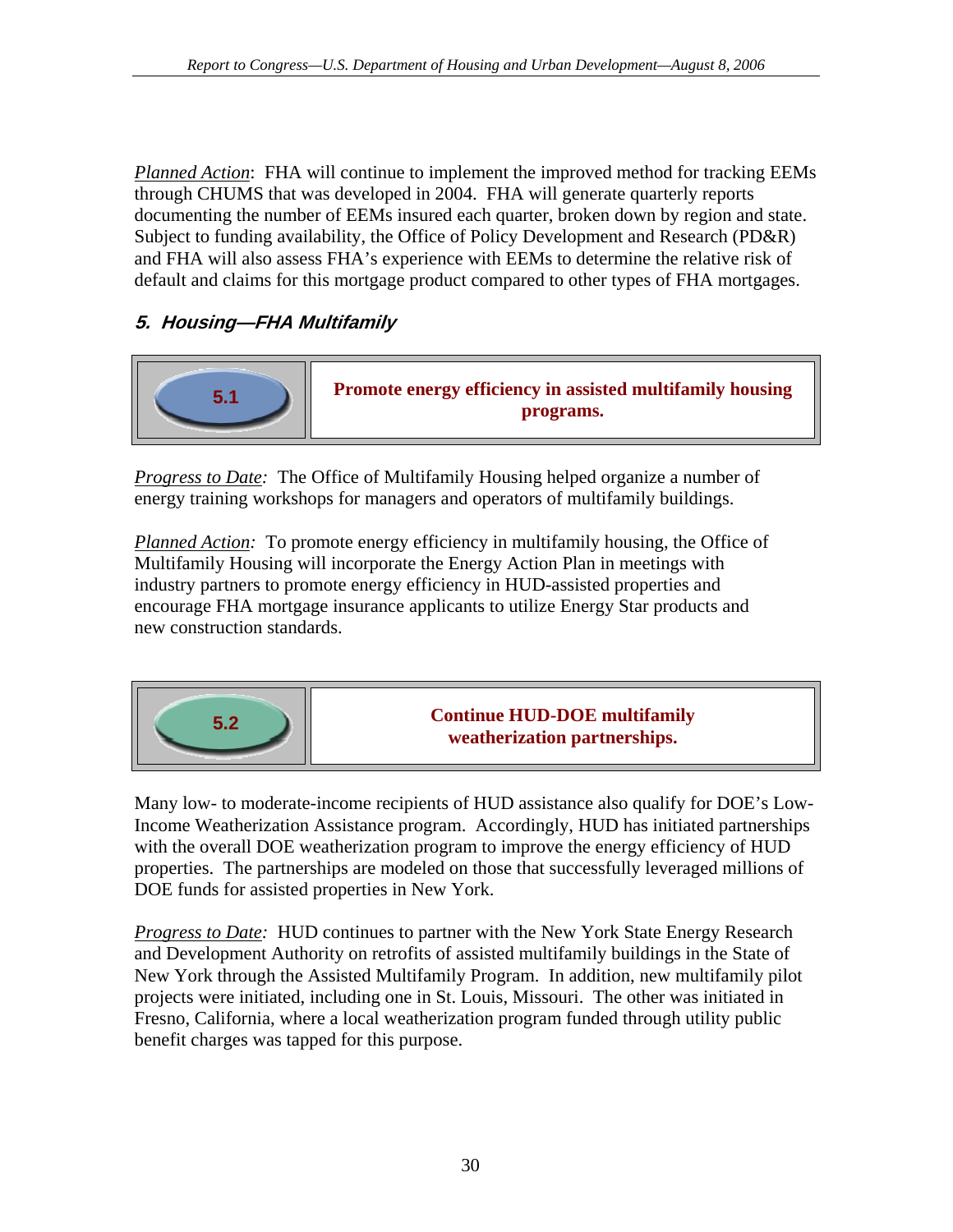*Planned Action:* HUD and DOE will continue to identify additional weatherization partnership opportunities. The Office of Multifamily Housing will recommend suitable candidate projects to participate in the Weatherization Pilot Partnership, based on information provided to the Office of Multifamily Housing by DOE through PD&R. The Energy Task Force will identify energy partnership opportunities to assist multifamily properties to undertake energy efficiency improvements. The resources will include, in addition to DOE-Weatherization Assistance program funds, low-income housing energy assistance weatherization funds, Clean Energy Funds, utility-sponsored energy efficiency programs, and other state and local energy efficiency programs and services. To the extent feasible, the Office of Multifamily Housing will consider options to capitalize energy efficiency improvements, including flexible use of reserves, rent increases, budget adjustments, or other suitable asset management strategies.



### **Encourage use of Energy Star new home standards in the design, construction, and refinancing of Sections 202 and 811 projects.**

HUD Sections 202 and 811 projects for elderly and disabled people provide housing to many low-income households on fixed incomes. As a result, many nonprofit providers cover utility costs as part of tenant rent. Undertaking energy efficiency improvements to lower operating costs and mitigate risks associated with rising utility costs is an essential step for ensuring the long-term viability of these properties.

*Progress to Date:* A rating point was included in the 2005 and 2006 Section 202 and 811 NOFAs to create an incentive to achieve energy efficiency in new housing for seniors and people with disabilities. As a result, all applicants who propose to promote energy efficiency in the design and operation of the project (including the adoption of Energy Star Qualified New Homes as the standard for new construction) receive one point in the rating of their applications.

*Planned Action:* HUD will encourage energy efficiency in housing developed under the Section 202 and 811 programs and will continue to include competitive points for energy efficiency in the annual NOFAs. The Office of Multifamily Housing will work with the Energy Task Force in establishing energy efficiency rating criteria for future NOFAs. For projects undergoing refinancing, the Office of Multifamily Housing will consider encouraging energy audits in conjunction with physical assessments, by encouraging property owners to undertake energy efficiency improvements in conjunction with refinancing transactions. The Energy Task Force will assist the Office of Multifamily Housing in identifying possible technical resources to help property owners design effective energy improvement strategies.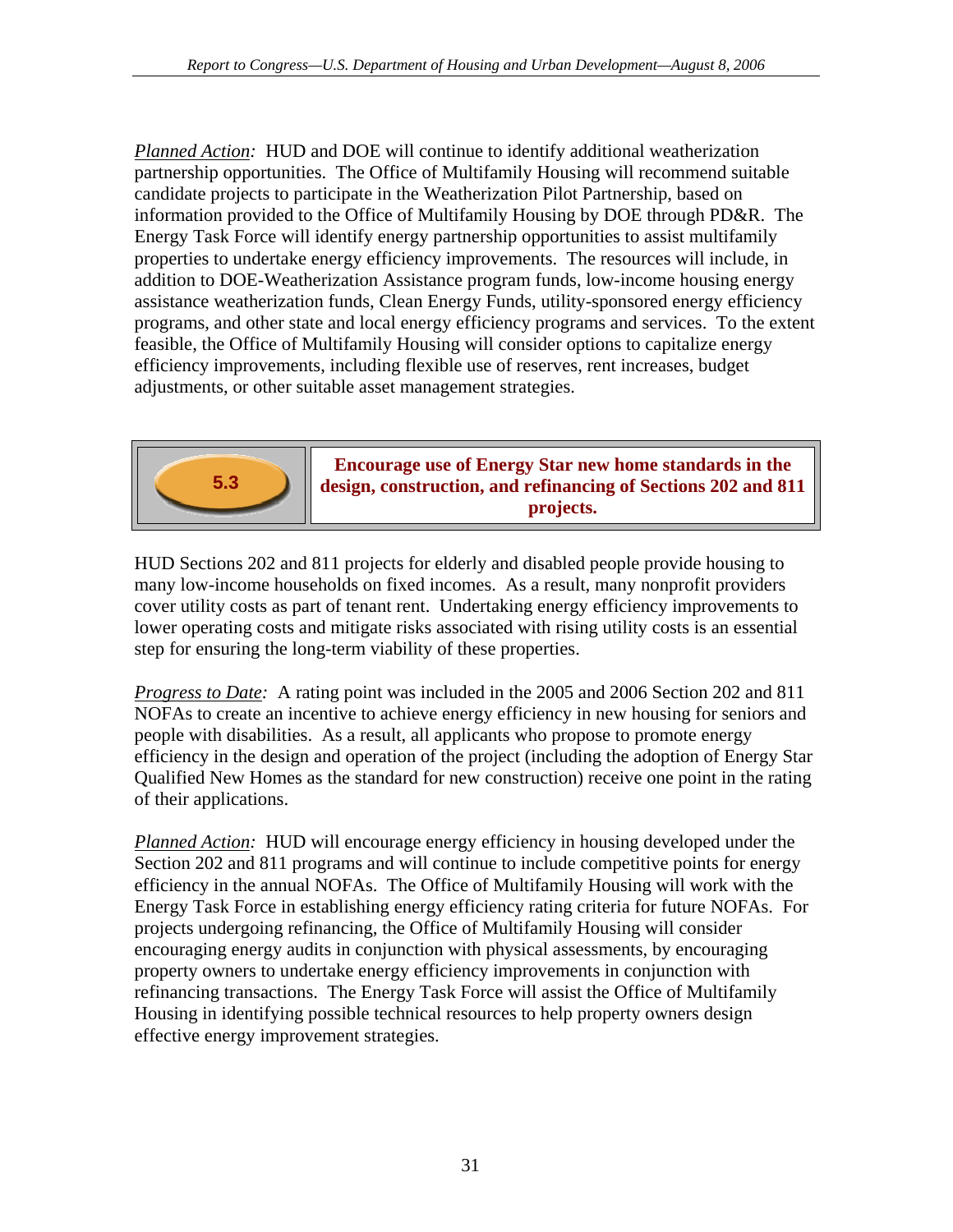

### **Develop incentives for energy efficiency through FHA 5.4 Develop incentives for energy efficiency throw multifamily insurance programs.**

*Planned Action*: HUD will explore incentives for new applications for mortgage insurance or projects seeking refinancing to adopt Energy Star (or its equivalent for mid- or low-rise multifamily buildings). For affordable housing projects developed by nonprofit or faithbased organizations, the Office of Multifamily Housing will examine the feasibility of providing incentives to capitalize Energy Star new construction requirements.



### **Explore asset management strategies and guidance for energy efficiency in HUD-subsidized multifamily properties.****5.5**

*Planned Action*: HUD's Energy Task Force, with assistance from the Office of Multifamily Housing, will explore the development of informational guidelines for both property managers and HUD staff involved in implementing energy efficiency improvements. The guidelines for property managers will describe "low cost/no cost" energy efficiency strategies and techniques, including adopting Energy Star product purchasing policies. Guidelines for staff will discuss approaches HUD staff or contractors can use to support energy efficiency improvements such as flexible use of reserves for replacement. The guidelines will also discuss conditions under which project budget adjustments and project rent increases can be employed to finance improvements that reduce energy consumption, and conditions under which properties can secure low-interest financing from outside lending sources for energy-related improvements. The Office of Multifamily Housing will review these guidelines for possible incorporation in a revised Chapter 12 (Energy Conservation) of Multifamily Handbook 4350.1.[24](#page-39-0)

<span id="page-39-0"></span> $\overline{a}$ 24 Chapter 12, *Energy Conservation*, of Multifamily Handbook 4350.1, Rev.1, *Multifamily Asset Management and Project Servicing.*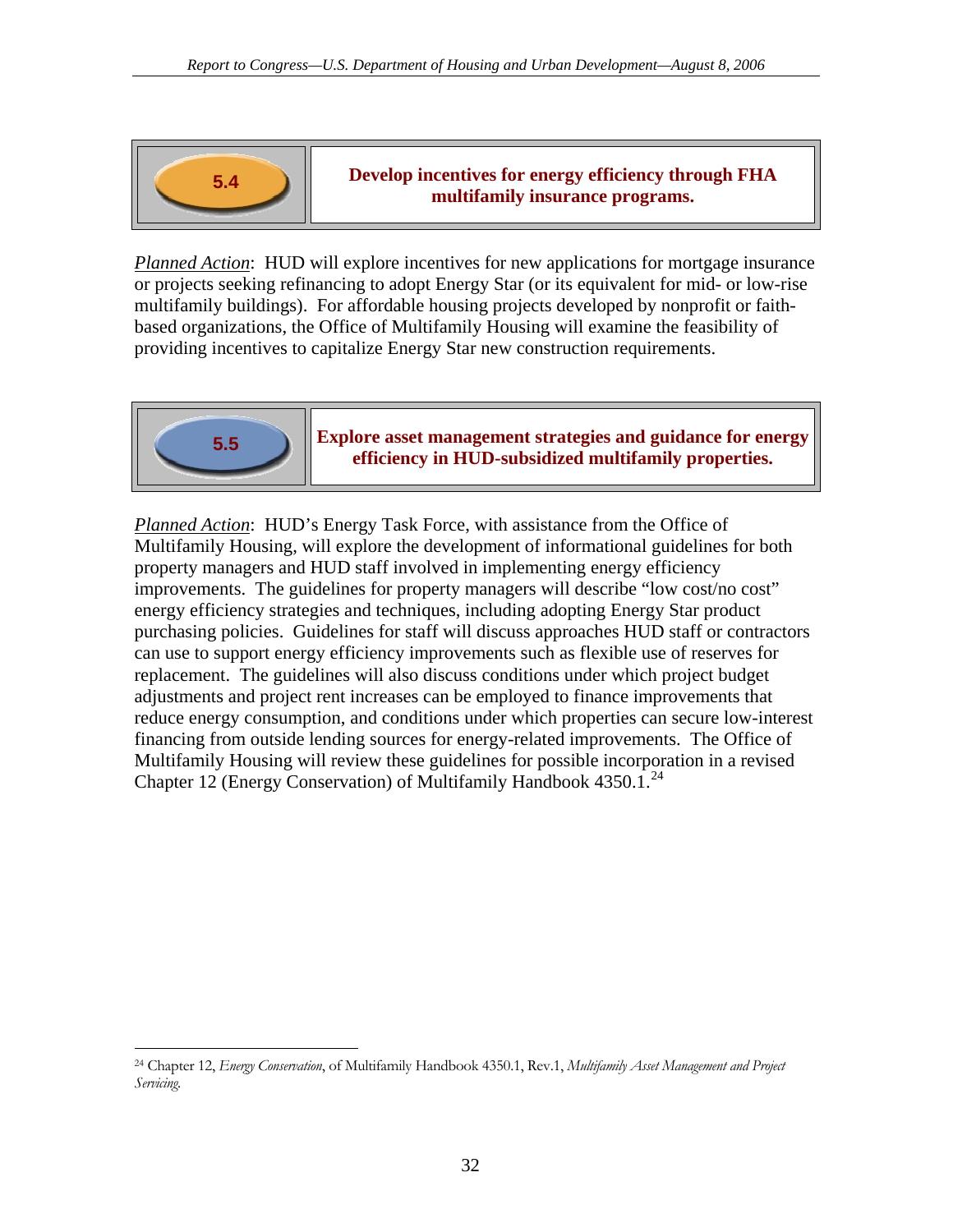<span id="page-40-0"></span>

**Support energy efficiency training for multifamily**  5.6 **b managers** and maintenance staff.

Because energy expenditures account for as much as 40 percent of total multifamily building operating costs, significant energy savings can be achieved by improving monitoring and maintaining existing equipment. A program sponsored by New York State has successfully trained multifamily building managers and maintenance staff in low- or no-cost energy management techniques using a workbook developed by HUD in 1998.

*Progress to Date*: In 2005, four training workshops for property managers and maintenance staff were held in Pittsburgh, Chicago, Boston, and Denver. In addition, several multifamily training workshops were conducted in California through a program approved by the California Public Commission and funded by utility-rate payers.

*Planned Action:* Subject to available funds, HUD will work with multifamily trade organizations to offer, promote, and advertise hands-on training on energy-efficient property management practices for multifamily building managers and operators. The Office of Multifamily Housing will help the Energy Task Force and trade associations organize effective training programs. With limited sources of funding to support training of this kind, the Energy Task Force will explore possible cosponsorships or partnerships with trade and other organizations to carry out this activity.

### **6. Housing—Manufactured Housing**



 $\overline{a}$ 

**Implement energy efficiency recommendations of the Consensus Committee in HUD-code homes.**

The HUD Code regulates the design and construction, strength and durability, transportability, fire resistance, energy efficiency, and quality control of manufactured housing. New rules for manufacturers took effect in October 1994, including upgraded energy standards. Manufactured homes built after that date must have the following: higher insulation levels for ceilings, floors, or walls (from R-11 for floors and walls in Thermal Zone 1 to R22 in Thermal Zone 3); double-pane windows in Thermal Zone 3; ventilation fans in kitchens and bathrooms; and a whole-house ventilation rate of 0.10 air changes per hour.<sup>[25](#page-40-1)</sup> HUD also updated the climate zone maps for manufactured housing.

<span id="page-40-1"></span><sup>&</sup>lt;sup>25</sup> When added to the average natural ventilation rate for new manufactured homes of 0.25 air changes per hour, this ventilation rate meets the 0.35 air changes per hour rate recommended by the American Society of Heating, Refrigerating, and Air-Conditioning Engineers for residences.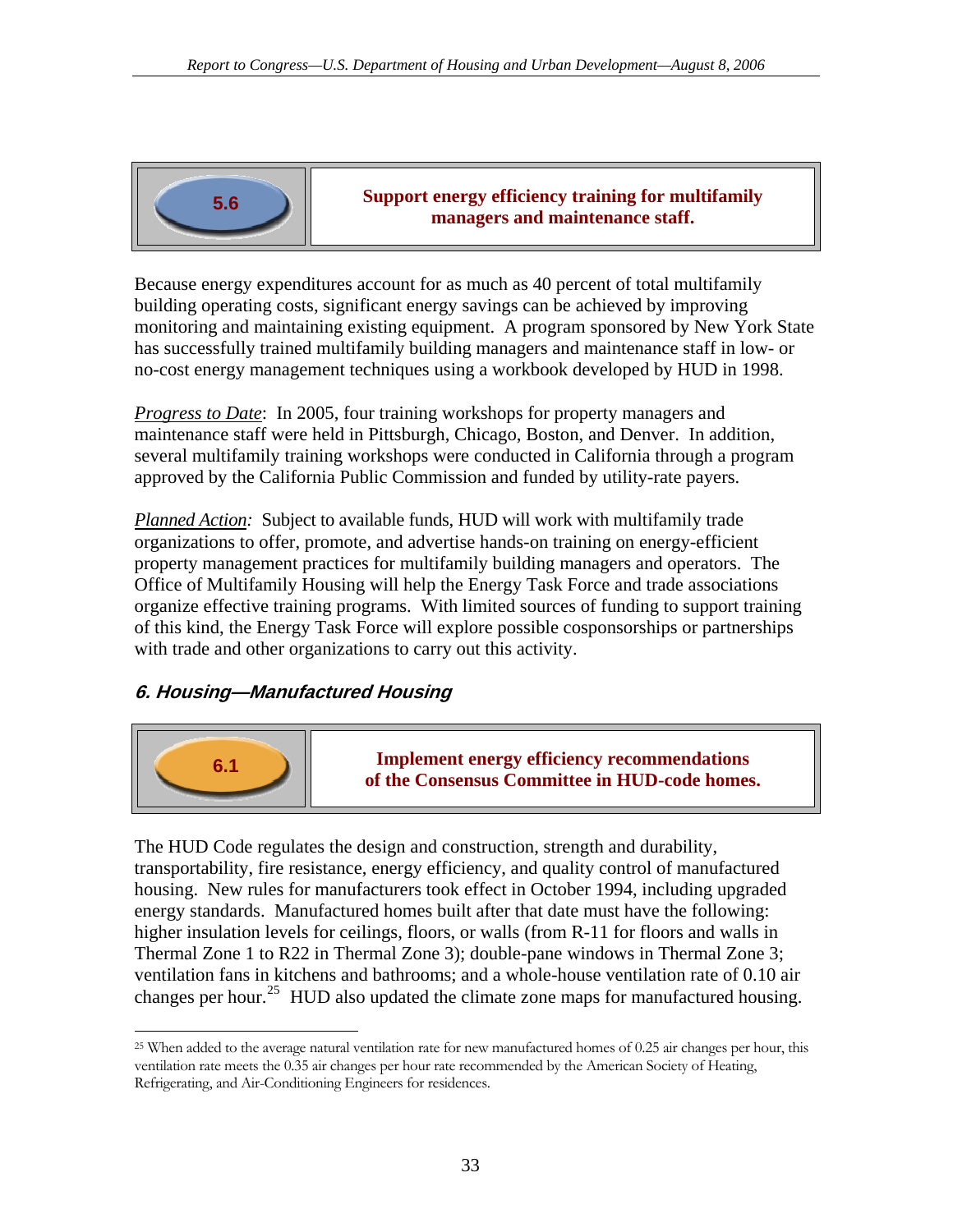Under the Manufactured Housing Improvement Act of 2000, recommendations for additional upgrades to the manufactured housing standards are the responsibility of a private sector committee, the Manufactured Housing Consensus Committee (Consensus Committee). The Manufactured Housing Improvement Act also permits the Department to propose changes to the standards. A growing number of manufactured homes are being built voluntarily to the standard for Energy Star Qualified New Homes, spurred in part by a new \$1,000 tax credit enacted by Congress in 2005.

*Progress to Date:* In November 2005, HUD published a final rule implementing the first group of recommendations of the Consensus Committee, including particular energyefficiency improvements, such as updating whole house ventilation standards; adding an option for condensation control; and installation of vapor retarders in hot, humid climates. HUD also updated the reference to the American Society of Heating, Refrigerating, and Air-Conditioning Engineers Handbook of Fundamentals from the 1989 version to the 1997 version.

Addressing the large number of units built before the adoption of the 1994 energy standards, the Partnership for Advancing Technology in Housing (PATH) Technology Roadmap for Factory Built Housing, published in January 2006, identified 6.75 million manufactured homes that were built before 1994 and that are relatively inefficient.<sup>[26](#page-41-0)</sup> To address this stock, PATH published a guide to retrofitting older manufactured homes.<sup>[27](#page-41-1)</sup> This practical guide contains energy-saving tips, techniques, and recommendations for owners of existing manufactured homes.

 $\overline{a}$ 

<span id="page-41-1"></span><span id="page-41-0"></span><sup>&</sup>lt;sup>26</sup> See Road map on<www.pathnet.org>.<br><sup>27</sup> Manufactured Housing Research Alliance, *Manufactured Housing: Saving Energy is Saving Money*, August 2005, is available at [www.huduser.org](http://www.huduser.org/).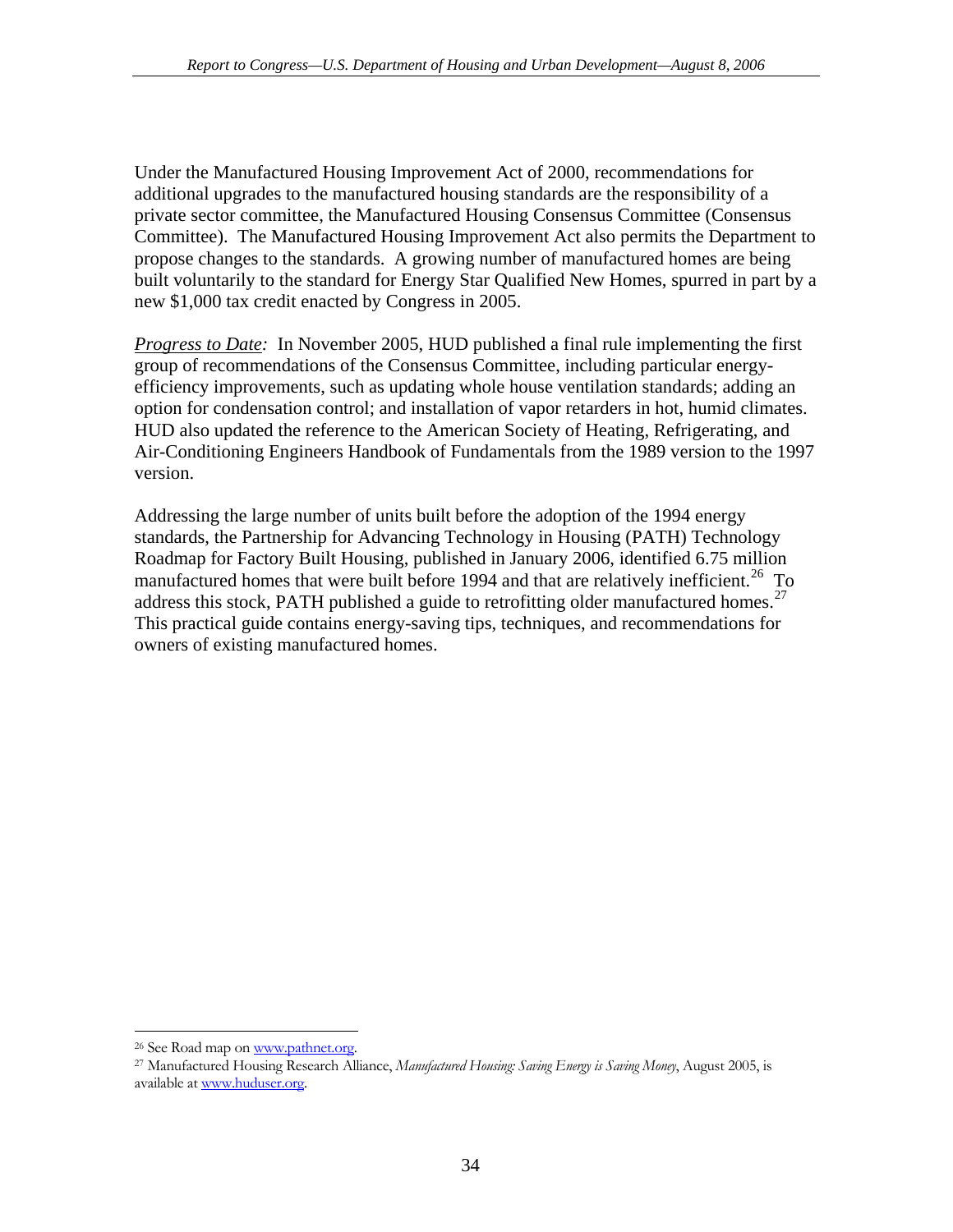*Planned Action:* To improve particular energy efficiency aspects of manufactured home construction. HUD will issue two proposed rules that revise the Manufactured Home Construction and Safety Standards and which will include provisions recommended by the Consensus Committee.<sup>[28](#page-42-0)</sup> In addition, HUD has recently requested that the Consensus Committee consider comprehensive updates to Subpart F—Thermal Protection and Other Construction and Safety Standards to improve the energy efficiency of manufactured homes. To address existing manufactured housing, the HUD's Energy Task Force will distribute and publicize the availability of the booklet, *Manufactured Homes: Saving Money by Saving Energy.* 

#### Third Group

 $\overline{a}$ 

<span id="page-42-0"></span><sup>28</sup> Proposed Changes to Manufactured Home Construction and Safety Standards (MHCSS). Second Group

<sup>1. §3280.505</sup> Air infiltration has been edited.

<sup>2. §3280.707(</sup>a)(2) would require gas and oil burning comfort heating appliances meet or exceed the National Appliance Energy Conservation Act of 1987.

<sup>3. §3280.707(</sup>d) updates the energy efficiency requirements for water heaters to the National Appliance Energy Conservation Act of 1987.

<sup>4. §§3280.714(</sup>a)(i) and (ii) propose changes to energy efficiency requirements for air-conditioners, and heat pumps must comply with National Appliance Energy Conservation Act of 1987.

<sup>5. §3280.715(</sup>a)(7) would require R-4 duct insulation for Thermal Zone 1 and 2, and R-8 duct insulation for Thermal Zone 3. (Note: the proposed changes to the MHCSS in Third Group would require R-8 duct insulation for all ducts exposed to the outside air).

<sup>1. §3280.103(</sup>a)(3) would require lineal fluorescent fixtures to use T-8 lamps or lamps of equal or greater efficiency.

<sup>2. §3280.508(</sup>e) would require U values for glazing to be determined using the values in Table 5 in Chapter 29 of the 1997 American Society of Heating, Refrigerating, and Air-Conditioning Engineers Handbook of Fundamentals.

<sup>3. §3280.715(</sup>a)(4)(i) provides air leakage limits for ducts.

<sup>4. §3280.715(</sup>a)(7) would require R-8 duct insulation for all ducts exposed to the outside air. (Note: the proposed changes to the MHCSS in Second Group would require R-4 duct insulation for Thermal Zone 1 and 2, and R-8 duct insulation for Thermal Zone 3).

<sup>5. §3280.715(</sup>c) increases the requirements for sealing joints in ducts and references UL 181A, Closure Systems for Use with Rigid Air Ducts and Connectors.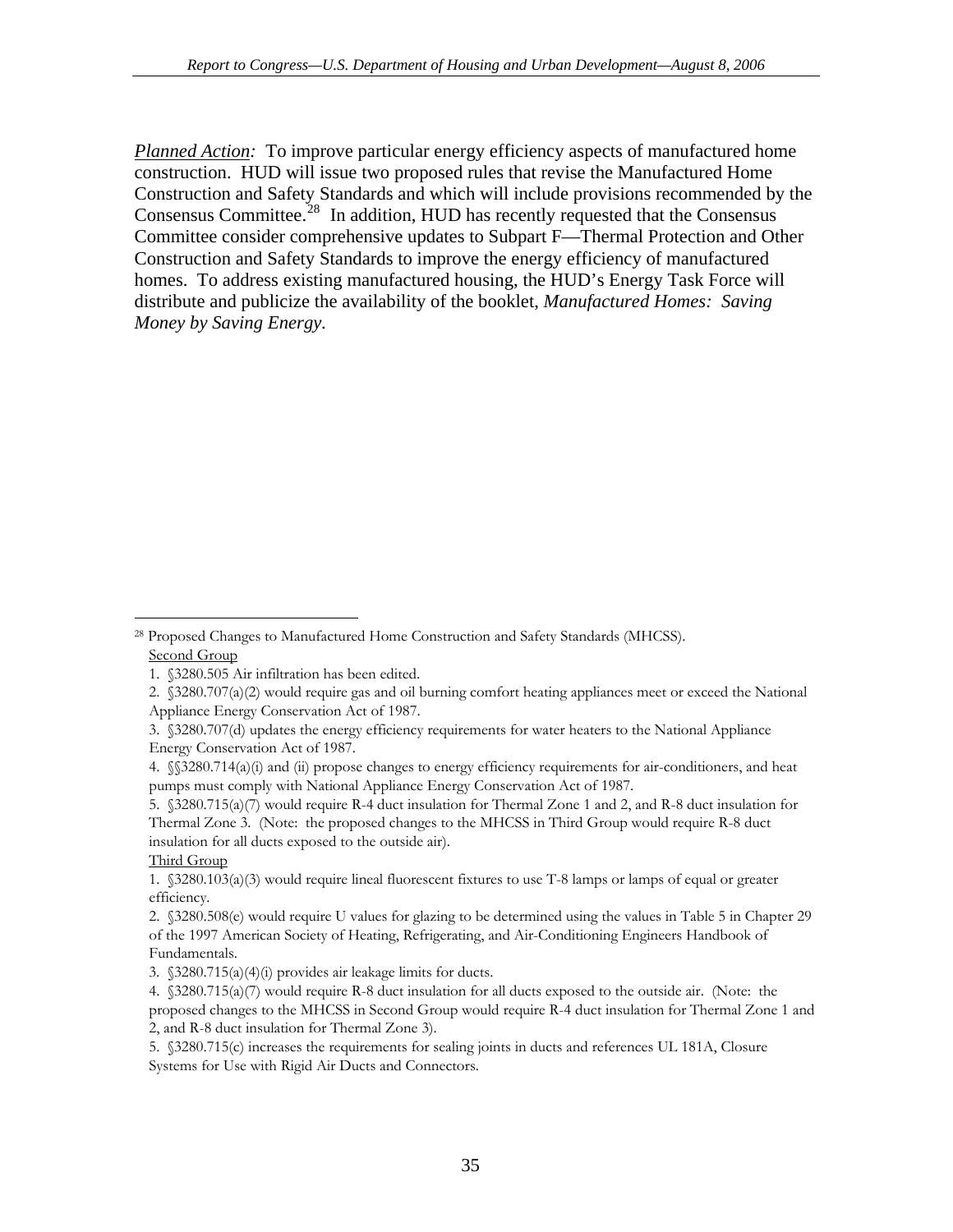# <span id="page-43-0"></span>**7. Field Policy and Management (FPM)**



**Partner with local energy efficiency groups, HUD program offices, and other agencies to educate HUD customers about ways to reduce energy costs.**

*Progress to Date*: In FY 2005, the Office of Field Policy and Management (FPM) played an active role in promoting the Energy Action Plan. In FY 2005, FPM played an active role in promoting the Energy Action Plan, with field offices conducting more than 250 events in support of it.

*Planned Action*: In cooperation with program areas and other federal and state agencies, FPM will develop regional strategies to educate external partners (industry, local governments, and relevant nonprofit agencies) about Energy Star and HUD's Energy Action Plan. To support the energy efficiency objectives and actions of HUD program offices, FPM will help them develop local energy partnerships that facilitate implementation of HUD activities to reduce energy consumption.

# **8. Policy Development and Research (PD&R)**



**Conduct energy-related policy analysis and research to support Departmental energy efficiency actions.** 

*Progress to Date*: Through PATH field evaluations and demonstrations, the Office of Policy Development and Research demonstrated and evaluated energy-efficient technologies in new housing. Energy-efficient technologies that have been demonstrated include a package of new technologies that, when combined in a single project, have the potential for reducing energy consumption by 50 percent or more. These energy efficient technologies include optimum value engineering framing; tankless domestic hot water heaters; structural insulated panels; advanced panelized framing; low-emissivity glass (low-e) windows; construction; insulation-buried ducts; sealed ducts; downsized heating, ventilation, and air conditioning (HVAC) systems, including proper sizing using Manual J guidelines; and other technologies.

Examples of PATH demonstrations that featured energy-efficient products or construction techniques include an affordable, starter home north of Atlanta, Georgia, that achieved a home energy rating system score of 89 (50 percent more efficient than conventional construction) with panelized advanced framing, low-e windows, stud cavities with blown-in cellulose, an inside-the-envelope air handling unit, and foamed and insulation-buried ducts. Another PATH demonstration in Melbourne, Florida, featured energy efficient, hurricane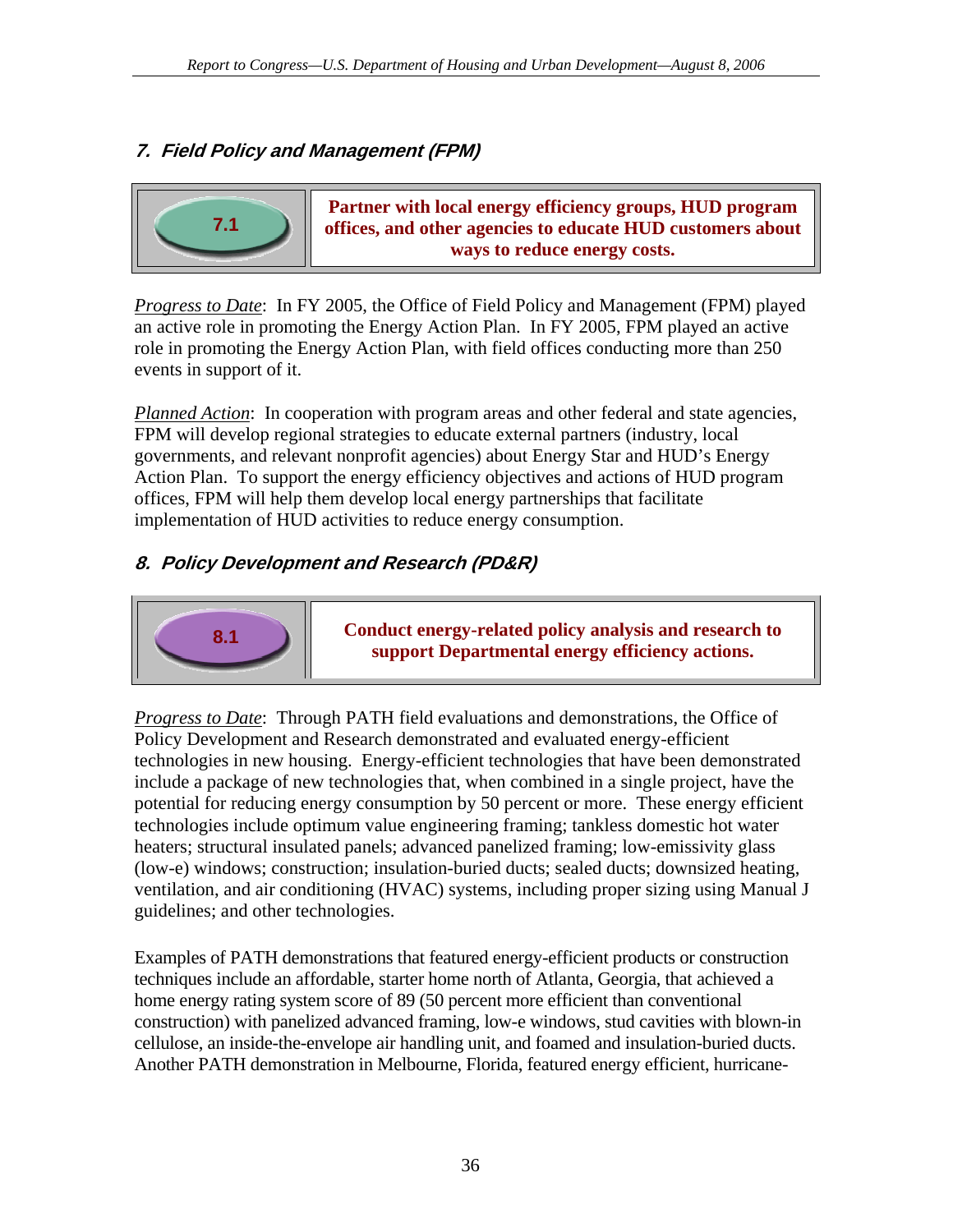<span id="page-44-0"></span>resistant construction that included cast-in-place concrete walls, low-e windows, compact duct design, and location of the air handling unit in conditioned space. In Warwick, New York, a PATH demonstration project achieved a 50-percent energy savings over conventional construction by including advanced framing, unvented crawlspaces, optimized HVAC, tankless gas hot water heaters, and Energy Star appliances.<sup>[29](#page-44-1)</sup>

*Planned Action*: Through the PATH program, PD&R will continue to undertake and promote research into energy efficiency technologies. In the area of affordable housing, PATH will sponsor research to implement the PATH Roadmap for Energy Efficiency in Existing Homes, including a 3-year initiative to develop protocols for energy-efficient remodeling. These protocols could be used in public or assisted housing or in rehabilitation houses funded through HUD's competitive or formula grant programs. In addition, PATH will conduct a study, through an interagency agreement with EPA, of opportunities for investing in energy efficiency in assisted multifamily housing.

# **9. Office of Healthy Homes and Lead Hazard Control (OHHLHC)**



**Develop computerized assessment tool for integrated energy and environmental retrofits.**

The Office of Healthy Homes and Lead Hazard Control (OHHLHC) will encourage costeffective techniques that jointly address energy efficiency and environmental, health, and safety hazards in the home.

*Progress to Date:* OHHLHC published a report on the feasibility of an integrated energyefficient healthy home retrofit initiative to reduce home energy consumption by 30 percent in 15 million homes, increase awareness of Energy Star products and performance requirements, and also address a variety of housing-based environmental hazards, such as lead, carbon-monoxide, residential fires, and allergens (including mold) associated with asthma. OHHLHC also funded the development of Weatherization Plus Health protocols for a combined weatherization/environmental Healthy Homes energy audit.

*Planned Action:* OHHLHC will fund the development of a computerized assessment tool that combines energy efficiency, safety, and healthy homes measurements (referred to as the Healthy Homes Energy Efficiency Assessment Tool). The tool will use criteria for assessing existing healthy homes and integrate energy audit in one computerized program. It is expected that the work will build on existing inspection, assessment, and energy audit protocols. OHHLHC will finalize the computerized energy-efficient assessment tool and pilot this tool in six residences at two locations (Greensboro, North Carolina, and Boston, Massachusetts).

<span id="page-44-1"></span> $\overline{a}$  $29$  See Tech Practices, [www.pathnet.org.](www.pathnet.org)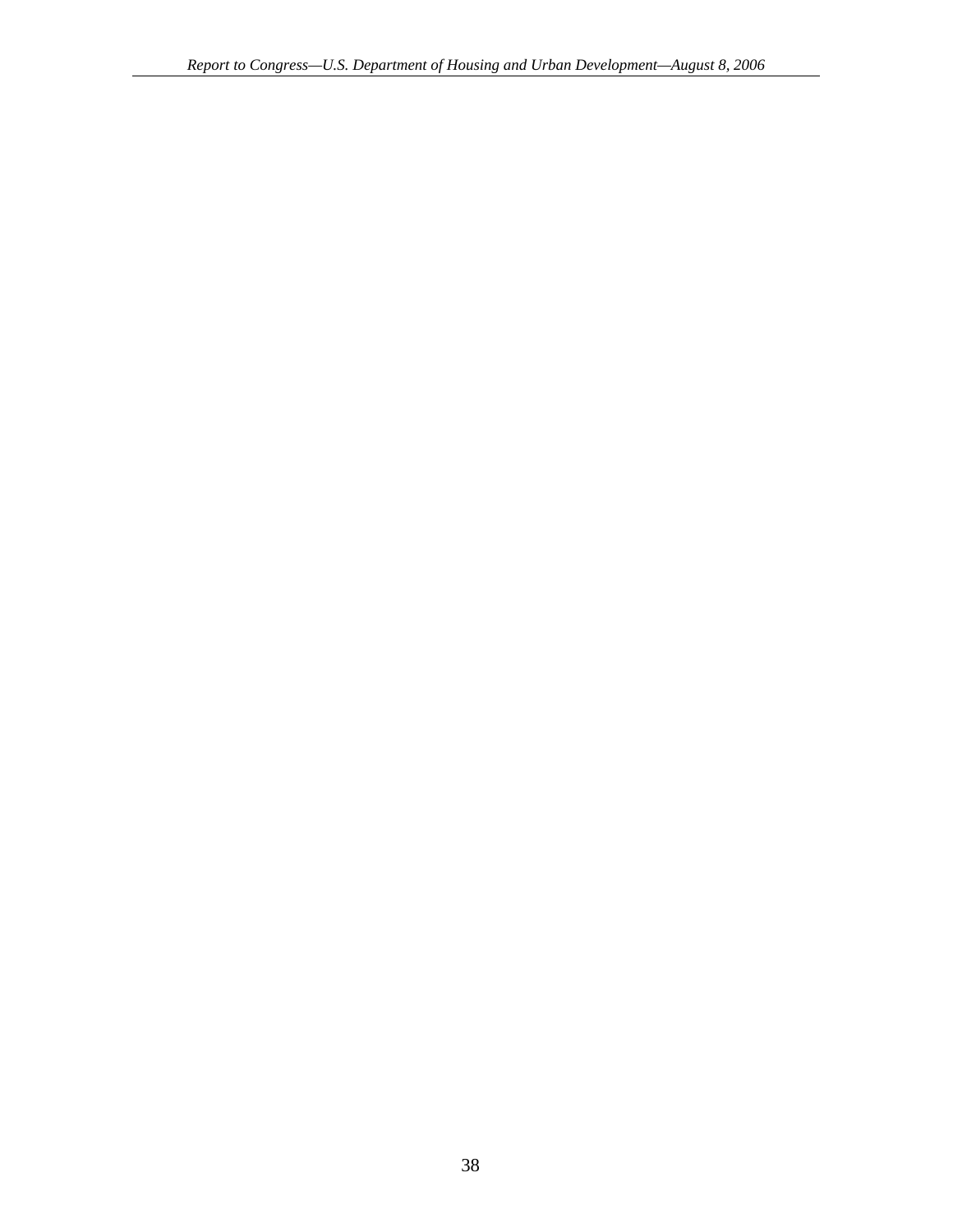# **IV. ENERGY REDUCTION GOALS AND INCENTIVES**

<span id="page-46-0"></span>Section 154 of the Energy Policy Act of 2005 requires that the U.S. Department of Housing and Urban Development's (HUD's) Energy Strategy include the development of energy reduction goals and incentives for PHAs.

# **Reduction Goals in Public Housing Under Asset Management**

Energy reduction goals for public housing are meaningful if PHAs have a baseline against which to measure performance against such goals. Such a baseline must provide consumption data (for example, therms and kilowatt hours) in order to normalize energy use for changes in weather conditions and fluctuating energy rates. Under the new asset management rule at 24 CFR 1990, beginning in FY 2007 PHAs will begin to report utility consumption data for individual properties in an automated system, the Subsidy and Grants Information System, which is being tested for operating subsidies in 2007 and will be implemented in 2008. Actual consumption data reported for individual properties will provide the baseline information for each PHA to monitor the results of its energy conservation programs.

HUD is evaluating a benchmarking approach that will enable PHAs to focus their resources on those projects and buildings that are high-energy users. During FY 2007 and FY 2008, HUD will use the results of the property consumption data reported under asset management to consider establishing realistic energy reduction goals.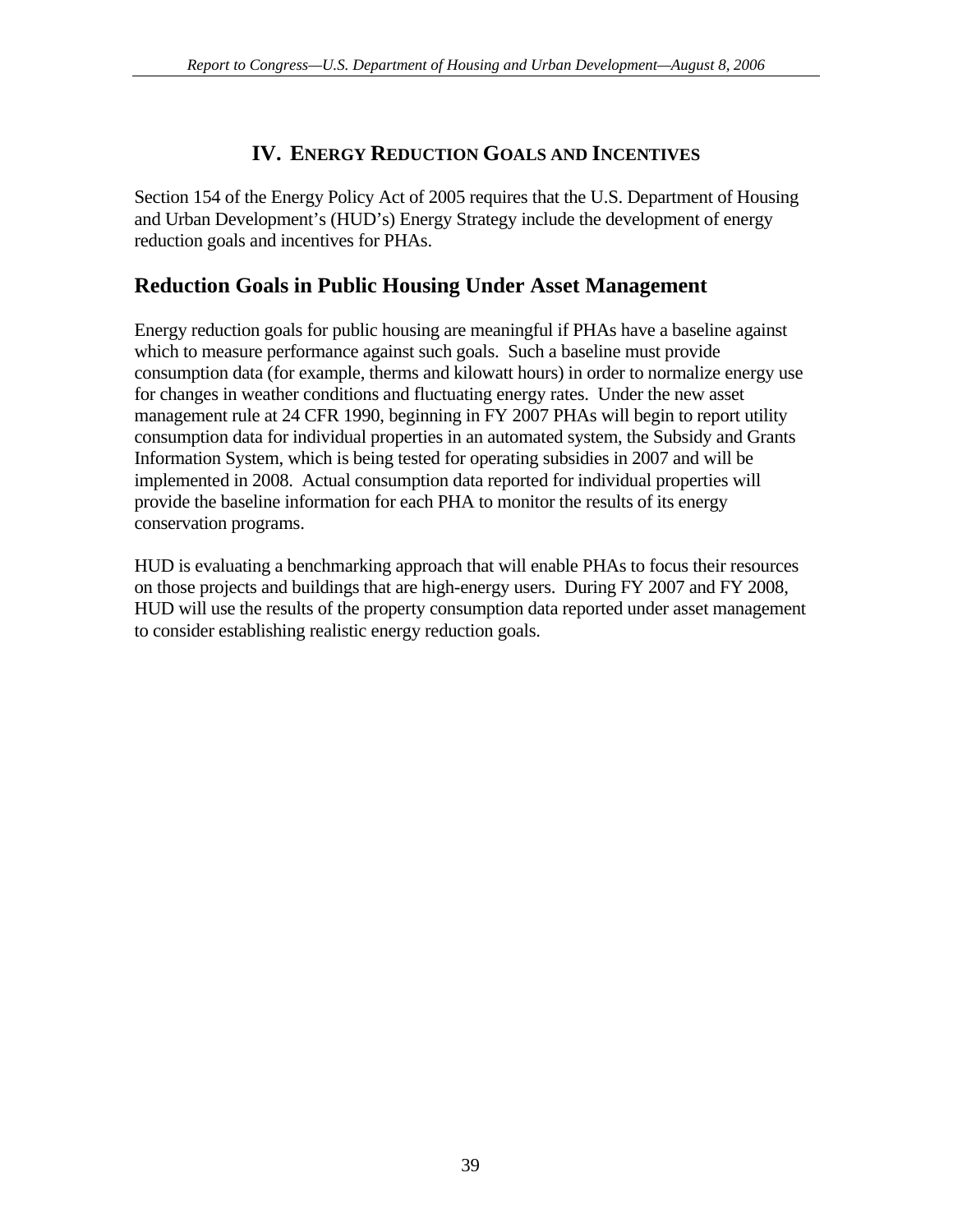# <span id="page-47-0"></span>**Tracking Indicators Included in the FY 2006 Management Plan**

Table 6 identifies several energy-related performance indicators that are included in the current (FY 2006) Management Plan.

| <b>Office</b>                                                                              | <b>Indicator/Activity</b>                                                                                                                               | <b>Data Source</b>                         | Goal/<br><b>Outcome</b>       |
|--------------------------------------------------------------------------------------------|---------------------------------------------------------------------------------------------------------------------------------------------------------|--------------------------------------------|-------------------------------|
| <b>Community</b><br><b>Planning and</b><br><b>Development</b>                              | <b>Support of Energy Task Force</b><br>as co-chair                                                                                                      | <b>Reported by</b><br>headquarters (HQ)    | 100%                          |
|                                                                                            | <b>Workshop sessions on Energy Star</b>                                                                                                                 | <b>Reported by field</b><br>offices        | 6                             |
|                                                                                            | <b>Number of Combined Heat and Power</b><br>feasibility assessments completed                                                                           | <b>Reported by HQ</b>                      | 6                             |
| <b>Office of Public</b><br>and Indian<br><b>Housing</b>                                    | <b>Review energy performance contracts</b><br>within standard time frames                                                                               | <b>Contractor to</b><br>conduct survey     | 100%                          |
|                                                                                            | <b>Hold two Energy Star events per field</b><br>office                                                                                                  | <b>Reported by field</b><br>offices        | 92 events                     |
|                                                                                            | <b>Monitor 15 HOPE VI construction</b><br>projects                                                                                                      | <b>Reported by field</b><br>offices        | <b>15 HOPE VI</b><br>projects |
|                                                                                            | Determine if current audit exists, and<br>ensure an audit is completed within 12<br>months                                                              | <b>Reported by field</b><br>offices        | 500                           |
| <b>Federal</b><br><b>Housing</b><br><b>Administration</b><br>(FHA)<br><b>Single Family</b> | <b>Develop training that promotes</b><br>energy efficiency;<br>Take other actions to encourage<br><b>Energy Efficient Mortgages</b>                     | <b>Reported by HQ</b>                      | <b>None</b>                   |
| <b>FHA</b><br><b>Multifamily</b>                                                           | Number of applicants encouraged to<br>adopt Energy Star;<br><b>Number of industry presentations</b>                                                     | <b>Reported by field</b><br>offices and HQ | 100%                          |
| <b>Office of Field</b><br><b>Policy and</b><br><b>Management</b>                           | <b>Number of events conducted with</b><br>program office participation;<br><b>Number of events conducted with</b><br>interagency participation          | <b>Reported by field</b><br>offices        | 10 events                     |
| <b>Office of Policy</b><br><b>Development</b><br>and Research                              | <b>Continue support of Energy Task</b><br>Force;<br><b>Develop measures to track and</b><br>monitor energy savings;<br><b>Provide technical support</b> | <b>Reported by HQ</b>                      | 100%                          |

**Table 6. Performance Measures Included in the FY 2006 Management Plan**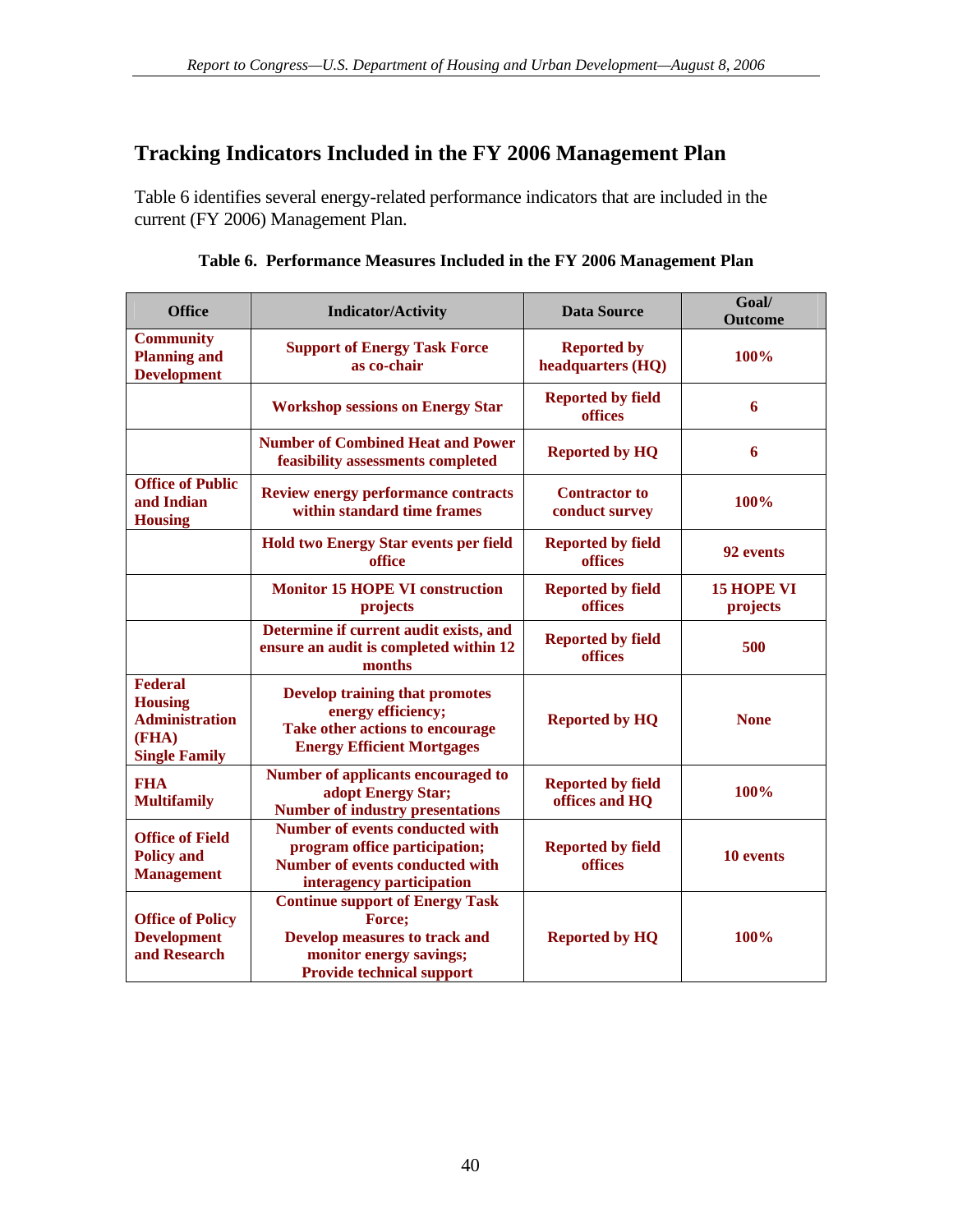<span id="page-48-0"></span>In addition to the above activities that are specifically referenced in the FY 2006 Management Plan, the performance measures in Table 7 are being tracked separately by program offices. These tracking indicators will provide data for calculating or estimating energy saved.

| <b>Office</b>                                                                    | <b>Indicator</b>                                                       | Data Source                                                                    |
|----------------------------------------------------------------------------------|------------------------------------------------------------------------|--------------------------------------------------------------------------------|
| <b>Office of Public and</b><br><b>Indian Housing</b>                             | <b>Number of PHSs adopting Energy Star</b>                             | <b>Survey</b>                                                                  |
|                                                                                  | <b>Number of energy performance contracts</b><br>and projected savings | <b>Survey</b>                                                                  |
| <b>Federal Housing</b><br><b>Administration</b><br>(FHA)<br><b>Single Family</b> | <b>Number of Energy Efficient Mortgages</b>                            | <b>Computerized Housing</b><br><b>Underwriting Management</b><br><b>System</b> |
| <b>FHA</b><br><b>Multifamily</b>                                                 | Number of Section 202 and 811 projects<br>adopting Energy Star         | <b>Grant applications</b>                                                      |

**Table 7. Additional Performance Measures Being Tracked in FY 2006** 

# **Reduction Goals To Be Explored in FY 2007 and FY 2008**

The Energy Task Force has identified possible tracking indicators that would allow tracking of actual or estimated energy savings. These measures will be explored in FY 2007 for possible implementation beginning in FY 2007 and FY 2008. A working group will be established to explore the feasibility of these measures and to determine: (1) whether there are systems in place (or that can be developed) to gather the information needed, (2) that they do not impose extensive additional reporting requirements on grantees, and (3) that they do not establish additional data collection or monitoring requirements on field office or headquarters staff.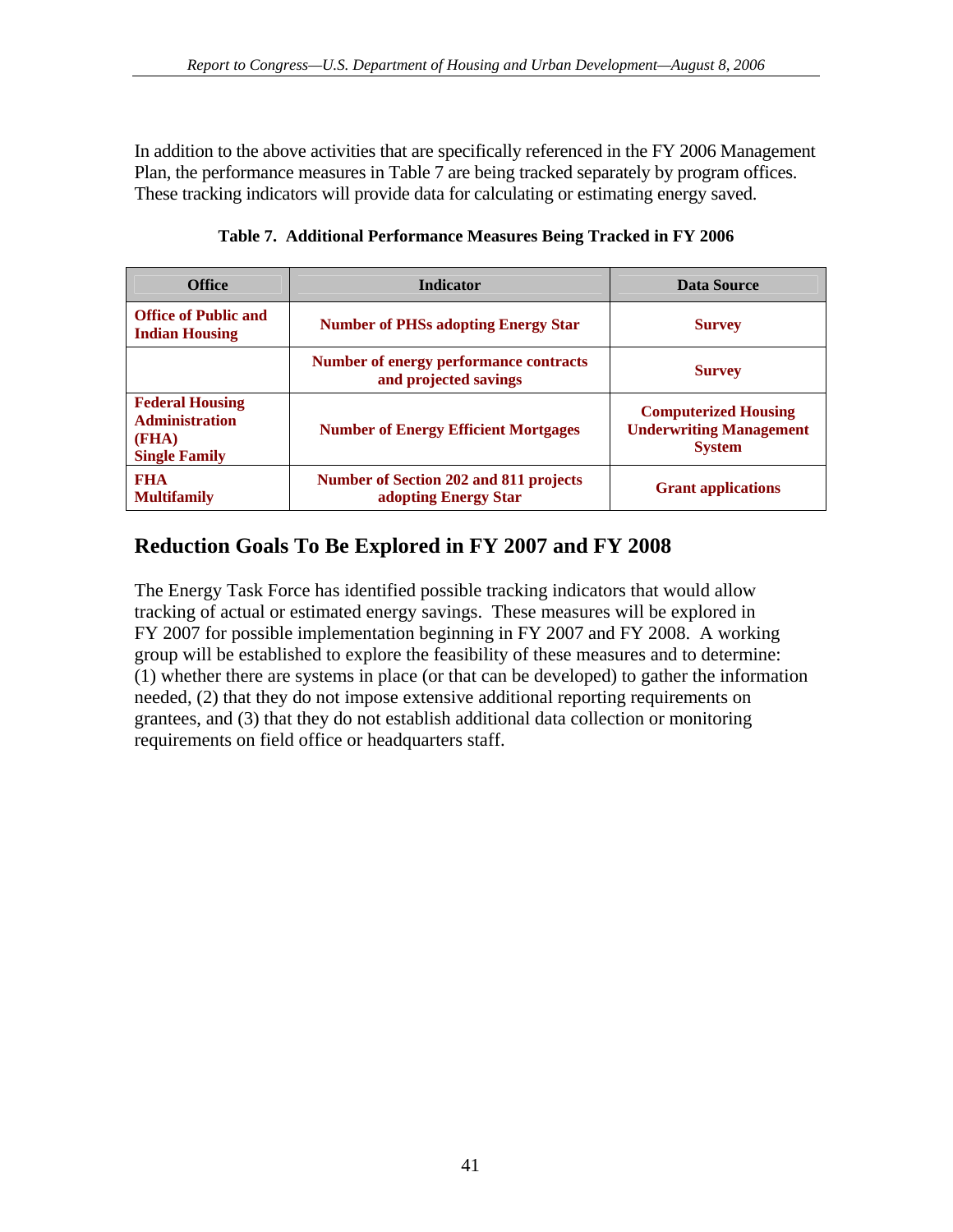#### <span id="page-49-0"></span>**Table 8. Possible Performance Measures To Be Evaluated in FY 2007 and FY 2008**

| <b>Performance</b><br><b>Measure</b> | <b>Energy savings attained in Community Development Block Grant</b><br>(CDBG)- and HOME-funded new construction or substantial rehab<br>projects                                                                            |
|--------------------------------------|-----------------------------------------------------------------------------------------------------------------------------------------------------------------------------------------------------------------------------|
| <b>Action Item</b>                   | Encourage energy efficiency through HOME- and CDBG-funded projects                                                                                                                                                          |
| <b>Tracking</b><br><b>Indicator</b>  | Number of units reported adopting Energy Star for new homes (or its<br>equivalent for multifamily buildings) as the guideline for substantial<br>rehabilitation or new construction, multiplied by projected energy savings |
| <b>Data Source</b>                   | Integrated Disbursement and Information System                                                                                                                                                                              |
| <b>Performance</b><br>Goal           | To be determined                                                                                                                                                                                                            |

### **Community Planning and Development**

#### **Public Housing**

| <b>Performance</b>  | Energy savings attained by PHAs through energy efficiency and               |
|---------------------|-----------------------------------------------------------------------------|
| <b>Measure</b>      | conservation                                                                |
| <b>Action Items</b> | 3.1 PHAs will base equipment purchases on Energy Star products              |
|                     | 3.2 HOPE VI developments will be built to a high level of energy efficiency |
|                     | 3.3 Streamline energy performance contracting in public housing             |
| <b>Tracking</b>     | Per-unit month utility consumption and expenses, adjusted for weather and   |
| <b>Indicator</b>    | energy rates                                                                |
| <b>Data Source</b>  | Consumption data reported on Form HUD-52722                                 |
| <b>Performance</b>  | To be determined                                                            |
| Goal                |                                                                             |

### **Single-family Housing**

| <b>Performance</b><br><b>Measure</b> | Through HUD's four Homeownership Centers, the Federal Housing<br>Administration (FHA) will take steps to increase consumer awareness of<br>Energy Efficient Mortgages (EEMs), including promoting the use of the<br>EEM with "Streamlined (k)" Program and other single-family loan<br>products |
|--------------------------------------|-------------------------------------------------------------------------------------------------------------------------------------------------------------------------------------------------------------------------------------------------------------------------------------------------|
| <b>Action Item</b>                   | Feature EEM as a priority loan product                                                                                                                                                                                                                                                          |
| <b>Tracking</b><br><b>Indicator</b>  | FHA will generate quarterly reports documenting the number of new<br>construction and existing property EEMs insured each quarter, broken down<br>by region or state                                                                                                                            |
| <b>Data Source</b>                   | Computerized Housing Underwriting Management System                                                                                                                                                                                                                                             |
| <b>Performance</b><br>Goal           | To be determined                                                                                                                                                                                                                                                                                |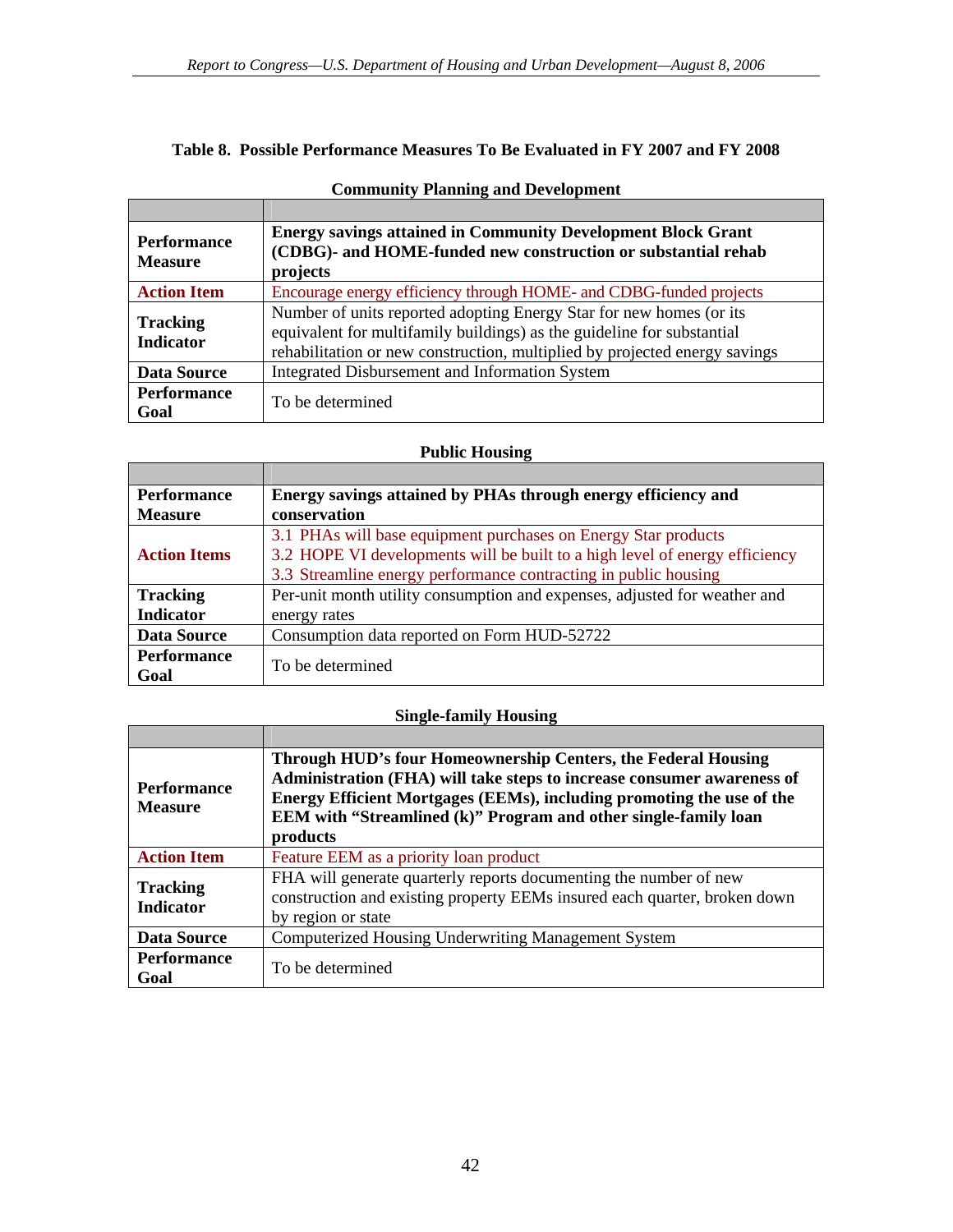| <b>Performance</b>                  | Energy savings achieved in assisted multifamily housing participating in          |
|-------------------------------------|-----------------------------------------------------------------------------------|
| <b>Measure</b>                      | energy weatherization pilots                                                      |
| <b>Action Item</b>                  | Continue HUD-Department of Energy multifamily weatherization partnerships         |
|                                     | Savings will be the estimated annual energy consumption reductions or             |
| <b>Tracking</b>                     | savings reported for the pilot project as reported by the energy service provider |
| <b>Indicator</b>                    | initiating the energy retrofits or energy audit or assessment conducted before    |
|                                     | the retrofit                                                                      |
| <b>Data Source</b>                  | To be determined                                                                  |
| <b>Performance</b>                  | To be determined                                                                  |
| Goal                                |                                                                                   |
|                                     |                                                                                   |
| <b>Performance</b>                  | Energy savings attained in Section 202 or Section 811 housing for elderly         |
| <b>Measure</b>                      | and disabled people                                                               |
| <b>Action Item</b>                  | Encourage use of Energy Star new home standards in the design, construction,      |
|                                     | and refinancing of Section 202 and 811 projects                                   |
| <b>Tracking</b><br><b>Indicator</b> | Number of grantees who report adopting Energy Star for new homes (or its          |
|                                     | equivalent for multifamily construction), multiplied by a projected average       |
|                                     | energy savings associated with Energy Star measures undertaken                    |
| Data Source                         | Section 202 and 811 grant applications                                            |
| <b>Performance</b>                  |                                                                                   |
|                                     | To be determined                                                                  |

### **Multifamily Housing**

| <b>Performance</b>                  | Energy savings attained from projects built to the 2003 International                                                                                  |
|-------------------------------------|--------------------------------------------------------------------------------------------------------------------------------------------------------|
| <b>Measure</b>                      | <b>Energy Conservation Code (IECC) or Energy Star building standards</b>                                                                               |
| <b>Action Item</b>                  | Explore incentives for energy efficiency through the Federal Housing                                                                                   |
|                                     | Administration (FHA) multifamily insurance programs                                                                                                    |
| <b>Tracking</b><br><b>Indicator</b> | Number of properties built to 2003 IECC standards or Energy Star compared                                                                              |
|                                     | with 1992 Model Energy Code, multiplied by the number of FHA-insured                                                                                   |
|                                     | projects built to a standard that meets or exceed the 2003 IECC                                                                                        |
| <b>Data Source</b>                  | Possible use of development application processing                                                                                                     |
| <b>Performance</b>                  | To be determined                                                                                                                                       |
| Goal                                |                                                                                                                                                        |
|                                     |                                                                                                                                                        |
|                                     |                                                                                                                                                        |
| <b>Performance</b>                  | Energy savings based on HUD-assisted housing commitments to adopt                                                                                      |
| <b>Measure</b>                      | <b>Energy Star purchasing standards</b>                                                                                                                |
|                                     | Develop asset management strategies and guidance for energy efficiency in                                                                              |
| <b>Action Item</b>                  | HUD-subsidized multifamily properties                                                                                                                  |
|                                     |                                                                                                                                                        |
| <b>Tracking</b>                     | Number of subsidized multifamily properties that adopt Energy Star as a<br>procurement guideline for refrigerators and other appliances (multiplied by |
| <b>Indicator</b>                    | estimated savings based on standard equipment replacement rates)                                                                                       |
| Data Source                         | To be determined                                                                                                                                       |
| <b>Performance</b>                  | To be determined                                                                                                                                       |

r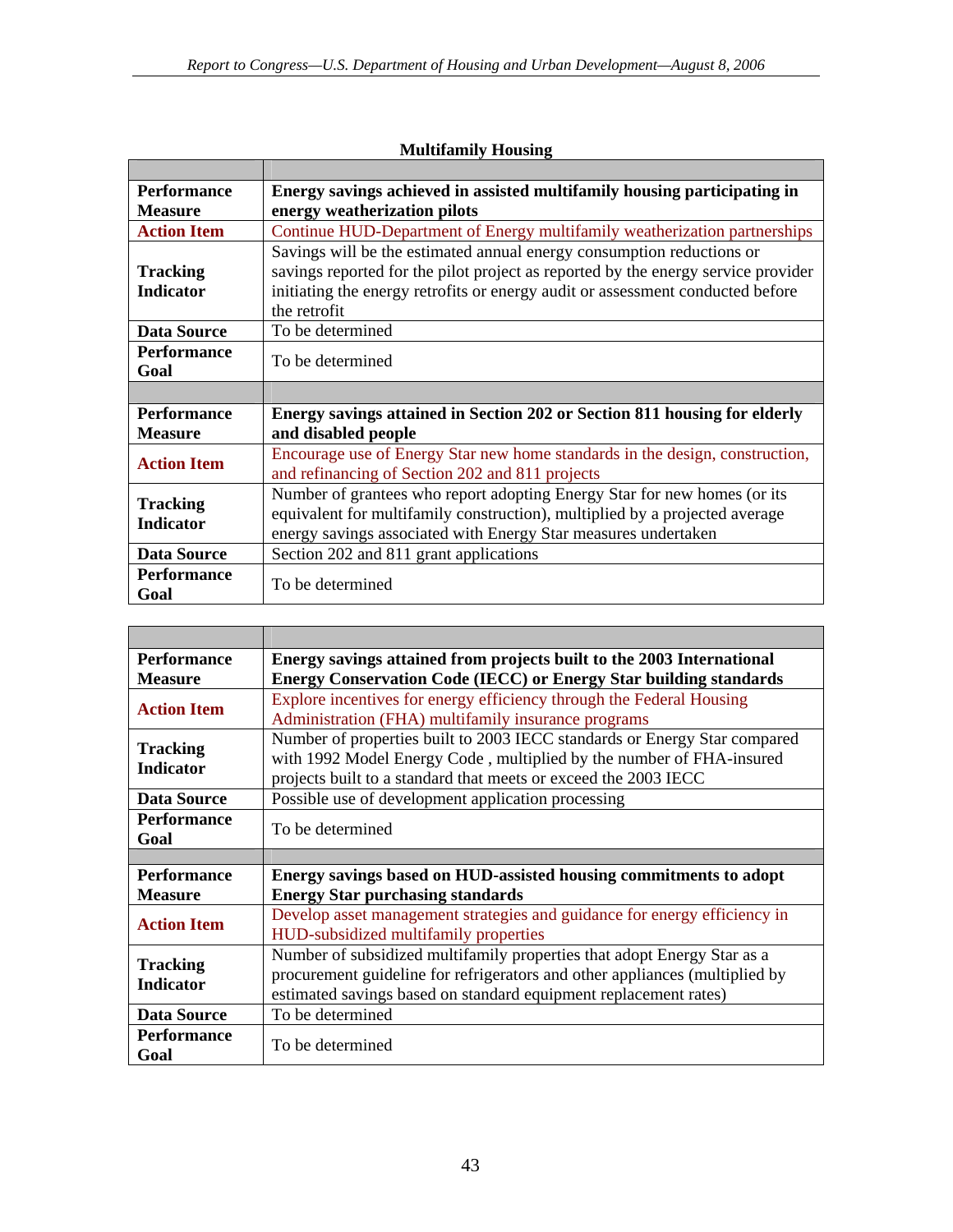| <b>Performance</b><br><b>Measure</b> | <b>Energy partnerships assisting HUD projects</b>                      |
|--------------------------------------|------------------------------------------------------------------------|
| <b>Action Item</b>                   | Establish energy partnerships to support HUD energy efficiency actions |
| <b>Tracking</b><br><b>Indicator</b>  | Number of HUD projects assisted through energy partnerships            |
| <b>Data Source</b>                   | Partnership progress reports and case studies                          |
| <b>Performance</b><br>Goal           | To be determined                                                       |

### **Energy Partnerships**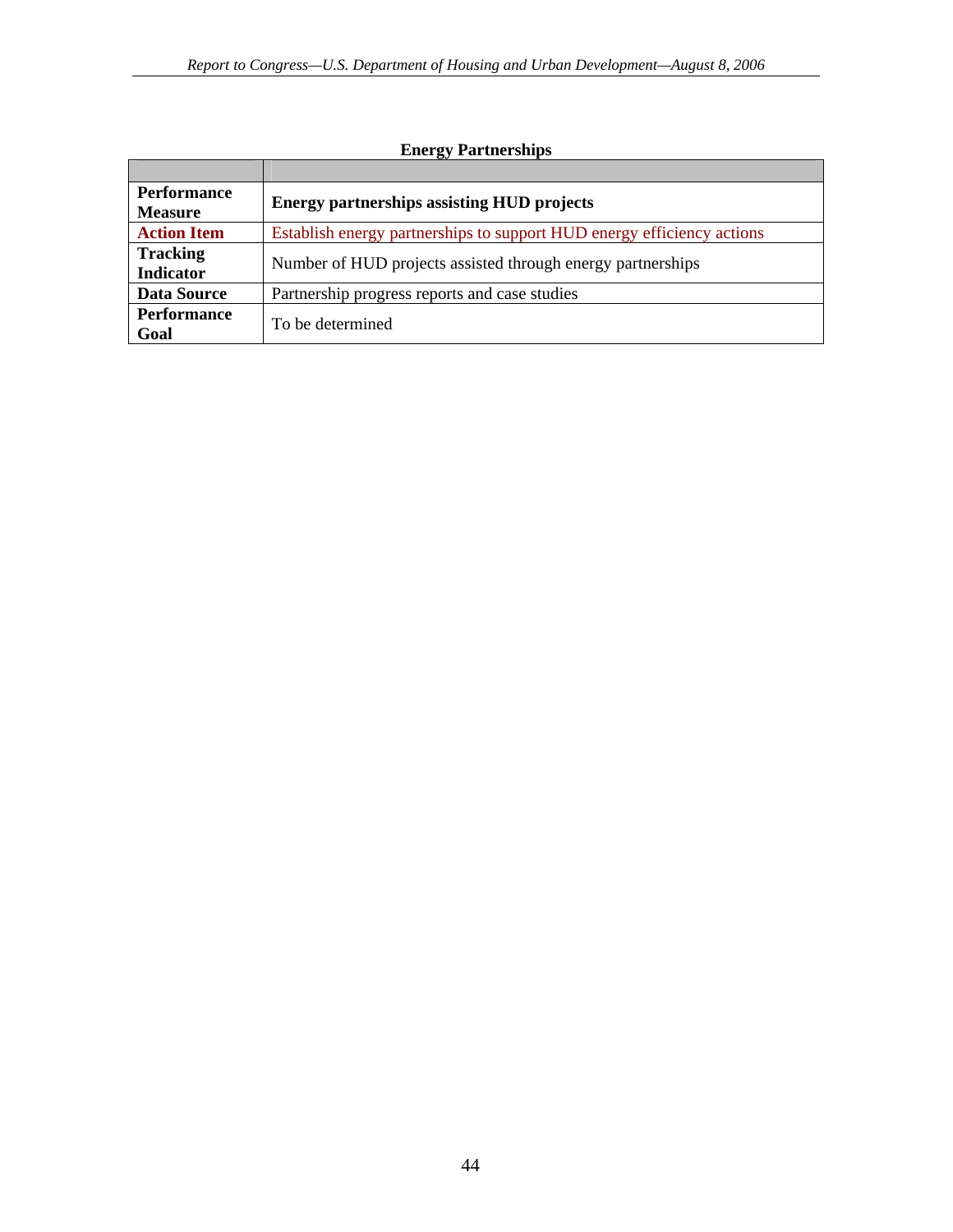# **APPENDIX ANNUAL PERFORMANCE PLAN FY 2007**

### <span id="page-52-0"></span>**A1.10: Reduce energy costs in building or operating HUD-financed, HUD-assisted, or HUD-insured housing.**

**Indicator background and context.** This indicator tracks an increasingly important public outcome: the savings in energy costs achieved through the U.S. Department of Housing's (HUD's) Energy Action Plan (FYs 2002–05) and Phase II Energy Action Plan (FY 2006–07) in support of the President's National Energy Policy. HUD spends some \$4 billion each year on energy—more than 10 percent of its budget—primarily through utility allowances to renters, housing assistance payments to private building owners, and operating grants to PHAs. Energy efficiency improvements could yield significant cost savings; a 5 percent reduction could save \$2 billion over the next 10 years.

In support of the Energy Action Plan, HUD has signed a memorandum of understanding with the Environmental Protection Agency (EPA) and the Department of Energy (DOE) to promote the use of Energy Star products and appliances through HUD programs. HUD's Energy Task Force has worked closely with these agencies in developing and implementing the Action Plan. In addition, in July 2005 Secretary Alphonso Jackson announced a new "Partnership for Home Energy Efficiency" with EPA and DOE to reduce the cost of utilities by 10 percent in existing housing by 2010.

HUD's Action Plan is primarily an operational plan aimed at upgrading the energy efficiency of new and existing housing using an established inventory of proven energy-efficient products and appliances. These products are being put to work in existing programs through consumer education and outreach, interagency cooperation, market-based incentives, public-private partnerships, and research and development of energy-efficient technologies.

During FYs 2005 and 2006, HUD successfully completed numerous activities under the Action Plan and initiated the implementation of the Phase II Energy Action Plan. During FY 2007, HUD will continue to implement the Phase II Energy Action Plan and implement or identify tracking indicators that will allow HUD to assess actual performance in reducing energy costs associated with HUD program activities.

**Data source.** Energy savings will be estimated by the Office of Policy Development and Research based on the extent to which Energy Star appliance and construction standards are in place or other energy efficiency practices have been adopted in HUD-assisted, HUD-insured, or HUD-financed housing, including public housing. Average savings produced through Energy Star will be based on studies conducted by EPA and DOE. Energy efficiency in public housing achieved through energy performance contracting will be based on reports from PHAs. The number of Energy Efficient Mortgages will be tracked through the Federal Housing Administration's Computerized Housing Underwriting Management System. The number of HOME- or Community Development Block Grant-funded units meeting Energy Star guidelines will be tracked by the Integrated Disbursement and Information System.